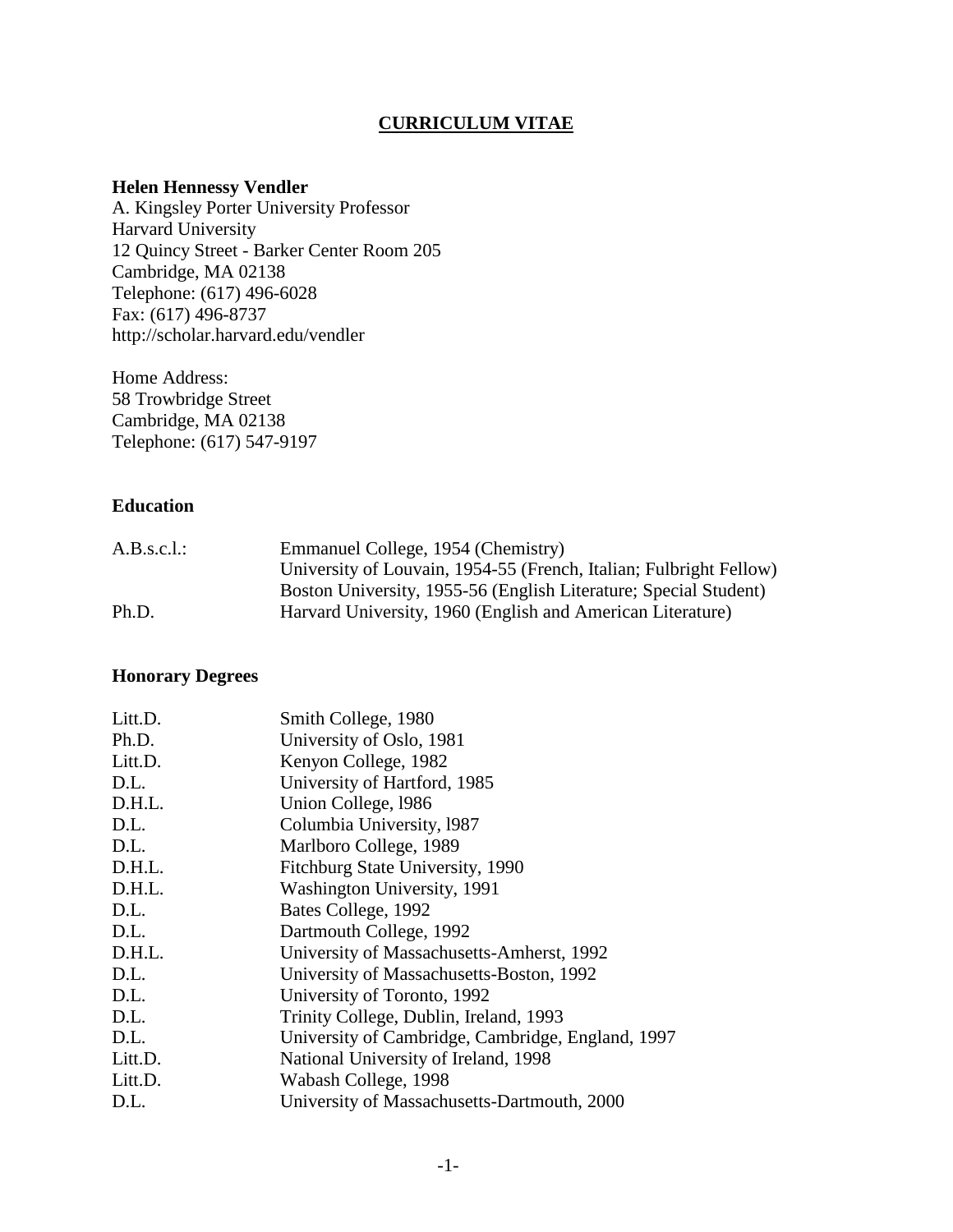| D.L.   | Yale University, 2000            |
|--------|----------------------------------|
| D.L.   | Tufts University, 2001           |
| D.L.   | University of Aberdeen, 2001     |
| D.L.   | Amherst College, 2002            |
| D.L.   | Colby College, 2003              |
| D.L.   | Bard College, 2005               |
| D.L.   | Willamette University, 2008      |
| D.L.   | Queen's University Belfast, 2010 |
| D.H.L. | Brandeis University, 2015        |
|        |                                  |

# **Teaching**

| <b>Full-Time</b>  | Harvard University, Visiting Professor, 1981-85; Professor, 1985-1990;                              |
|-------------------|-----------------------------------------------------------------------------------------------------|
|                   | A. Kingsley Porter University Professor, 1990-                                                      |
|                   | Boston University, Associate Professor, 1966-69; Professor, 1969-1985                               |
|                   | Smith College, Assistant Professor, 1964-66                                                         |
|                   | Swarthmore and Haverford Colleges, Lecturer, 1963-64                                                |
|                   | Cornell University, Instructor, 1960-63                                                             |
|                   | Harvard University, Member of the Board of Tutors, 1957-60                                          |
| <b>Occasional</b> | University of Massachusetts-Amherst National Defense Education Act (NDEA)<br>Institute, Summer 1966 |
|                   | Harvard University Summer School, 1970, 1981                                                        |
|                   | National Endowment for the Humanities (NEH) Summer Seminar for College                              |
|                   | Teachers, Director, 1973-74, 1976; Fellowship-in-Residence, 1977-78                                 |
|                   | Yeats Summer School, Sligo, Ireland, 1973, 1975, 1977, 1979-80, 1982-83, 1986,                      |
|                   | 1998-2001, 2003-05, 2007                                                                            |
|                   | Washington University-St. Louis, Fanny Hurst Visiting Professor, Fall 1975                          |
|                   | Wordsworth Summer Conference, Grasmere, England, 1979                                               |
|                   | NEH Summer Seminar for High School Teachers, 1983-84                                                |
|                   | NEH Summer Seminar for Undergraduate Fellows, 1985                                                  |
|                   | NEH Summer Institute for High School Teachers, 2007-08                                              |
|                   |                                                                                                     |

# **Fellowships, Grants, Awards, Elected Memberships, Etc.**

Emmanuel College Tuition Scholarship, 1950-54 University of Louvain Fulbright Fellowship, 1954-55 Radcliffe College Tuition Fellowships, 1956-58 Harvard University Teaching Fellowships, 1957-60 Wellesley College Alice Freeman Palmer Fellowship, 1958-59 General Electric Humanities Fellowship, 1959 [resigned in favor of American Association of University Women (AAUW)] AAUW National Fellowship, 1959-60 Phi Beta Kappa, 1960 Cornell University Research Grant-in-Aid, 1961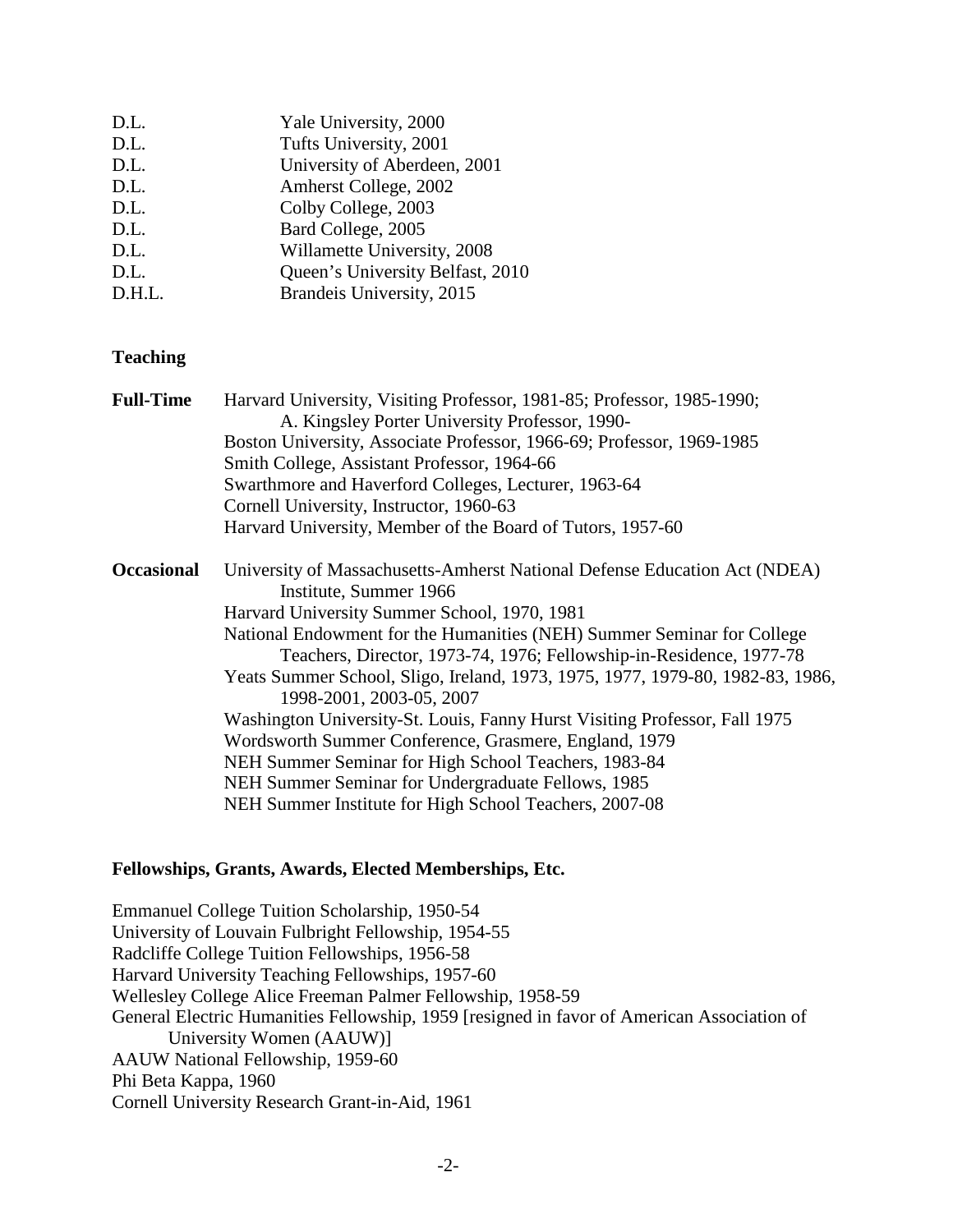American Council of Learned Societies (ACLS) Grant-in-Aid, 1964 *The Explicator* Prize, 1969; Honorable Mention, 1977 Modern Language Association (MLA) James Russell Lowell Prize, 1969 ACLS Senior Fellowship, 1971 Guggenheim Fellowship, 1971 NEH Senior Fellowship, 1971 (declined), l980-8l, l986-87, 2005-06 American Academy of Arts and Sciences Member, 1972 PEN American Center Member Boston University Metcalf Teaching Award, 1975 National Institute of Arts and Letters Award, 1975 Harvard University Society of Fellows, Acting Senior Fellow, 1976-77; Senior Fellow, 1980-93; Acting Senior Fellow, 1996-97 Radcliffe College Graduate Society Medal, 1978 Churchill College Overseas Fellow, Cambridge, England, 1980 Council for the Advancement and Support of Education (CASE) Teacher of the Year Finalist, 198l National Book Critics' Circle Award for Criticism, 1981 Amherst College Robert Frost Library Fellow, 1983 National Book Critics' Circle Award for Criticism Finalist, 1983 Harvard University Walter Channing Cabot Fellow in the Faculty of Arts and Sciences, l985-86 Fulbright Committee Distinguished Lecturer Program, l986 ACLS Travel Grant, l987 Norwegian Society of Sciences and Letters Member, 1987 Rockefeller International Center Residency, Bellagio, Italy, 1987 Irish Scholarship Board Distinguished Lecturer Program, 1988 Hawthornden Castle Residency, 1989 Truman Capote Prize, University of Iowa Creative Writing American Philosophical Society (APS) Member, 1992- American Academy of Arts and Letters Member, 1993- Magdalene College Parnell Fellow, Cambridge, England, 1994 Magdalene College Honorary Fellow, Cambridge, England, 1996 Yaddo Iphigene Ochs Sulzberger Residency, 1997 Indiana University Institute for Advanced Study, Fellow, 1998 National Book Critics' Circle Award Finalist for *The Art of Shakespeare's Sonnets*, 1998 University of Michigan Institute for the Humanities Visiting Fellow, 1998 W. B. Yeats Society of New York, M. L. Rosenthal Award, 1998, 2000 Yaddo Residency, 1998, 2000, 2005, 2010 Bucknell University Award for Merit, 1999 Who's Who in America, 1980- Council of the APS Henry Allen Moe Prize, 2000 Council of the APS Thomas Jefferson Medal, 2000 University of Aberdeen James Murray Brown Lecturer, 2000 Centro Studi Ligure, Bogliasco Fellowship Residency, 2002 NEH Jefferson Lecturer, 2004 Berlin Prize Fellowship, American Academy of Berlin, 2006 National Humanities Center (NHC) Meymandi Residency, 2006 American Academy of Arts and Letters Vice-President for Literature, 2007-10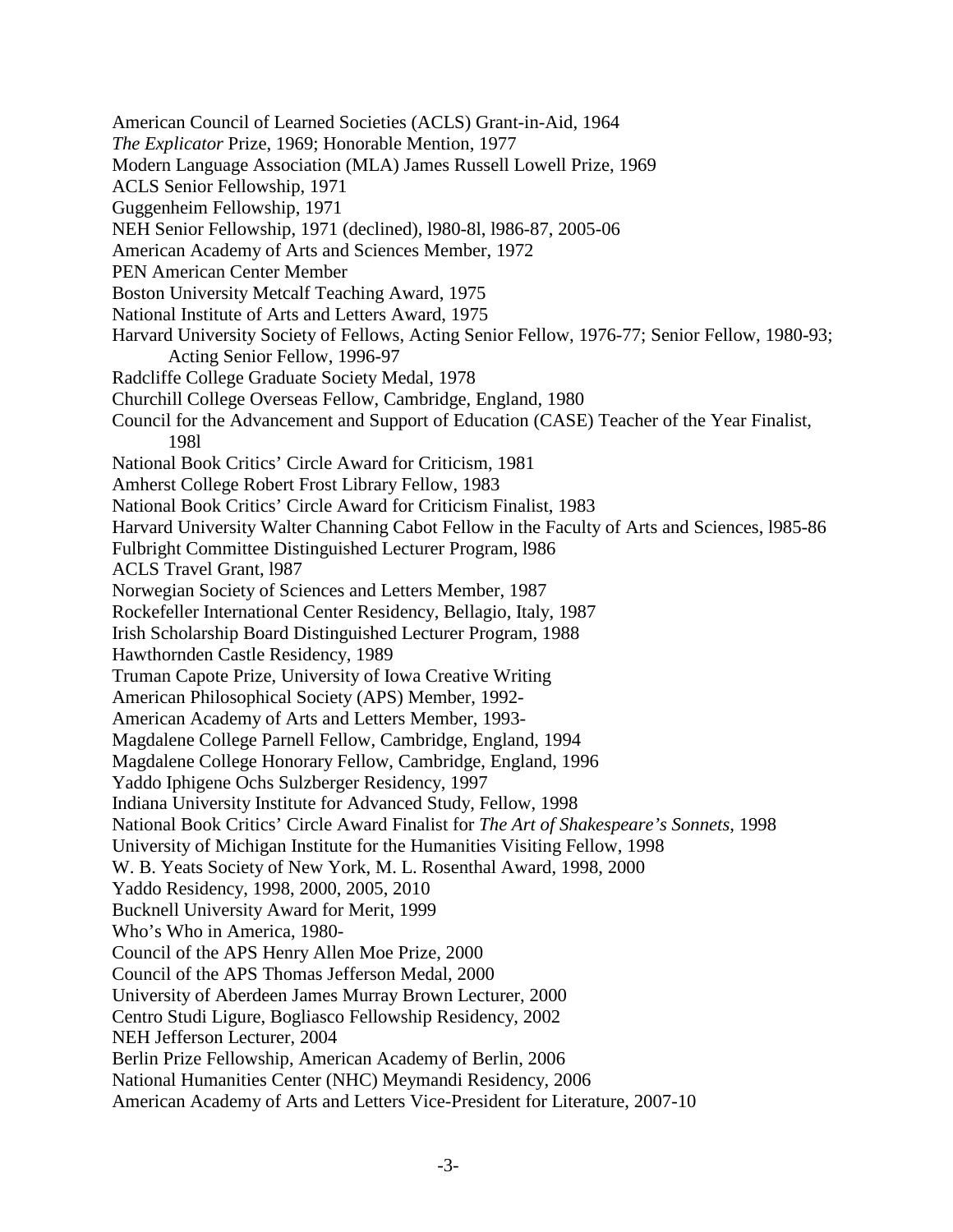National Gallery of Art Mellon Lecturer, "Last Looks, Last Books: Stevens, Plath, Lowell, Bishop, Merrill." Washington DC, 2007 Exemplary Performance Report, NEH Summer Seminar for Teachers, 2008 Siemens Stiftung Fellow, Munich, Spring 2009 Nominated for Star Family Prize for Excellence in Advising, 2013, 2016 AAAS, Award for Humanistic Studies, 2013

#### **Professional Activities**

Whiting Foundation Awards Nominator, various years

Smith College Chair of the Prize Committee and a Judge of the American Academy of Poets Prize, 1965

Yale University Poetry Contest Judge (with Marie Borroff and John Palmer), 1966

English Institute Supervisory Board Member, 1970-73; Trustee, 1977-85

- MLA Committee on Copyright, 1970-71; Nominating Committee, 1984-86
- Harvard Graduate Society for Advanced Study and Research, Council Member, 1970-75
- MLA: Executive Council Member, 1971-75; Second Vice President, 1978; First Vice President, 1979; President, 1980
- *New York Times Book Review* Consultant Poetry Editor, 1971-74
- ACLS International Symposium on Humanities and Technological Change in Ireland, Participant, 1972
- National Book Award in Poetry Judge (one of five), 1972
- Canadian Association for Irish Studies, McGill University, Chair of Session, 1973

*Mademoiselle* Poetry Contest Judge, 1973

- National Screening Committee for the United Kingdom, Fulbright Commission, Member, 1973, 1975, 1978
- Pulitzer Prize in Poetry Judge (one of three), 1974, 1976, 1978; Chair, 1980, 1987, 1989, 1990, 2002; Advisory Board, 1990-99; Nominating Committee, 2003
- Sub-Committee on Awards in Literary Criticism, Guggenheim Foundation, Member, 1974, 1976, 1977, 1978, 1979, 1986-; Sub-Committee on Poetry, 1981-85
- Center for Independent Study and Research, Advisory Board, New Haven, 1975-78
- Studies in Romanticism Advisory Board, 1975-, 2007
- American Academy of Arts and Sciences Councilor, 1976-86; Committee on Meetings, 1981- 1983; Emerson-Thoreau Prize Committee, 1984-87; Committee on Publications, 1985- 86; Vice President, 1992-
- ACLS Grants-in-Aid Selection Committee, 1976, 1977
- Barnard Poetry Contest Judge, 1976
- Phi Beta Kappa Lecturer, 1976-77
- *The Nation* Discovery Contest for New Poets Judge, 1977
- National Humanities Center Selection Jury, 1978, 1985, 2012
- *The New Yorker* Poetry Critic, 1978-98
- Rockefeller Commission on the Humanities, 1978-79
- Harvard University Mellon Fellowships Jury, 1979
- MLA Poetry Division Chair, 1979
- Rockefeller Fellowships Selection Jury, 1979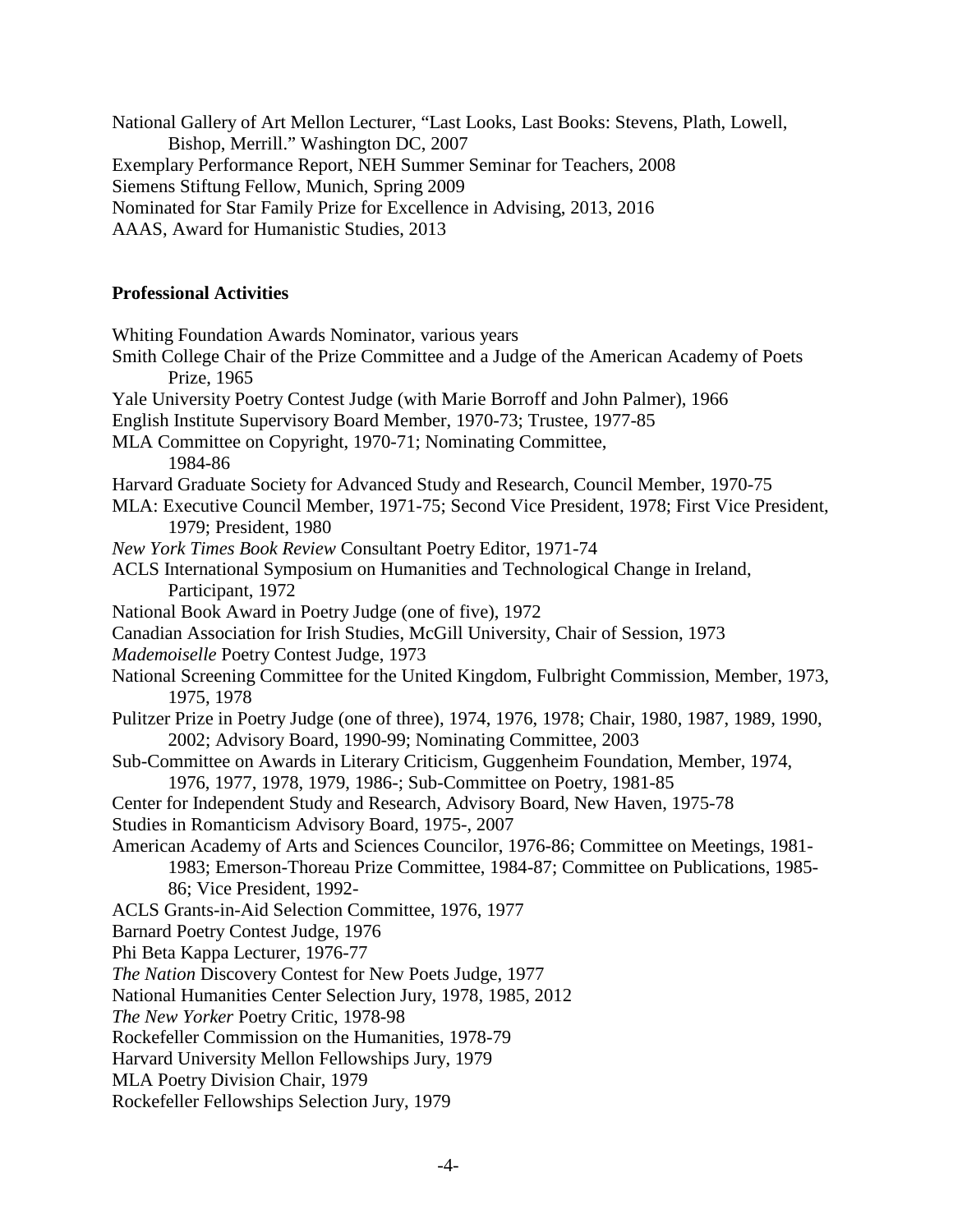Harvard University Visiting Committee of the Department of English, 1980 Radcliffe College Iota Chapter of Phi Beta Kappa, President, 1980-83 *Harvard Library Bulletin* Advisory Board, 1981- New York Institute for Visual History Consultant, 1981-87 (for a 13-part television series on American poets, screened in 1988) Harvard University Press Board of Syndics, 1982-86 National Mellon Graduate Fellowships Board of Selection, 1983 *Vanity Fair* Poetry Critic, 1983 Boston Museum of Fine Arts, Education Department, Consultant on Public Programs, 1984, 1987, 1990 ACLS Board, 1985-89 Poetvision Consultant (project for poetry in schools, sponsored by Rohm and Haas), Philadelphia, 1985-86 External Honors Examiner, Swarthmore College, Bates College NEH Board of Educational Consultants (with site visits to Hunter, Tougaloo, University of Alabama-Birmingham, University of Houston, University of California-Irvine) *New Letters* Literary Awards Judge, University of Missouri-Kansas City, 1987 Reader for University Presses (Chicago, Wesleyan, Johns Hopkins, Cornell, Harvard, Illinois, Columbia, and the University of Missouri), 1987 Union College Department of English Visiting Committee, 1987 Yale University Library Bollingen Prize Jury, 1987 Dartmouth College School of Criticism and Theory Senior Fellow, 1988 NEH Institute Consultant, Brookline High School, 1988, 1990, 1996-97 NEH "Poets in Person" Interviewer (audio series), 1989 NEH Summer Institute for High School Teachers of Brookline Lecturer, 1989 NHC Senior Fellow and Board Member, 1989-93 American Academy of Arts and Sciences, Chair of Special Committee on Membership, 1990 American Academy of Poets Prize Judge, University of Wyoming, 1990 Charles Eliot Norton Professorship Selection Committee, 1990 Guggenheim Fellowships Educational Advisory Board, 1990-95 *Journal of Canadian Poetry* Board, 1990 KQED San Francisco TV Documentary on Czesław Miłosz (produced by Lynn O'Donnell and directed by Jan Nemec), Consultant and Interviewee, 1990 NHC Nominating Committee, 1990 NHC "Soundings" Interviewer (one radio program on contemporary American poets and the other on Rita Dove, both aired on commercial and public radio), 1990 Phi Beta Kappa Orator, Washington University, 1990 WCBS/CBS News "Poems, Poets, and Song" Interview, 24-25 March 1990 "An Evening for Elizabeth Bishop" Reader, Harvard University, 5 April 1994 "Voices from Sandover" Interview of Merrill for Princeton University's "Films for the Humanities Series," 1994. Academy of American Poets Tanning Prize Jury, 1998 ACLS Fellows' Advancement Council, 1998 ACLS Fellows' Development Campaign, 1998-2001 APS Fellowship Committee, 1998-2006 Appointing Committee of Regius Chalmers Chair of English Literature, External Assessor, University of Aberdeen, 1998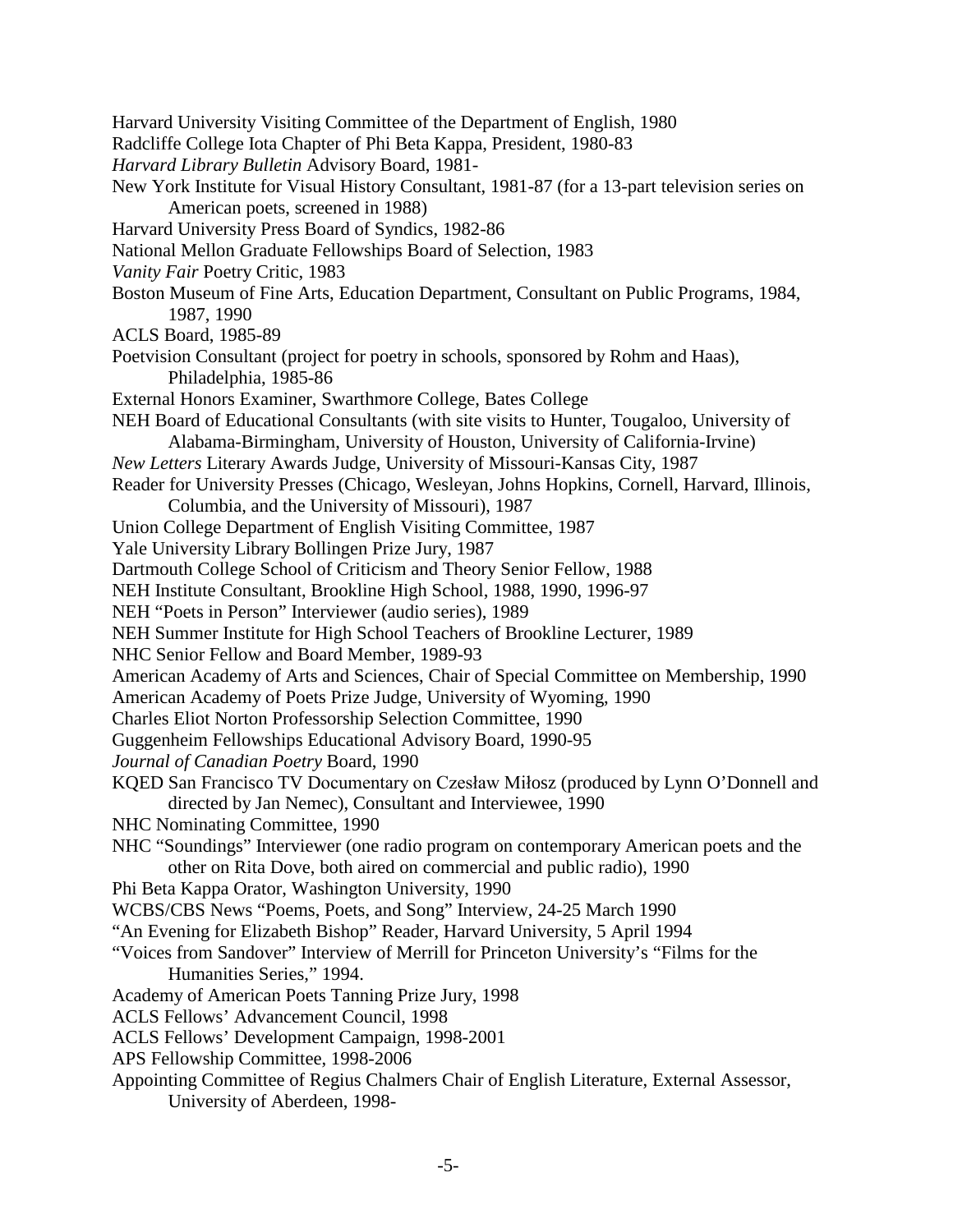Brooklyn Academy of Music, Shakespeare at BAM Workshop Panelist, 1998 "In Memory of W. B. Yeats" Film Interview, Sligo, Ireland, 1998 Research Institute of Irish and Scottish Studies Advisory Board, University of Strathclyde, 1998- The New York Shakespeare Society Advisory Board, 1998- "Yeats: The Early Poems" Interview, AV Edge/University College Dublin, 1998 APS Fellowship in the Humanities, 1999 APS Grant Committee Panelist, 1999 *Radcliffe Quarterly* Interview on Poetry, 1999 *Stuff@Night* Interview on Poetry, 1999 American Friends of the Shakespeare Birthplace Trust Board, 2000-02 NHC Fellowship Applications Reviewer, 2000-09, 2012-2014 *The Paris Review* Poetry Criticism Discussion Panelist, 2000 APS Fund Committee, 2001, 2003 American Public Television Interview on Seamus Heaney, 2001 Centre for Blake Studies Board, University of London, 2001 Lannan Literary Awards Nominator, 2001, 2005 "The Magic Mountain" Documentary on Czesław Miłosz, Interview (Polish TV production company, Largo), 2001 Research Institute of Irish and Scottish Studies, Academic Advisory Board, University of Aberdeen, 2001 The St. Botolph Club Foundation Nominator, 2001 APS Annual Fund Committee, 2002-05 Boston Public Library Millennium Tribute to Boston Intellectuals, Portrait Exhibited, 2002 *Czesław Miłosz* Vol. II, Lannan Literary Video Library, Discussion with Miłosz, 2002 Everyman's Library Literature CD-ROM Project on Lyric Poetry, Interview, 2002 Harvard University Phi Beta Kappa Literary Exercises Committee Consultant, 2002 *The New Republic* Contributing Editor, 2002 Radcliffe Institute for Advanced Study Fellowship Applications Reviewer, 2002-03 American Academy of Arts and Letters Gold Medal for Poetry Ad Hoc Committee, 2003 American Academy of Arts and Sciences Panelist, 2003 University of Iowa Program in Creative Writing, Nominator/Referee, 2003 Yeats Summer School Academic Board, 2003 American Academy of Berlin, Peer Reviewer, 2006-09 *Southwest Review* Advisory Board, 2006 American Academy of Arts and Letters Board, 2007-09 MLA Radio, "What's the Word?" interview on Yeats, 2007 Radio Open Source interview on Yeats, 2007 Loyola College in Maryland interview by David Dougherty for book on Elkins, 2007 External Advisory Board Member of the Long Room Hub, Trinity College Dublin, 2008-09 *The Hopkins Review*, Contributing Editor, 2008 External Reviewer for Professor Elizabeth Loizeaux, University of Maryland, 2008 *New York Review* podcast on Bishop and Lowell's correspondence, 2008 External Reviewer for Professor Lisa Goldfarb, New York University, 2008 Princeton Institute for Advanced Study, Application Reviewer, 2008-2014 ABC Radio National Australia interview, "The Book Show," discussion of *Our Secret Discipline*, 2008 RTE Radio 1, Ireland, interview for show on Heaney, 2009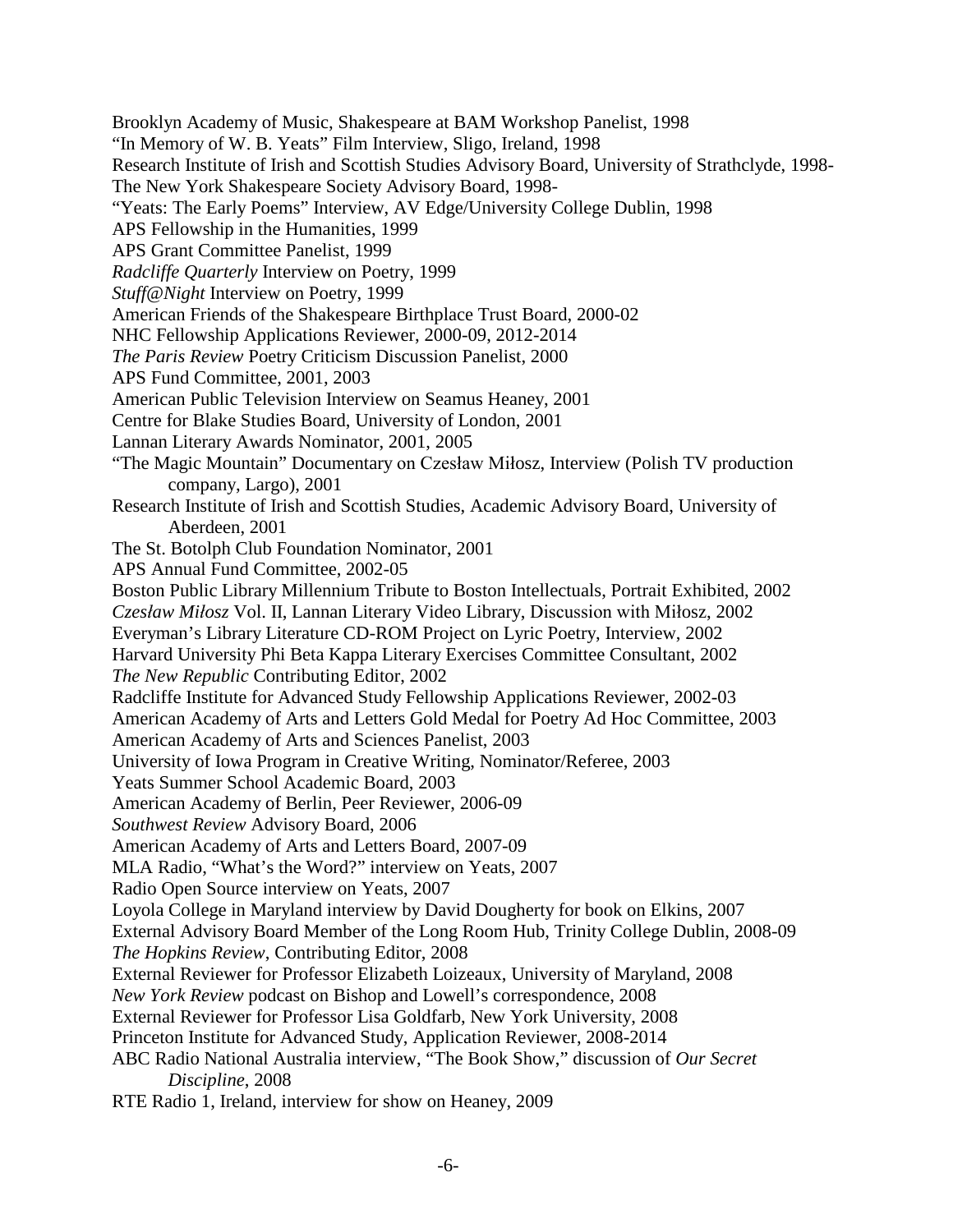Icebox Films, Dublin, interview for documentary, *Seamus Heaney – Out of the Marvellous*, 2009

- BBC Northern Ireland, Radio Ulster Arts Extra, interview for show, "W.B. Yeats, Master Poet," 2009
- Canadian Broadcasting Corporation, interview for radio documentary on Yeats, *Ideas*, 2009
- Participant in the conference titled, Portuguese Renaissance and the Brazilian Baroque, University of Massachusetts–Dartmouth, 2009
- *Boston Globe* interview: Sutherland, Amy. "Helen Vendler: Poetry Critic, Fan of Art History." *Boston Globe.* 18 Nov. 2012: K5.
- Advisor for appointment of Quain Chair at University College London, May 2013
- Consultant to Fiona Ross, Director of the National Library, on Heaney Exhibit, Dublin Ireland, 2013

CBC Radio: The Sunday Edition, interview, "Remembering Poet Seamus Heaney," 18 Dec. 2013 Panel on Poetry, 92<sup>nd</sup> Street Y Poetry Center, New York City, 3 March 2014.

RTE Radio 1, Ireland, interview for "Professor Heaney," 21 May 2014.

The George Herbert Society Dissertation Award, Judging Panelist, 2014

Seamus Heaney HomePlace, Bellaghy, Ireland, "Helen Vendler in Conversation Live from the US," 10 Jun. 2017

BBC Radio 3, interview for "A Life in Study: Robert Lowell," 29 June and 21 July, 2017

# **Harvard Service Summary (l981-Present)**

# **A. Teaching**

My field is lyric poetry, British and American.

I have developed, and taught many times, a course called "Poems, Poets, Poetry" (an introduction to thinking about poetry, through an extensive and intensive study of English and American poems from Shakespeare to the present).

I regularly teach undergraduate courses (Modern American Poetry as well as lecture courses on individual poets, undergraduate seminars (Criticism of Poetry, Bishop, Berryman, Keats, Lowell, Shakespeare, Yeats, and Whitman), and graduate seminars (Describing the Lyric, Keats, Lowell, Shakespeare, Stevens, Whitman, and Yeats).

# **B. Departmental**

Various prize committees, Morris Gray Lecture Committee Chair, Briggs-Copeland Lectureship Search Committee, junior and senior tutorials, and presentations to teaching colloquium on writing outside the university and to graduate students on writing a prospectus, etc.

I chaired the departmental Poetry Colloquium for doctoral candidates during l985-86. I also acted as Placement Director from 1987-90, and was often a member of the Graduate Admissions Committee and the Appointments Committee (ongoing).

# **C. FAS Committees and Panels**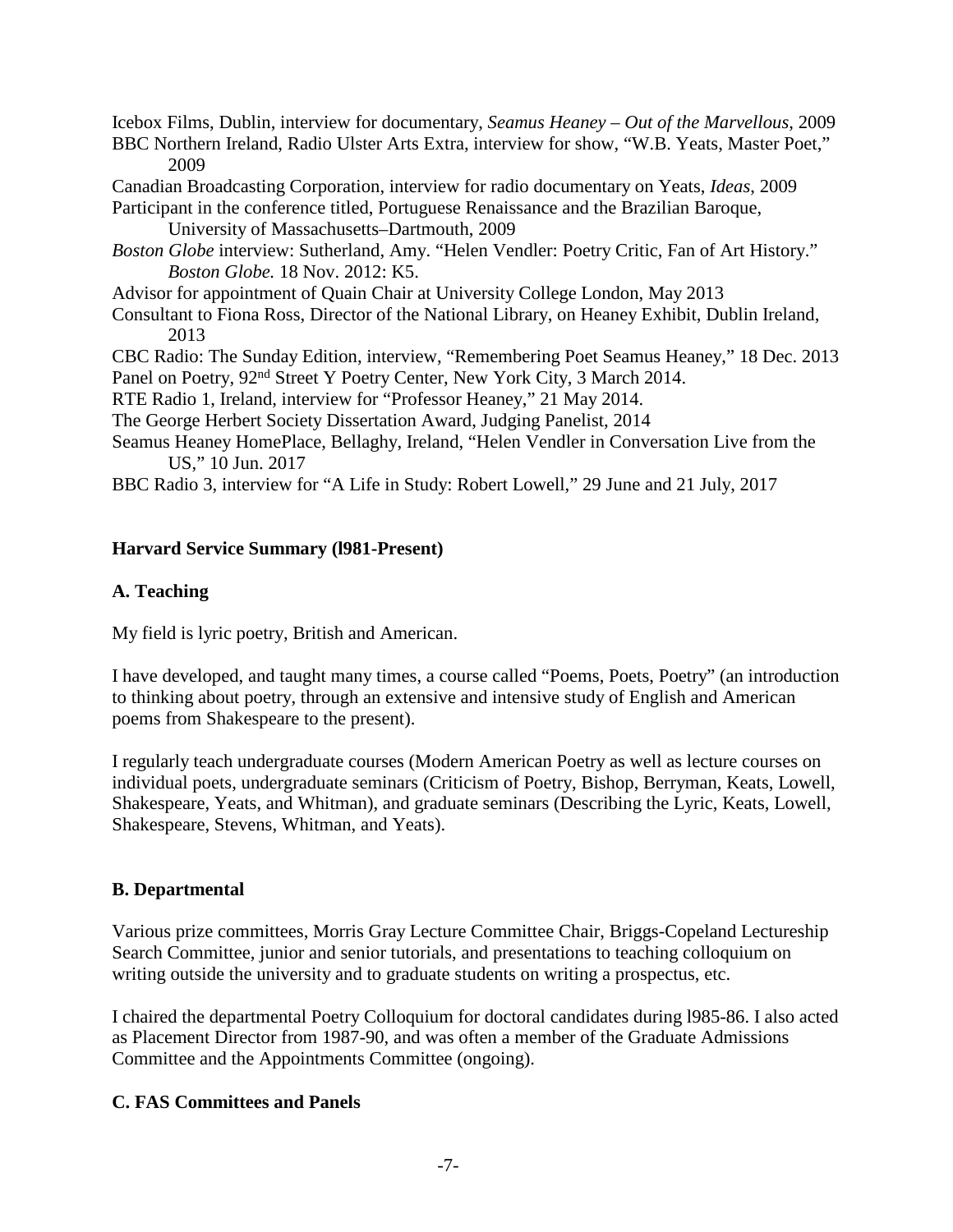American Civilization, History and Literature (1987-92), Hoopes Prize, Garrison and Hatch Prizes, Independent Poetry Prize, Radcliffe College Shelley Memorial Award, Charles Eliot Norton Lecture Committee, Phi Beta Kappa Literary Committee, Committee on the 350th Anniversary (one of the Faculty of Arts and Sciences conveners), Core Review Committee, etc. Associate Dean for five years.

# **D. Other**

*Erato* Advisory Board

*Harvard Library Bulletin* Advisory Board

Society of Fellows, Senior Fellow for many years

Summer Speaker to Alumni Clubs Committee, Harvard Alumni Association, every few years Various appearances as lecturer for Danforth Center for Teaching, Center for Lifelong Learning, Admissions (address to early action freshmen), Shop Club, The Signet, Alumni Clubs (Denver, Seattle, St. Louis, Los Angeles, Philadelphia, Hanover, New York), docent on Canadian Alumni Cruise, literary tables (Dunster, Eliot, South, and Mather Houses), Institute for Literary Studies, Nieman Fellows, etc.

Various departmental committees, notably Morris Gray Lecture Committee, Undergraduate Studies Committee, Garrison-Hatch Prize, etc.

- Various other committees on Visual and Environmental Studies, Extra Compensation, and Core Review.
- I have intermittently served as judge for the Bunting Institute Fellowships and for the Harvard Mellon Fellowships.

# **Harvard Service by Beginning Date**

| 1981 | Harvard Society of Fellows, Senior Fellow, 1981-93; Harvard University Press<br>Board of Syndics, 1981-86                                                                                                                                                                                                                                                                                                                                                                                                                                                                                                      |
|------|----------------------------------------------------------------------------------------------------------------------------------------------------------------------------------------------------------------------------------------------------------------------------------------------------------------------------------------------------------------------------------------------------------------------------------------------------------------------------------------------------------------------------------------------------------------------------------------------------------------|
| 1985 | American Civilization Committee, 1985-93                                                                                                                                                                                                                                                                                                                                                                                                                                                                                                                                                                       |
| 1988 | Two lectures on American poets for Alumni College, "Harvard Poets, Poetry at<br>Harvard"                                                                                                                                                                                                                                                                                                                                                                                                                                                                                                                       |
| 1989 | American Repertory Theater Inquiries Committee; Department of English<br>Graduate Placement Director, 1989-91; Faculty of Arts and Sciences Associate<br>Dean, 1989-93; Fulbright Visiting Scholar Sponsor, John Kwan-Terry from the<br>University of Singapore (and several others since from Japan, Taiwan, and<br>China); Henry Fellowship Selection Committee; History and Literature<br>Committee, 1989-93, 1997-2000; Honorary Degree Committee; Houghton Search<br>Committee; Nieman Foundation Selection Committee; Signet Society Associate,<br>1989-; Tanner Lectures Committee, 1989, 1992, 1996-98 |
| 1996 | Harvard Society of Fellows, Acting Senior Fellow, 1996-97                                                                                                                                                                                                                                                                                                                                                                                                                                                                                                                                                      |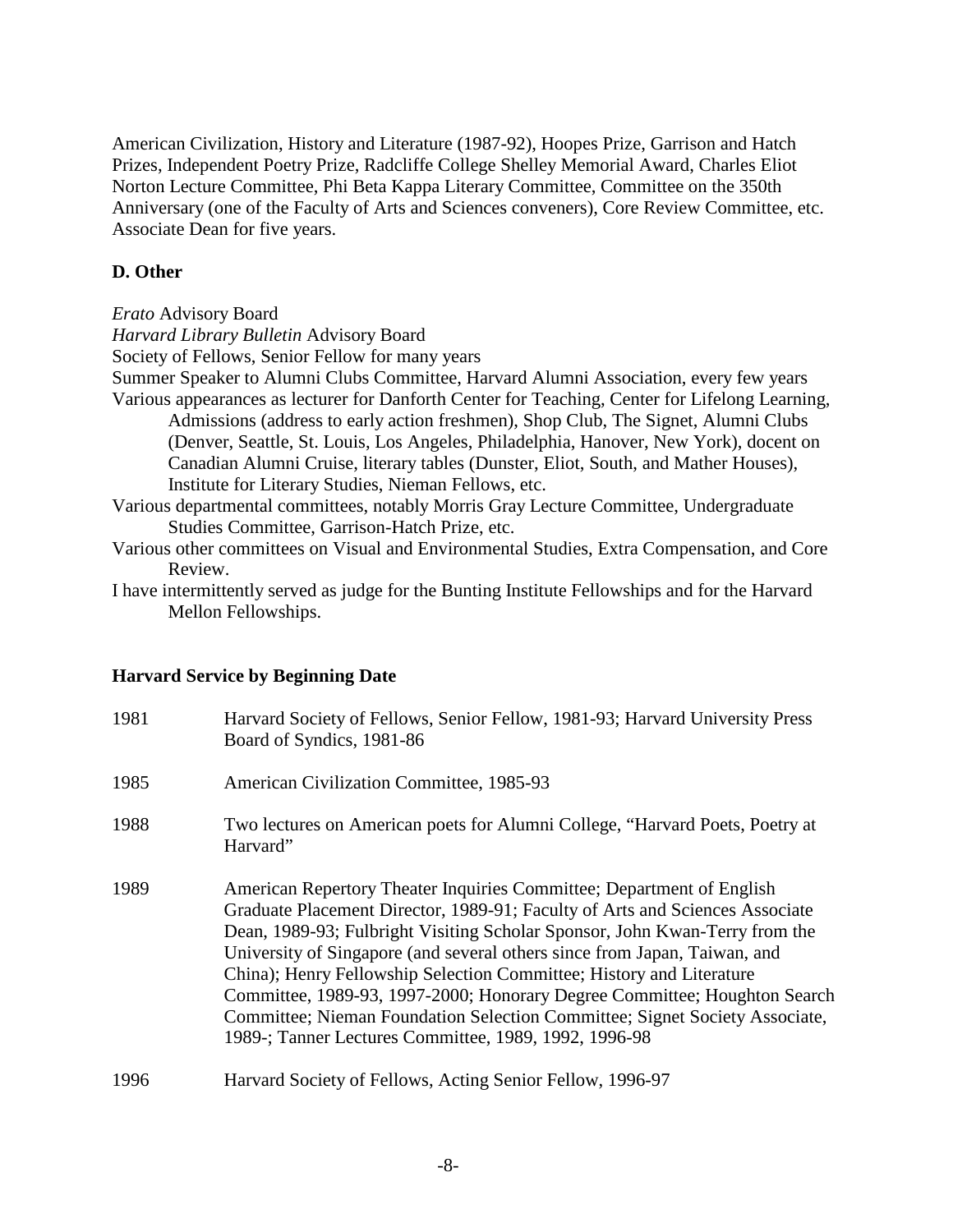| 1997    | American Civilization Committee; Boylston Professorship Search Committee<br>Chair; Briggs-Copeland Lectureship Search Committee, 1997-2003; Charles Eliot<br>Norton Lecture Committee, 1997-2000; Department of English Graduate<br>Admissions Committee, 1997-; Freshman Admissions Committee; Harvard<br>College Admissions Committee, 1997-2000; Henry and Knox Fellowships<br>Selection Committee, 1997-99; Jeff Masten Ad Hoc Committee; Jesse Matz<br>Second-Year Review Committee; Morris Gray Lecture Committee, 1997-2000;<br>Poetry Prize Committees (Academy of American Poets, Eager, Garrison, Hatch,<br>etc.), 1997-2000; Senior Appointments Search Committee, 1997-2001 |
|---------|-----------------------------------------------------------------------------------------------------------------------------------------------------------------------------------------------------------------------------------------------------------------------------------------------------------------------------------------------------------------------------------------------------------------------------------------------------------------------------------------------------------------------------------------------------------------------------------------------------------------------------------------------------------------------------------------|
| 1998    | Department of East Asian Languages and Civilizations Ad Hoc Committee;<br>Departmental Language Exams (Spanish), 1998-2003; Dudley House Senior<br>Common Room Dinner; Elisa New, Wilt Idema, and Stephen West Ad Hoc<br>Committees; Harvard Library Weekend; Jones Prize Committee, 1998-2000;<br>Provost's Committee on Student Mental Health Services; Standing Committee on<br>Admissions and Financial Aid                                                                                                                                                                                                                                                                         |
| 1999    | Dudley House Common Room Speech to Seniors; The Fiction Workshop,<br>Advisor; Gordon Gray Faculty Lecture, "Learning to Write;" Memorial Hall<br>Freshmen Lunch; West Coast Development Office Gaudiani Dinner                                                                                                                                                                                                                                                                                                                                                                                                                                                                          |
| 2000    | Harvard Library Review Advisory Board                                                                                                                                                                                                                                                                                                                                                                                                                                                                                                                                                                                                                                                   |
| 2001    | Consultant to Peter Nisbet, Fogg Art Museum (on poems of daily objects);<br>Harvard Pilot "Distance Learning" Project Participant; Mock Interview Panelist<br>for Graduate Students; Radcliffe Institute Fellowship Program Application<br>Reader; "Ups and Downs at Harvard" talk, 17 May 2001                                                                                                                                                                                                                                                                                                                                                                                         |
| 2002    | Undergraduate Thesis Advisor                                                                                                                                                                                                                                                                                                                                                                                                                                                                                                                                                                                                                                                            |
| 2005-06 | Sabbatical leave with the supervision of 11 dissertators                                                                                                                                                                                                                                                                                                                                                                                                                                                                                                                                                                                                                                |
| 2006-07 | 20 <sup>th</sup> -Century Poetry Committee Chair; Briggs-Copeland Search Committee Chair;<br>Department Prize Committee; Graduate Admissions Committee; Guest Lecturer<br>in ILR Course, "Reading Poetry"; Committee of the Whole, Department External<br>Searches and Internal Promotions; Undergraduate Studies Committee; Graduate<br>Steering Committee; Curriculum Committee; Lecturer on Yeats, Humanities<br>Center; Lecturer, "Trolling for Suggestion: Empson Among the Middle Spirits,"<br>at the Symposium Celebrating the Centennial of William Empson's Birth (on<br>DVD, Disk 3), Houghton Library, 26 Oct. 2006.                                                         |
| 2007-08 | Committee of the Whole, Department External Searches and Internal Promotions;<br>Departmental Prize Committee; Morris Gray Lecture Committee; Undergraduate<br>Studies Committee; Graduate Student Language Exam Reader, Department of<br>English; Lecturer, "John Milton's <i>Il Penseroso</i> : Reforming the World," Provostial<br>Fund for the Arts and Humanities and the Department of English; Faculty                                                                                                                                                                                                                                                                           |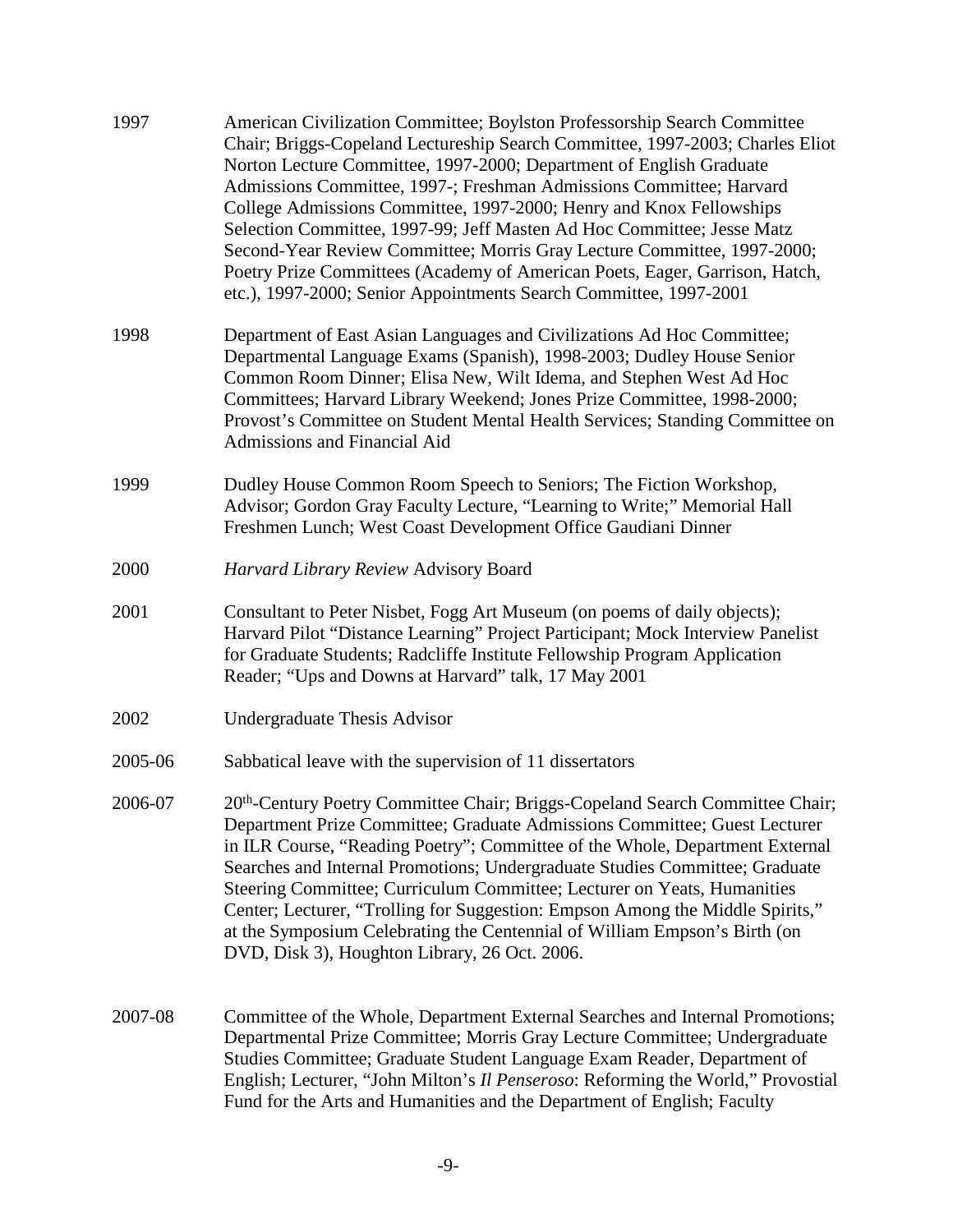Symposia Panelist, "The Arts of Interpretation: Whose Meaning Is It Anyway?"; Wrote essay on the value of the creative and reflective for outreach use by the Office of Admissions; Panelist at the Neiman Center for Journalism arts discussion

- 2008-09 Undergraduate Student Advisor; Briggs-Copeland Lecturer on Poetry Search Committee; Committee to Review English Professor Stephen Burt; Speaker, Student Organization Center at Hilles; Lecturer, "How to Teach the Reading of Poetry," Harvard Graduate School of Education; Lecturer, Humanities Center Master Class, "Yeats's Vacillation"; Speaker, Office for the Arts, "Walt Whitman's 'The Wound Dresser': Composed and Considered"; Speaker, "Teaching and the Intellectual Life" luncheon, Department of English; Paul Roazen Group, "Last Looks, Last Books," Faculty Club; Graduate Student Language Exam Reader, Department of English
- 2009-10 Speaker, "Writing Cultural History Today: A Symposium on the Publication of *A New Literary History of America*, Barker Center; Graduate Admissions Committee; Language Exam Committee; Chair of the Morris Gray and Stratis Haviaris Lectures Committee; General Exams Committee; Lamont Library, Harvard University, Introduction of Professor Langdon Hammer (Yale) at his lecture on James Merrill; Lamont Library, Harvard University, "Keats Manuscripts"; Sackler Museum, Harvard University, "On Barbara Johnson" memorial talk
- 2010-11 Graduate Admissions Committee; Language Exam Committee; Chair of the Morris Gray and Stratis Haviaris Lectures Committee; Curriculum Committee; Undergraduate General Exams Committee; Chair of the Committee on the Reappointment of Bret Johnston as Senior Lecturer; Lecturer, "Emily Dickinson and the Sublime," Houghton Library, 31 Mar. 2011; Introduced Hugh Haughton's Master Class on Auden's "In Memory of W.B. Yeats," Barker Center, 18 Apr. 2011
- 2011-12 Graduate Affairs Committee; Graduate General Exams and Mock Interviews Committee; Chair of the Morris Gray and Stratis Haviaris Lectures Committee; Briggs-Copeland Search in Poetry Committee; Language Exams Committee (Spanish); Lecturer, "The Poetry of A.R. Ammons," Barker Center, 7 Nov. 2011; Lecturer, "Helen Vendler on the Recordings of Wallace Stevens," Houghton Library, 22 Feb. 2012
- 2012-13 Chair of the Morris Gray and Stratis Haviaris Lectures Committee; Introduction of David Ferry at Haviaris Lecture, Lamont Library, 8 Apr. 2013; Committee on Undergraduate Affairs; Committee on Graduate Affairs; Graduate Language Exam Committee (Spanish); Transnational Anglophone Literature Search Committee
- 2013-14 Faculty Development Committee; Reader at the Memorial Celebration of Seamus Heaney, 7 Nov. 2013; Morris Gray and Stratis Haviaris Lectures Committee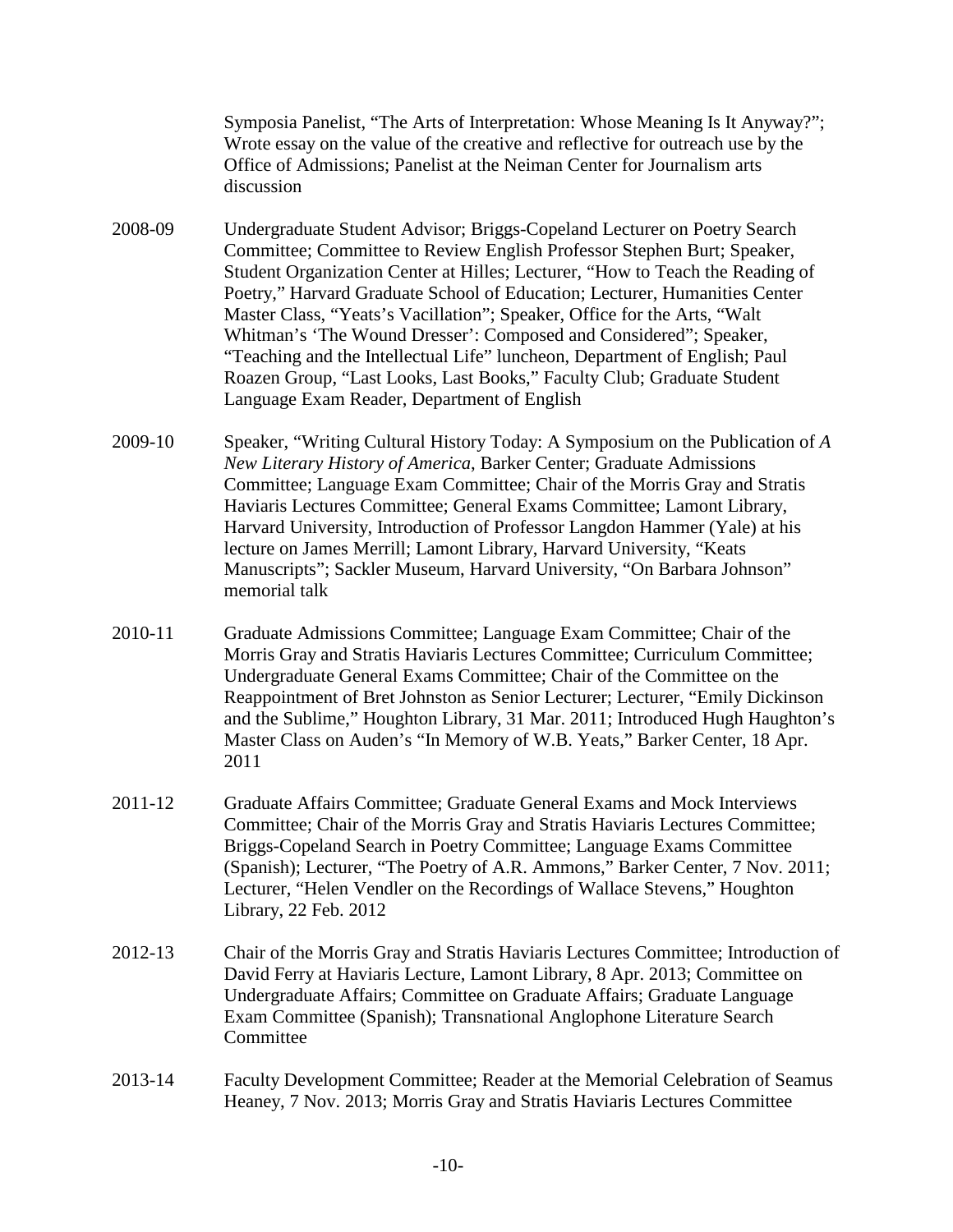- 2014-15 Graduate Committee; Morris Gray and Stratis Haviaris Lectures Committee; Search Committee of the Whole; Speaker, "Newly Discovered Recordings by Wallace Stevens," Woodberry Poetry Room recordings premiere, Barker Center, 21 Oct. 2014. Introduction of Robin Robertson, Department of English Poetry Reading, 28 Oct. 2014. Readings in the Parlor, "A Close Reading of A.R. Ammons," Barker Center, 4 Nov. 2014. Introduction of Doug Powell, Morris Gray Lecture Series, 5 Nov. 2014.
- 2015-16 Graduate Committee; Graduate Language Exam Committee (Spanish); Graduate General Exams and Mock Interviews Committee; Morris Gray and Stratis Haviaris Lectures Committee; Search Committee of the Whole; Faculty Development Committee.
- 2016-2017 Graduate Language Exam Committee (Spanish); Morris Gray and Stratis Haviaris Lectures Committee; Search Committee of the Whole. Reader, the Memorial Celebration of Daniel Aaron, Paine Hall, 23 Sept. 2016.

#### **Guest Lectures**

| 1966    | <b>Smith College</b>                                                                                                                                                                                                                                                                  |
|---------|---------------------------------------------------------------------------------------------------------------------------------------------------------------------------------------------------------------------------------------------------------------------------------------|
| 1968    | <b>Rutgers University</b>                                                                                                                                                                                                                                                             |
| 1969-72 | Bennington College, Emmanuel College, Hunter College, Johns Hopkins<br>University, Princeton University, Smith College, Temple University, University of<br>Connecticut, University of Oslo, University of Pennsylvania, Wayne State<br>University, Williams College, Yale University |
| 1973    | Boston University Presidential Lecture, Brandeis University, Denison College<br>(three lectures), Emmanuel College, Ohio State University, Rhode Island College,<br>Smith College, University of Cincinnati Taft Lecture                                                              |
| 1974    | Central Michigan University, University of Toronto                                                                                                                                                                                                                                    |
| 1975    | California State University-Northridge, Harvard University, State University of<br>New York-Albany, University of Connecticut, University of Southern California                                                                                                                      |

1976 Andiron Club of New York, Bates College, Bowdoin College, Central Michigan University, University of California-Davis, Dartmouth College, Purdue University, Reed College, Rutgers University-Newark, University of California-Los Angeles, University of Minnesota, University of North Carolina-Chapel Hill, Washington University, Webster College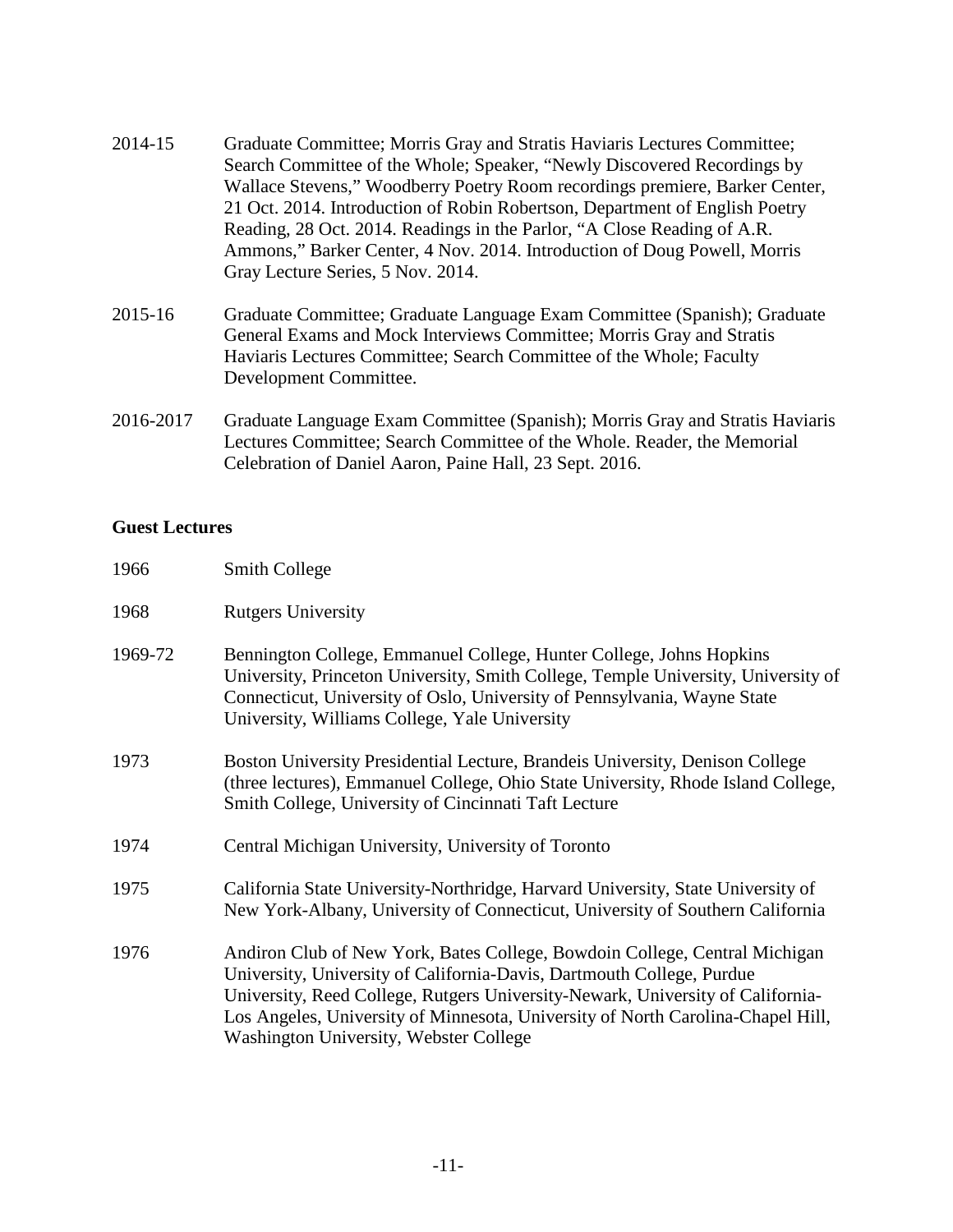| 1977    | Agnes Scott College, Amherst College, Emory University, Florida State<br>University, Georgia Institute of Technology, Skidmore College, Rutgers<br>University, University of Virginia                                                                                                                                                                                                                                                                                                                                                                                                                                                                                                                                                                                                                                        |
|---------|------------------------------------------------------------------------------------------------------------------------------------------------------------------------------------------------------------------------------------------------------------------------------------------------------------------------------------------------------------------------------------------------------------------------------------------------------------------------------------------------------------------------------------------------------------------------------------------------------------------------------------------------------------------------------------------------------------------------------------------------------------------------------------------------------------------------------|
| 1978    | Hampshire College, Hunter College, Kenyon College John Crowe Ransom<br>Memorial Lectures, Princeton University Gauss Seminar (three lectures),<br>University of Louisville, University of Maine-Orono, University of<br>Massachusetts-Amherst, University of Utah                                                                                                                                                                                                                                                                                                                                                                                                                                                                                                                                                            |
| 1979    | Association of Writers and Writing Programs Conference; Boston Public Library;<br>City University of New York; Concordia University; Harvard University<br>Woodberry Poetry Room, "John Ashbery's Subject Matter"; Massachusetts<br>Institute of Technology; University of Pisa; University of Rome; Smith College;<br>University of Illinois; University of New Mexico; Vanderbilt University;<br>Wellesley College; Young Men's Hebrew Association (YMHA)                                                                                                                                                                                                                                                                                                                                                                  |
| 1980    | New York University; Oxford University; University College Cork; U.S. Cultural<br>Center, Reykjavik, Iceland; University of Chicago Carpenter Lectures; University<br>of Illinois at Chicago Circle; University of Kansas; University of Massachusetts-<br>Lowell; Vassar College; Conrad Aiken Video Lectures on Keats and Stevens                                                                                                                                                                                                                                                                                                                                                                                                                                                                                          |
| 1981    | Louisiana State University, Simmons College, Tufts University, University of<br>Oklahoma, University of Oslo, University of Tennessee, University of Tulsa,<br>University of Virginia, Wesleyan University, Yale University                                                                                                                                                                                                                                                                                                                                                                                                                                                                                                                                                                                                  |
| 1982    | Cornell University; Copenhagen, Düsseldorf, and Heidelberg universities;<br>Hendrix College; Maxim Gorky Literary Institute, Moscow; University of<br><b>Tennessee Hodges Lectures</b>                                                                                                                                                                                                                                                                                                                                                                                                                                                                                                                                                                                                                                       |
| 1983    | Bucknell University, Columbia University, Lexington and Winchester Public<br>Schools, MLA Special Session on Keats, Mount Holyoke College, Neiman<br>Fellows at Harvard University, Southwest Texas State University, Swarthmore<br>College, Towson State University, University of California-Berkeley Beckman<br>Lectures, University of Houston, University of Montevallo Dancy Lectures,<br><b>YMHA</b>                                                                                                                                                                                                                                                                                                                                                                                                                  |
| 1984-86 | Academy of American Poets; Bard College; Beijing Foreign Language Institute,<br>China; Brown University; Buckingham Browne and Nichols School, Cambridge,<br>MA; Chinese Academy of Social Sciences, Beijing and Shanghai; Connecticut<br>College Selden Lecture; DePauw University; Fudan University, China; Furman<br>University; Goddard Library at Clark University; MLA Special Session on New<br>Women Writers; Nanjing University, China; Pine Manor College; Shop Clu<br>Signet Society; State University of New York-Purchase; Rocky Mountain and<br>Northwest Harvard Clubs; University of Alabama-Tuscaloosa; University of<br>Colorado-Boulder; University of Massachusetts-Lowell; University of Michigan;<br>University of Montana; University of New Hampshire; University of Rhode<br>Island; Wabash College |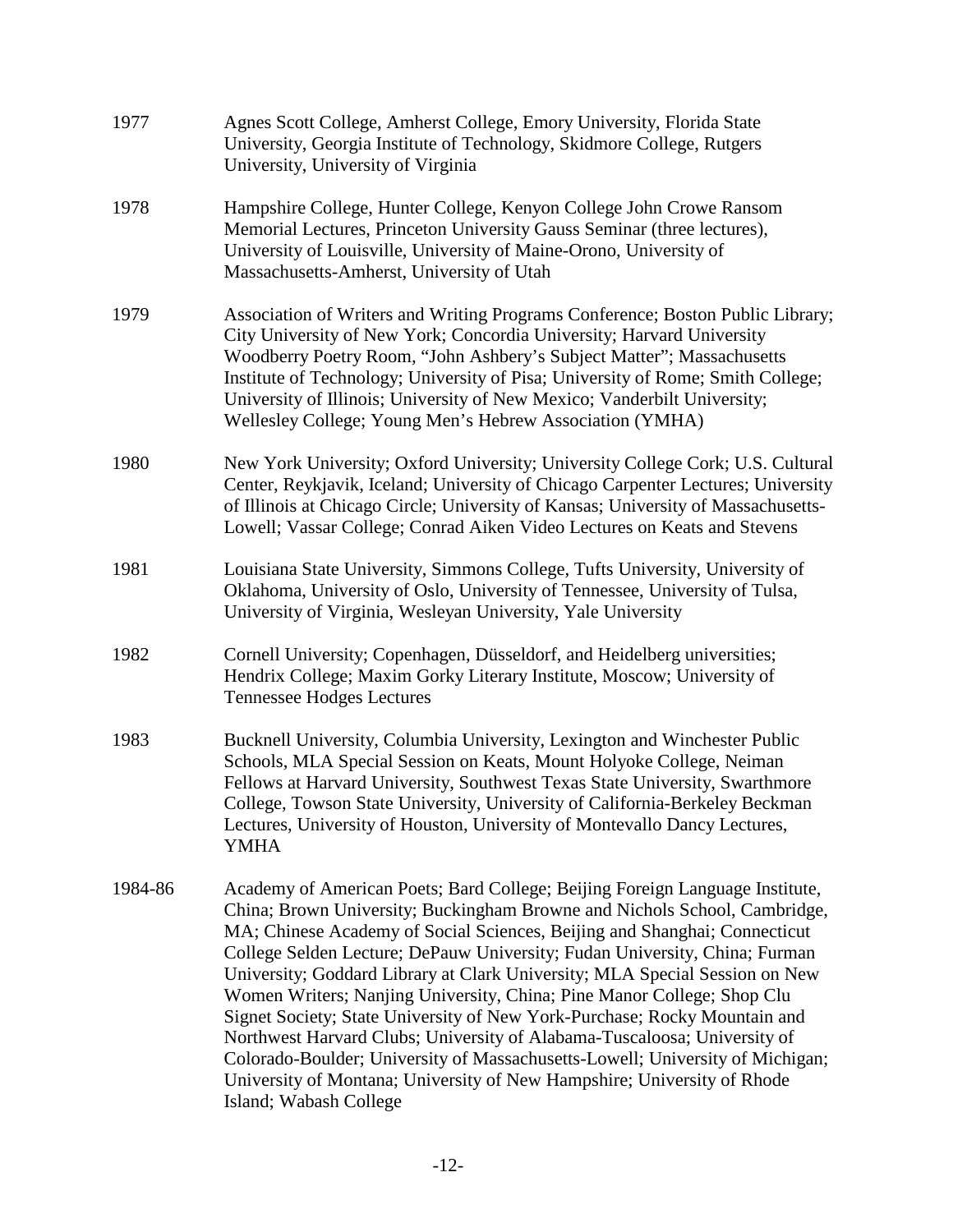- 1986-87 American Academy of Poets at Pierpont Morgan Library Lecture, Introduced John Ashbery; Association of Canadian University Teachers of English (A.C.U.T.E) 1986 Annual Meeting, Keynote Speaker; DePauw University; Harvard Club of New York; Harvard Lifelong Learning; Key West Literary Seminar, Introduced James Merrill and Richard Wilbur and Moderated Discussion; Loyola University; Notre Dame Academy, Hingham, MA; Princess Grace Irish Library, Monaco; Providence College; Salem College, NC; State University of New York-Purchase; Tucson Public Library; Union College Lamont Lecturer; University of Michigan; University of Singapore; Yeats International Summer School, Sligo, Ireland
- 1987-88 "Judging Art" Panel Speaker; 350th Poetry Reading, Introduced Seamus Heaney and Michael Blumenthal; Afro-American Conference, Introduced Rita Dove; Cork University; Danforth Center; Larkin Memorial Evening, Poetry Room Reading; Morris Gray Lecture at Harvard University, Introduced W.S. Merwin; Morris Gray Reading at Harvard University, Introduced Dave Smith; State University of New York-Brockport; Trinity College Dublin; University College Dublin; University of Connecticut; Washington and Lee University
- 1988-89 Boston Psychoanalytic Institute; Colony Club, New York; Cornell University; Guggenheim Museum Reading for the Academy of American Poets, Introduced Howard Nemerov; Harvard Alumni College; Harvard University Woodberry Poetry Room, "The Waste Land"; Indiana State University Schick Lecture; Loomis Chaffee School, CT; The National Arts Club, New York; Phillips Academy-Andover; The Poetry Center, New York, "One Art: An Elizabeth Bishop Tenth Anniversary Reading," Introductory Speaker; Rhode Island Hospital, Pediatrics; University of Alaska; University of Arkansas; University of Massachusetts-Amherst Troy Lectures; University of North Carolina-Chapel Hill Hanes-Willis Lecture; University of Utah, Commentator for Tanner Lectures; Washington and Lee University; Yeats Summer School, Sligo, Ireland
- 1989-90 Brown University Department of Pediatrics; Bucknell University; Harvard Club of St. Louis; Harvard-Radcliffe Club of Southern California; John Carroll University; Kyoto University, Japan; Library of Congress Gertrude Clarke Whittall Poetry and Literature Fund; Meredith College; New York University Schweitzer Lecture; Poetry Society of America; Simmons College; Southern Methodist University; Teachers College Conference Panelist, Columbia University; University of Fribourg, Switzerland; University of London Hilda Hulme Memorial Lecture in English Literature; University of Mississippi Longest Lecture; University of Utah; Washington University-St. Louis Phi Beta Kappa/Sigma Xi Lecture; Wellesley College; Yeats International Summer School, Sligo, Ireland
- 1991-92 Boston Museum of Fine Arts; Columbia University Lionel Trilling Lectures; Franklin Pierce College; George Washington University; Harvard University Alumni Planning Committee; Harvard University Center for Literary and Cultural Studies Respondent; Harvard University Graduate School of Arts and Sciences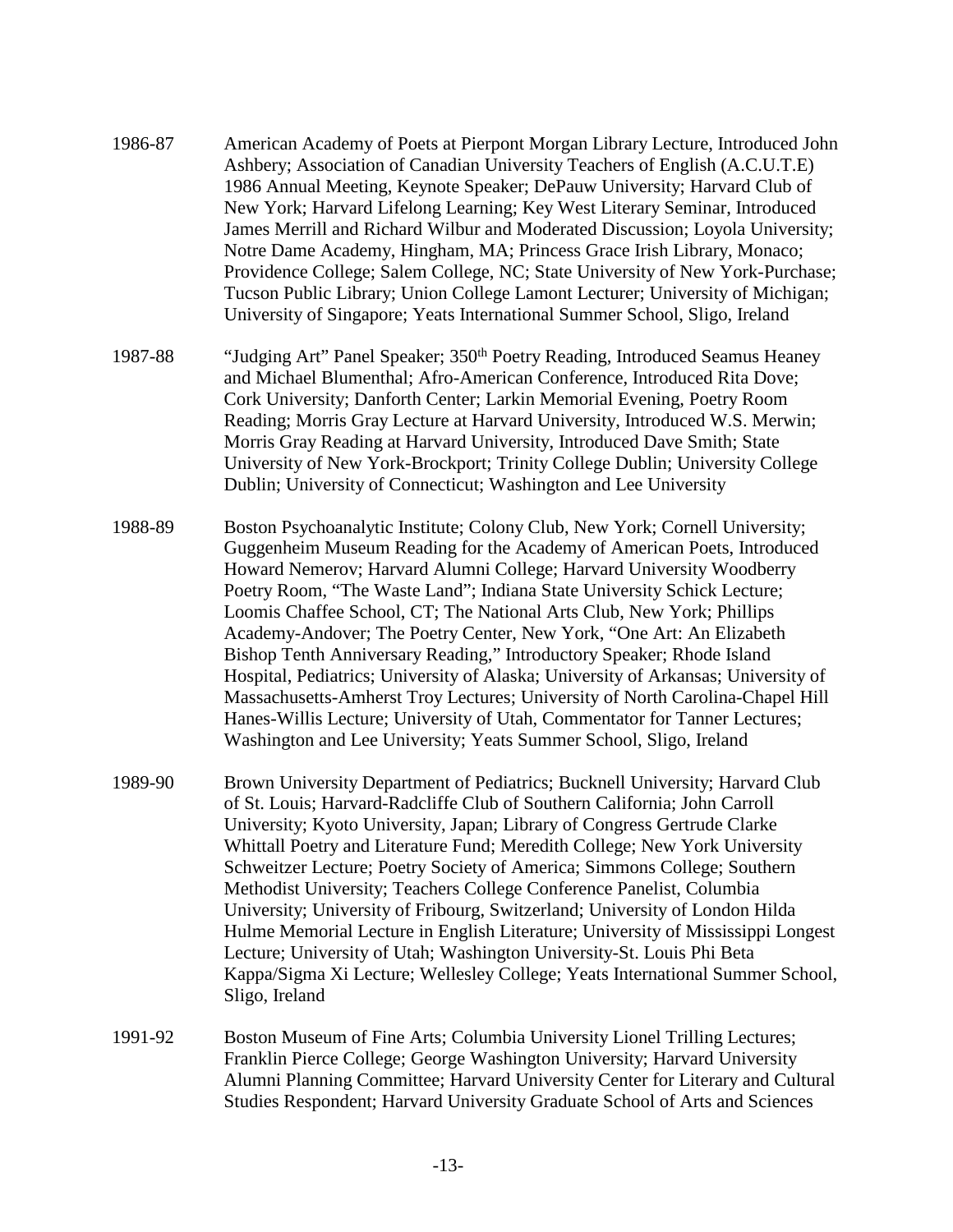Alumni; Harvard University Graduate School of Education; Harvard University Nieman Fellows English Lunch Club; Harvard University Quincy House English Concentrators; Harvard University Woodberry Poetry Room, "Yeats Paradises"; Hebrew University; Institute for Psychoanalytic Training and Research, New York; Meredith College; NHC Recording for "Soundings"; New York University Fales Lecture; Oakland University; Salem State University; Tel Aviv University; Union College; University of Chicago Olin Lecture; University of Missouri-Columbia

1996-97 92nd Street YMCA Fall Seminar on Shakespeare's Sonnets and Spring Seminar on Stevens' Late Poetry; Centre College; Collegiate School Henry Adams Lecturer; Montclair State University, The Upper Valley Forum; Muhlenberg College, Interview by Professor Grant Scott for Film on Keats); *Paris Review*, Interview by Henri Cole; Phillips Exeter Academy; St. Olaf College; University of New Hampshire; WGBH-FM "The Connection," Interview by Christopher Lydon on Heaney's Nobel Prize; Yeats Society of Boston

- 1997-98 Academy of American Poets, New York; APS and Swedish Academy of Sciences Joint Meeting, Stockholm; Bard College; Boston Public Library; BBC Radio Program, "Centurions," Interview on Seamus Heaney and Wallace Stevens; Brookline High School Humanities Series; Claremont College; Cornell University; English Institute; Harvard University Cabot House Forum; Harvard University Club; Harvard University, Dedication of the Barker Center; Harvard University Graduate School of Education; Harvard University Program in Expository Writing, "Learning to Write"; Indiana University Addison Locke Roache Memorial Lecture; Lannan Foundation, Introduced and Interviewed Czesław Miłosz for Lannan's Reading Series; NPR Program, "The Connection," Interview by Christopher Lydon on Shakespeare's Sonnets; New York Society Library; Poetry Center of Chicago; Poets House, New York; *Putney Post* Interview by Susan Keese; Rosenbach Museum and Library, Philadelphia; School of the Art Institute of Chicago; Shakespeare Association of America, Cleveland; Signet Society; Smith College, Dedication of Writing Center; Tavern Club, Chicago; Union College Lamont Lecture; University of Chicago; University of London; Young Men's Christian Association (YMCA), New York
- 1998-99 92<sup>nd</sup> Street Y Poetry Center, "Describing the Lyric"; 92<sup>nd</sup> Street Y Poetry Center, "On Seamus Heaney"; Becker College for Worcester Association of English Professors, "The Art of Shakespeare's Sonnets"; Boston Public Library; Boston Yeats Society, "Mycenae Lookout"; BBC Radio Program, "Seamus Heaney at 60"; Bucknell University; Elizabeth Bishop International Conference, Keynote Speaker, Ouro Prêto, Brazil; Fitchburg State College, New England Writers Series, "Ideas into Forms"; Harvard Club of New York; Harvard College Women's Initiative Luncheon; Harvard University Gordon Gray Faculty Lecture, "The Craft of Scholarly Writing"; Harvard University Woodberry Poetry Room, Fall 1998 Reading Series, Introduced Henri Cole; KCRW Radio Program, "Bookworm," Panel Interview, "A Month of Miłosz: Introduction and Childhood; *Kenyon Review* Celebration of Robert Lowell, Ohio; Reynolda House Museum of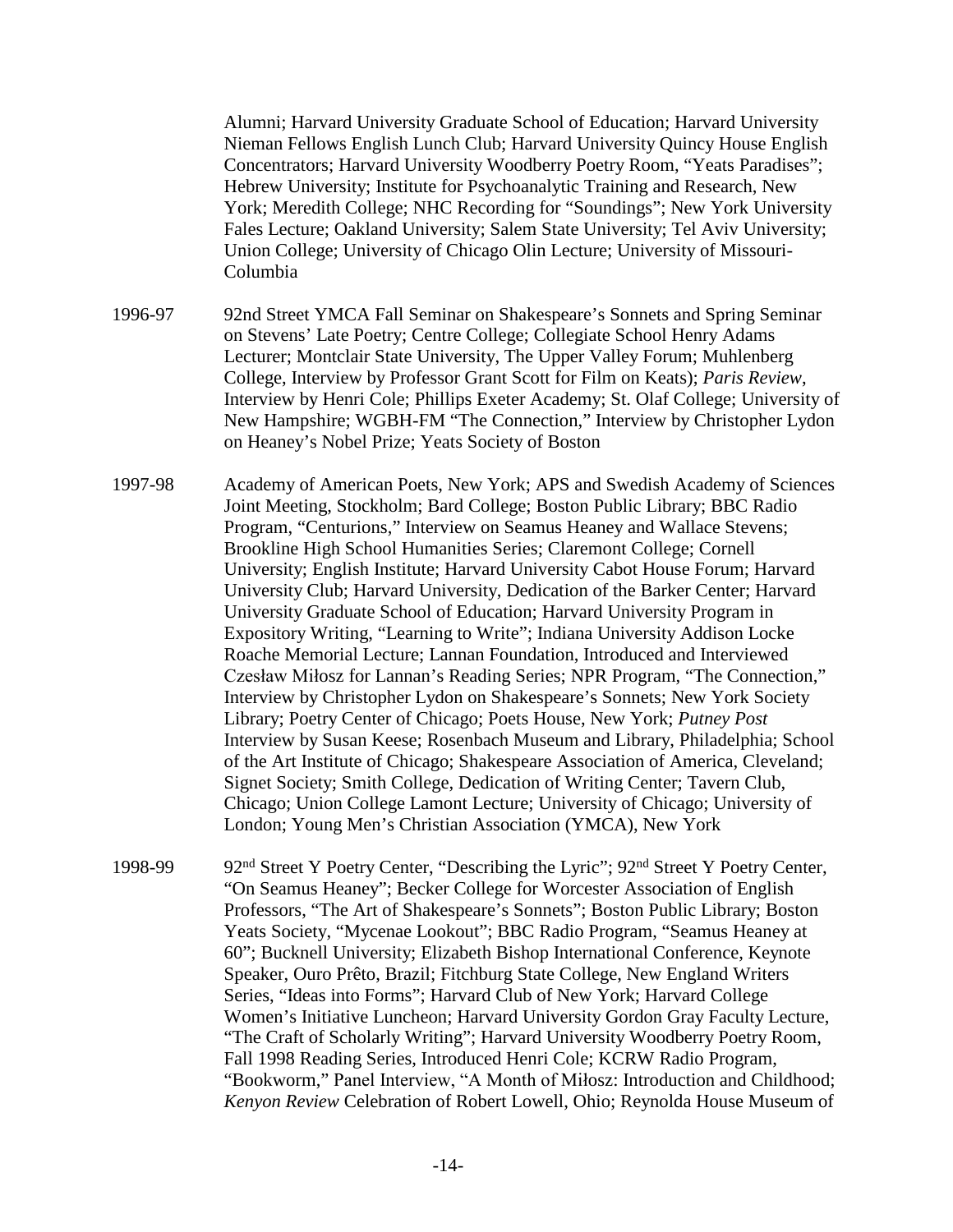American Art, Winston-Salem, NC; Skidmore College, "Mycenae Lookout"; University of Georgia Center for Humanities and Arts; University of Hartford, "Shakespeare's Sonnets"; University of Maryland, "Robert Lowell: The Poetry of Depression"; Wake Forest University, "The Art of Shakespeare's Sonnets"

- 1999-2000 Amherst College; Amherst College, Panel with Miłosz; British Academy Warton Lecture on English Poetry; Boston Latin School, Workshop with Teachers; Boston Museum of Fine Arts, "Poems Reading Paintings, Paintings Reading Poems"; Boston Yeats Society, "An Evening with Two Williams"; Charlottesville Lyric Poetry Conference; Chicago Humanities Festival, "Ideas into Forms"; Hartford Public Library, "Wallace Stevens," CT; Harvard University Faculty Club, Nieman Foundation Fellows; Harvard University Quest Scholars Program, Lecture on Whitman; Longy School of Music, "From Sonnet to Song: Creating Point of View in Music and Poetry," Moderator; Poetry Society of America, "Poetry Criticism: What is it for?" New York; Princeton University Tanner Lecture; Purdue University Woodman Lecture, "Lowell and Depression"; Radcliffe College Lunch on Careers; Smith College, Dedication of the Jacobson Center; T. S. Eliot Memorial Society, "The Early Eliot"; University of Michigan Department of English; University of Michigan Tanner Lecture, "Whitman on Lincoln: Aspects of Value"; YMHA Poetry Center "Stylistic Changes in Robert Lowell," New York
- 2000-01 92nd Street Y Poetry Center Writing Program, "Milton's Early Verse"; ACLS Homer Haskins Lecture, "A Life of Learning"; APS with Royal Society, London, and British Academy, Philadelphia, "Matter on Various Lengths Scales"; Bunting Institute of Radcliffe Institute, "Writing About Poetry," Roundtable Lecture; Frost Festival, "Fall's Frost," Lawrence, MA; Harvard University 25-Year Recognition Ceremony, Honoree and Speaker; Harvard University Art Museums Directors Program, Birthday Dinner for Gwynne Evans, "On Reading Poetry"; Harvard University Hillel Annual Faculty Dinner for Class of 2004; Poetry Society of America, Panelist on Poetry and Criticism, New York; University of North Carolina-Chapel Hill, Lecture on Seamus Heaney; Trinity College Clark Lectures, UK; Yeats International Summer School, Sligo, Ireland
- 2001-02 92nd Street Y Poetry Center, Lecture on Dickinson, New York; Cambridge University Tanner Lectures Co-Respondent with Seamus Heaney; Einstein Forum, Lecture on Ashbery, Potsdam, Germany; Harvard University American Repertory Theater, Lecture on *Othello*; Harvard University Fogg Art Museum, Lecture on Stevens; Harvard University Lecture, "A Tribute to Gerard Manley Hopkins"; Harvard University Nieman Fellows, Lecture on Whitman; Harvard University Phi Beta Kappa Induction; Institute for the Humanities, MI; Macalester College, "Dickinson and the Structurings of Time"; Poetry Society of America, New York; Teachers as Scholars, Lecture on Dickinson, Newton, MA; Milford Town Library, Lecture on Whitman
- 2002-03 92nd Street Y Poetry Center Writing Program, Lecture on Wordsworth and the Lyric; Harvard University, "Black Writers Reading," Introduced Rita Dove;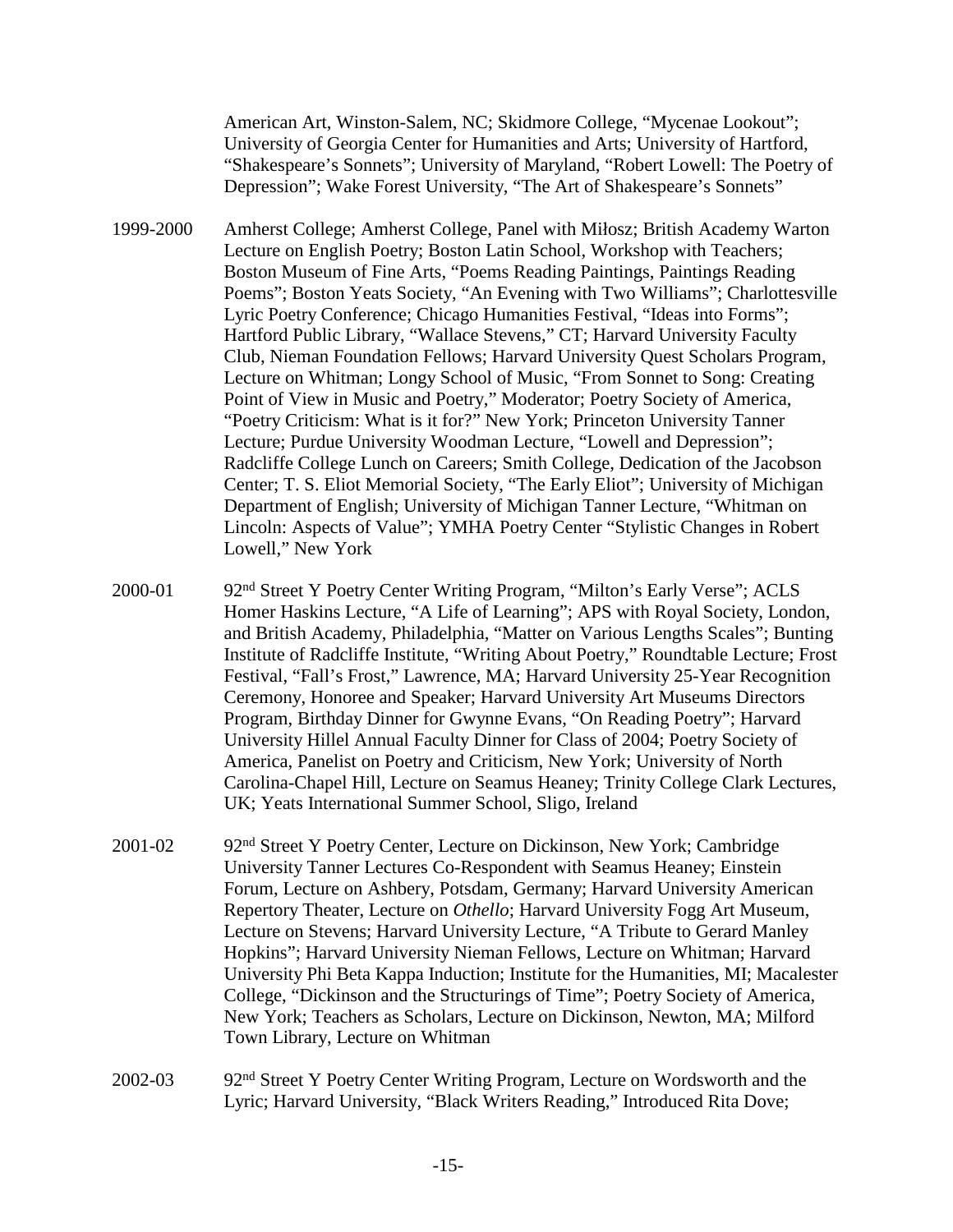Lannan Foundation, "Readings and Conversations," Lecture on Yeats; New England Conservatory Presidential Lecture, Lecture on Merrill; *The New Yorker* Festival, Elizabeth Bishop Tribute; Seferis Lecture on James Merrill and Greece; State University of New York-Albany New York State Writers Institute, Lecture on Yeats and Lyric Poetry; University of Kentucky, Lecture on Yeats; University of Massachusetts-Dartmouth Post-Imperial Camões Colloquium, "Camões the Sonneteer"; University of Washington Solomon Katz Distinguished Lecturer in the Humanities, Lecture on Yeats

- 2003-04 92nd Street Y Poetry Center, "Yeats and Form," New York; Boston Athenaeum, Lecture on Whitman; Gilman School Teleconference on Sonnets; Harvard Graduate School Alumni Association Council Dinner, Lecture on Heaney; Harvard University Mather House Literary Table, "Intimacy and the Lyric"; IES, Lecture on Stevens; Oxford University Clarendon Lectures; Princeton University Farnum Lectures, "Intimacy and the Lyric"; Teachers as Scholars, Lecture on Dickinson, Newton, MA; University of Connecticut Wallace Stevens Birthday Celebration; University of London
- 2004-05 McGill University; Teachers as Scholars, Lecture on Dickinson, Newton, MA
- 2005-06 92nd Street Y Poetry Center, Lecture on Stevens, New York; American Academy in Berlin; Boston University, Boston Music Viva "Mad Sweeney" Symposium; Brookline Public Schools Administrators Seminar; Carl Friedrich von Seimens Foundation, Munich; Harvard University Adams House, Lecture on A. R. Ammons; Harvard University Mather House, Lecture on Howard Nemerov; Magdalene College, Cambridge, UK; *The New Yorker* Festival, Lecture on Auden; Oberlin College Lecture in British and American Literature; Poetry Society of America, Lecture on Plath, New York; University of North Carolina-Ashville Dorr Lecture, "The Yeatsian Sequence: 'Nineteen Hundred and Nineteen'"; Suffolk University Poetry Center Lecture, Boston
- 2006-07 92<sup>nd</sup> Street Y, Unterberg Poetry Center, "The Late Poetry of James Merrill," New York; American Academy, "Writing Political Poetry: Yeats's 'Nineteen Hundred and Nineteen' and 'Blood and the Moon,'" Berlin; Centre College Bastian Lecture, "The Yeatsian Sequence: 'Nineteen Hundred and Nineteen,'" Danville, KY; Concord Public Library, Lecture on Graham and Ashbery, "Difficulty in Poetry"; Dickinson College, "The Yeatsian Sequence: *Supernatural Songs*," Carlisle, PA; Harvard Alumni Association; National Gallery Mellon Lectures, Washington DC; Siemens Stiftung, Munich, "The Yeatsian Sequence: *Supernatural Songs*"; Suffolk University Poetry Center, "The Yeatsian Sequence: *Supernatural Songs*"; University of Chicago Panel on "Poetry and Thinking"; University College, "The Yeatsian Sequence: *Supernatural Songs*," Cork, Ireland; Yale University, "What Is Close Reading?"; Women in Prison Project, lecture on Bishop, Maryland Correctional Institute for Women
- 2007-08 Art Institute of Chicago, "Wallace Stevens: The Poet As Painter"; International Association of University Professors in English, Keynote Lecturer, "The Future of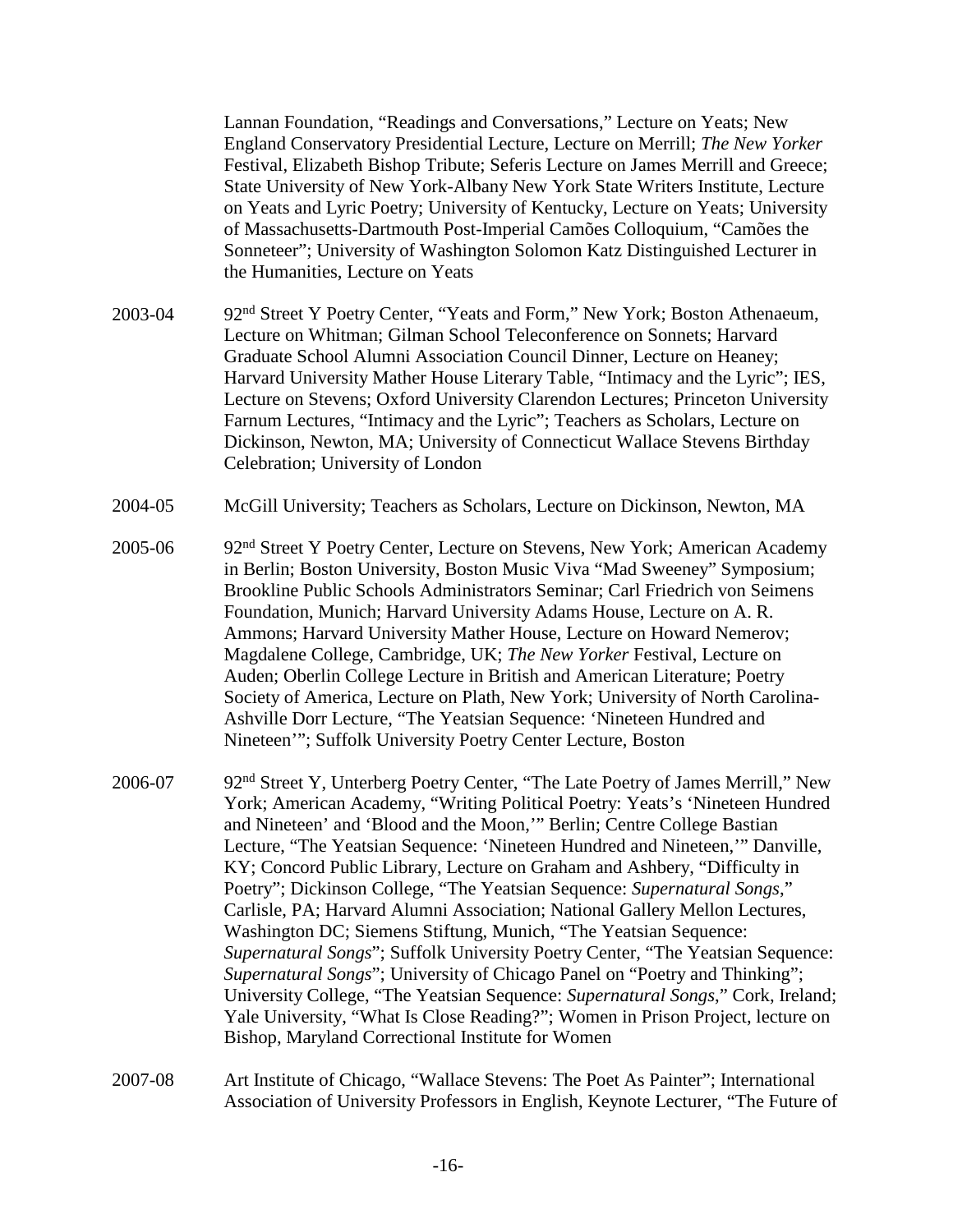English," Lund, Sweden; Yeats International Summer School, "Yeats's Rare Forms," Sligo, Ireland; 92nd Street Y, Unterberg Poetry Center, "Form in George Herbert"

- 2008-09 American Trust for the British Library, "Knowledge? Truth? Philosophy? Keats's Pursuit in the Sonnets," New York City; Siemens Stiftung Lecture Series, Munich; American Academy of Arts & Sciences, "Living and Dying: James Merrill's Last Poems," New York City; Columbia University School of the Arts, "Whitman the Noncombatant War Poet," New York City; Speaker at the Yeats International Summer School, Sligo, Ireland
- 2009-10 Union College, "Walt Whitman: The Poet as Non-Combatant"; Art Institute of Chicago, "Robert Lowell and the Legacy of Modernism"; Lecture on "Vacillation" and seminar of "Middle Poems" at the Yeats International Summer School, Sligo, Ireland; American Academy of Arts & Letters, "Camões the Sonneteer," New York City; 92nd Street Y, Unterberg Poetry Center, YMHA, Seminar on the Poetry of Walt Whitman, New York City; Boston University, "On Teaching from Manuscript Evidence: Keats, Dickinson, and Yeats"
- 2010-11 92<sup>nd</sup> Street Y, Unterberg Poetry Center, "Emily Dickinson," New York City; Wake Forest University, key note speech "Maximal Minimalism: 'The Most Words for the Least' in *Bosh and Flapdoodle*" for the symposium "Single Threads Unbraided: A Celebration of the Work of A.R. Ammons," Winston-Salem, NC, 15 Nov. 2010; American Academy of Arts and Sciences Friday Forum Lecture, "Emily Dickinson on Nature," Cambridge, MA; Presented at the Miłosz Festival, "Czesław Miłosz Recollected by His Friends," Krakow, Poland, 10 May 2011; Talks with students in the English Department at the Hotchkiss School, Lakeville, CT, 16 May 2011; Seminar for High School English Teachers, Sudbury-Lincoln High School, 18 Jul. 2011; "Some Poems of Emily Dickinson," Maryland Correctional Institution for Women, 8 Aug. 2011
- 2011-12 92<sup>nd</sup> Street Y, Unterberg Poetry Center, "The Poetry of Archibald Randolph Ammons (1926-2001)," New York City, 6 Oct. 2011; Holton-Arms School, "Emily Dickinson and the Sublime," Breedlove Lecture, Bethesda, MD, 1 Dec. 2011; James Merrill House, "Wallace Stevens: American Poet," Stonington, CT, 10 Jun. 2012
- 2012-13 MLA Conference, "Why Teach Literature?" Boston, 5 Jan. 2013; 92nd Street Y, Unterberg Poetry Center, "The Poetry of Sylvia Plath," New York City, 9 Jan. 2013; University of Notre Dame Irish Seminar, "Stone from Delphi" on Seamus Heaney, Paris, 11 Jul. 2013; Irish Seminar Conference, key note speech "On Seamus Heaney's 'Squarings,'" 6-15 Jul. 2013; Lecturer at the Yeats International Summer School, "Advancing on Two Fronts: Yeats' 'The Winding Stair,'" Sligo, Ireland, 4 Aug. 2013
- 2013-14 Collegiate School, "The Sonnet over Time," New York City, 26 Sept. 2013; 92nd Street Y, Unterberg Poetry Center, Seminar on the Poetry of Wordsworth, New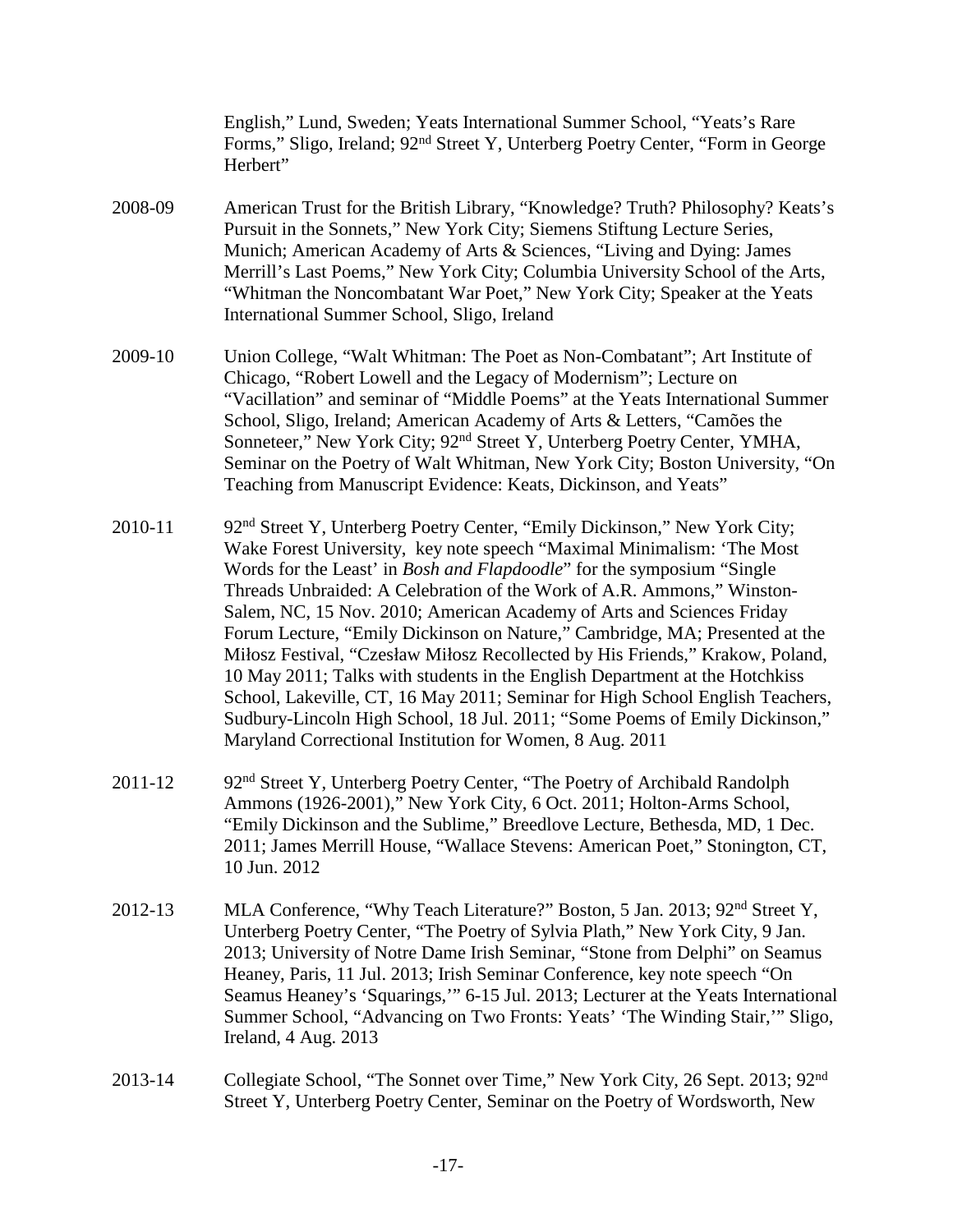|           | York City, 20 Nov. 2013; Lincoln-Sudbury High School, Poetry Workshop for<br>English Teachers, Sudbury, MA, 8 Jul. 2014                                                                                                                                                                                                                                                                    |
|-----------|--------------------------------------------------------------------------------------------------------------------------------------------------------------------------------------------------------------------------------------------------------------------------------------------------------------------------------------------------------------------------------------------|
| 2014-15   | Wake Forest University, Caldwell Lecture in the Humanities, "Where Are the<br>Humanities in Our Schools?" Winston-Salem, NC, 30 Oct. 2014; Boston<br>Athenæum, lecture on <i>The Ocean, the Bird, and the Scholar</i> , Boston, 7 May 2015;<br>92 <sup>nd</sup> Street Y, Unterberg Poetry Center, "The Early Poetry of Seamus Heaney,"<br>New York City, 13 May 2015                      |
| 2015-16   | The Center for Ballet and the Arts, New York University, Lincoln Kirstein<br>Lecture, "'Life is Motion': Motion in Wallace Stevens," New York City, 4 Nov.<br>2015; Live from the NYPL, Robert B. Silvers Lecture, "Poets as Editors," New<br>York City, 8 Dec. 2015; 92 <sup>nd</sup> Street Y, Unterberg Poetry Center, "Helen Vendler<br>on Seamus Heaney," New York City, 28 Jan. 2016 |
| 2016-2017 | The Arion Press and the Tibor de Nagy Gallery, introductory remarks at launch of<br>The Little of Our Earthly Trust by Elizabeth Bishop, New York City, 11 May                                                                                                                                                                                                                             |

#### **Publications**

2017

#### **Books**

- *Yeats's* Vision *and the Later Plays*. Cambridge, MA: Harvard University Press, 1963.
- *On Extended Wings: Wallace Stevens' Longer Poems*. Cambridge, MA: Harvard University Press, 1969.
- Vendler, Helen, Reuben Brower, and John Hollander, eds. *I. A. Richards: Essays in His Honor*. New York: Oxford University Press, 1973.
- *The Poetry of George Herbert*. Cambridge, MA: Harvard University Press, 1975.
- *Part of Nature, Part of Us: Modern American Poets*. Cambridge, MA: Harvard University Press, 1980.
- *The Odes of John Keats*. Cambridge, MA: Harvard University Press, 1983.
- *Wallace Stevens: Words Chosen Out of Desire*. Knoxville: University of Tennessee Press, 1984.
- *Wallace Stevens: Words Chosen Out of Desire*. Cambridge MA: Harvard University Press, 1986. (Reprint of previous entry)
- Ashbery, John. *Self-Portrait in a Convex Mirror.* San Francisco: Arion Press, 1984, liner notes for included LP.
- Ed. *Harvard Book of Contemporary American Poetry*. Cambridge, MA: Harvard University Press, 1985.
- Ed. *Faber Book of Contemporary American Poetry*. London: Faber & Faber, 1986. (Reprint of previous entry)
- Introduction. Stevens, Wallace*. Selected Poems*. San Francisco: Arion Press, 1985.
- Co-Ed. *Harper Anthology of American Literature*. New York: Harper and Row, 1986.
- *The Music of What Happens: Poems, Poets, Critics*. Cambridge, MA: Harvard University Press, 1988.
- Ed. *Voices and Visions: The Poet in America*. New York: Random House, 1988.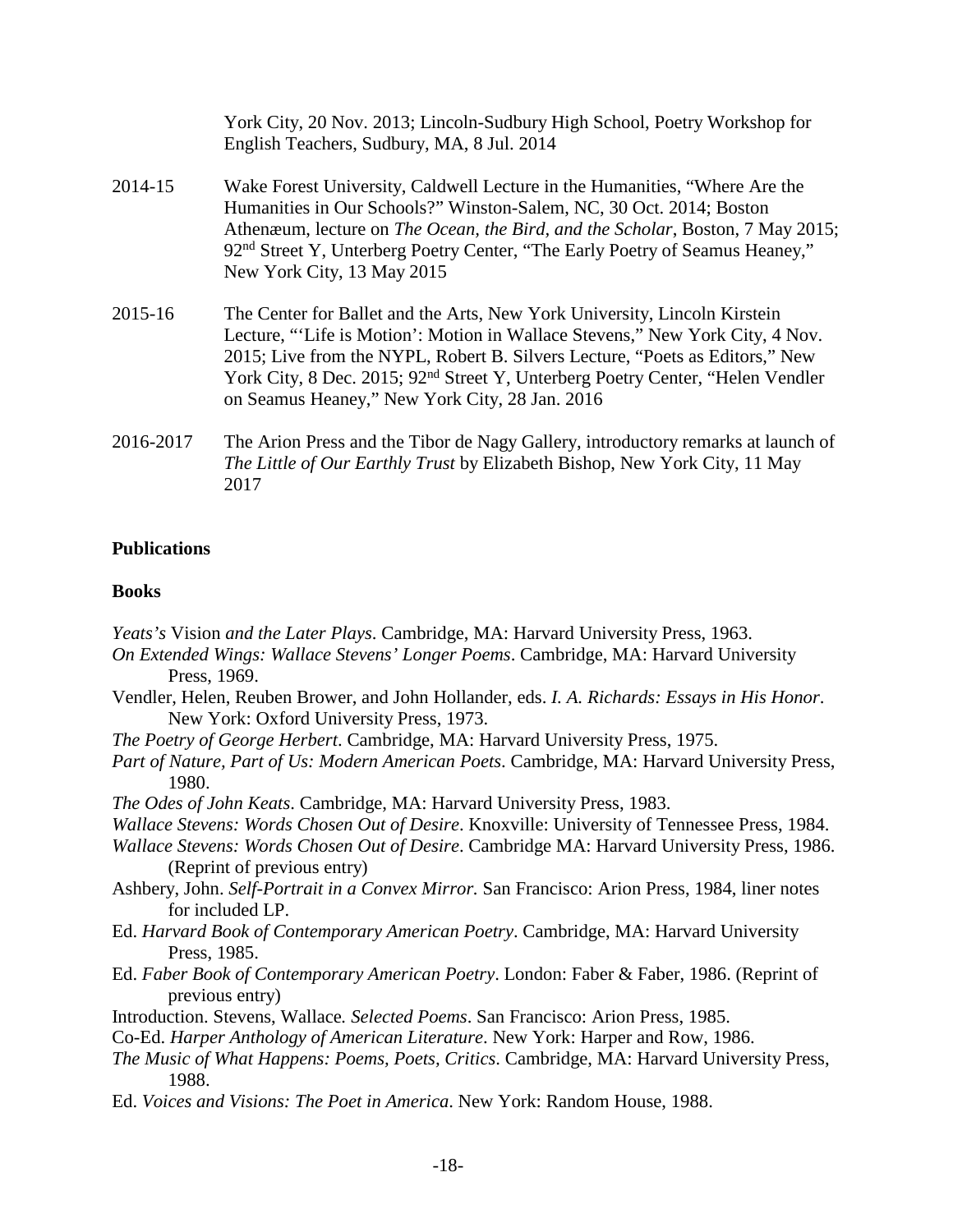- Introduction and Poem Selection. Yeats, W. B. *Selected Poems*. San Francisco: Arion Press, 1990.
- Introduction. Miłosz, Czesław. *The World: A Sequence of Twenty Poems in Polish*. San Francisco: Arion Press, 1990.
- Foreword. *Spoiling Cannibals' Fun: Polish Poetry of the Last Two Decades of Communist Rule*. Eds. Stanislaw Baránczak and Clare Cavanagh. Evanston, IL: Northwestern University Press, 1991. xvii-xxi.
- Preface. Elkin, Stanley. *Pieces of Soap*. New York: Simon and Schuster, 1992.
- Introduction and poem selection. Stevens, Wallace. *Poems*. New York: Knopf Everyman's Library, 1992.
- Introduction. Ginsberg, Allen. *Kaddish*. San Francisco: Arion Press, 1993.
- Introduction. *William Shakespeare: The Sonnets and Narrative Poems*. London: Everyman's Library, 1993. vii-xxviii.
- Poem Selection. Stevens, Wallace. *Poems*. New York: Alfred A. Knopf, 1993.
- *The Breaking of Style: Hopkins, Heaney, Graham*. Cambridge, MA: Harvard University Press, 1995.
- *The Given and the Made: Strategies of Poetic Redefinition*. Cambridge, MA: Harvard University Press, 1995.
- *The Given and the Made: Recent American Poets*. London: Faber and Faber, 1995.
- Introduction. Melville, Herman. *Selected Poetry*. San Francisco: Arion Press, 1995.
- *Soul Says: On Recent Poetry*. Cambridge, MA: Belknap Press, 1995.
- *The Art of Shakespeare's Sonnets*. Cambridge, MA: Harvard University Press, 1997.
- *Poems, Poets, Poetry*. New York: Bedford Books, 1997.
- Introduction. *Shakespeare's Sonnets*. San Francisco, CA: Arion Press, 1997.
- Introduction. *The Waste Land*. San Francisco, CA: Arion Press, 1997.
- *Seamus Heaney*. London: HarperCollins (Modern Masters Series), 1998.
- Introduction. Eliot, T. S. *The Waste Land and Other Poems*. New York: Signet Classics, 1998.
- Foreword. *Selected Poems of Arthur Sale*. Auckland, UK: Pentland Press, 1999.
- Introduction. *Figures of Speech: An Anthology of Magdalene Writers*. Eds. M. E. J. Hughes, John Mole, and Nick Seddon. Cambridge, UK: Magdalene College, 2000.
- Ed. of Part I and author of "Greatest Things from Least Suggestions." *The Poetry of Our World: An International Anthology of Contemporary Poetry*. New York: HarperCollins Publishers, 2000.
- Introduction. *Paradise Lost*. Ed. John T. Shawcross. San Francisco: Arion Press, 2002.
- *Poems, Poets, Poetry*. 2nd edition. New York: Bedford Books, 2002.
- Introduction. *Selected Poems: John Morris*. St. Louis: Washington University in St. Louis Press, 2002.
- *Coming of Age as a Poet: Milton, Keats, Eliot, Plath*. Cambridge, MA: Harvard University Press, 2003.
- Introduction. Heaney, Seamus. *Squarings*. San Francisco: Arion Press, 2003.
- *Poets Thinking: Pope, Whitman, Dickinson, Yeats*. Cambridge, MA: Harvard University Press, 2004.
- *Invisible Listeners: Lyric Intimacy in Herbert, Whitman, and Ashbery*. Princeton, NJ: Princeton University Press, 2005.
- *Our Secret Discipline: Yeats and Lyric Form*. Cambridge, MA: Harvard University Press, 2007.
- *Primitivismus und das Groteske: Yeats' Supernatural Songs*. München: Carl Freidrich von Siemens Stiftung, 2007.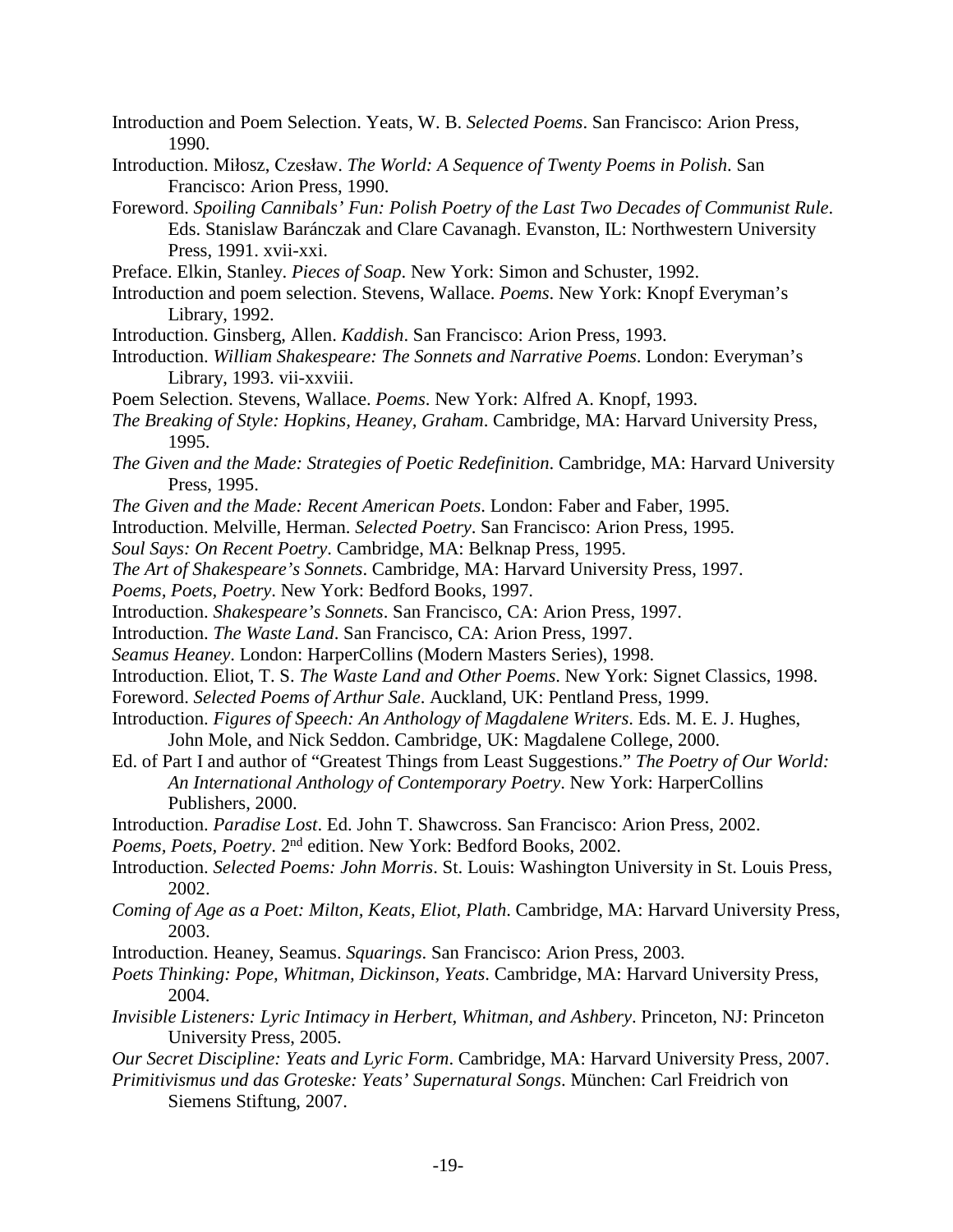- *Last Looks, Last Books: Stevens, Plath, Lowell, Bishop, Merrill*. Princeton, NJ: Princeton University Press, 2010.
- *Poems, Poets, Poetry*. 3rd edition. New York: Bedford Books, 2010.
- *Dickinson: Selected Poems and Commentaries*. Cambridge, MA: Harvard University Press, 2010.
- Introduction and poem selection. Heaney, Seamus. *Stone from Delphi.* San Francisco: Arion Press, 2012.
- Introduction. Whitman, Walt. *Leaves of Grass*, 1855 edition. San Francisco: Arion Press, 2014.
- Introduction. Graham, Jorie. *What the End is For*. San Francisco: Arion Press, 2014.
- *The Ocean, the Bird, and the Scholar: Essays on Poets and Poetry*. Cambridge, MA: Harvard University Press, 2015.
- Introduction. Bishop, Elizabeth. *The Little of our Earthly Trust*. San Francisco: Arion Press, 2016.
- Introduction. Ammons, A. R. *The Collected Poems of A. R. Ammons*, 2 vols. New York: W.W. Norton & Company, Inc., forthcoming 2017.

#### **Articles**

- "The Dial: Its Poetry and Poetic Criticism." *New England Quarterly*. Mar. 1958: 66-87.
- "The Uniting of Romance and Allegory in *La Queste del Saint Graal*." *Boston University Studies in English*. Winter 1960: 189-201.
- "Yeats's Changing Metaphors for the Otherworld." *Modern Drama*. Dec. 1964: 308-21.
- "The Qualified Assertions of Wallace Stevens." *The Act of the Mind*. Eds. Roy Harvey Pearce and J. Hillis Miller. Baltimore: Johns Hopkins University Press, 1965. 163-78.
- "Stevens' 'Like Decorations in a Nigger Cemetery.'" *Massachusetts Review*. Winter 1966: 136- 46.
- "Assimilating Yeats." *Massachusetts Review*. Summer 1966: 590-97.
- "Recent American Poetry." *Massachusetts Review*. Summer 1967: 541-60.
- "The Re-Invented Poem: George Herbert's Alternatives." *Forms of Lyric*. Ed. Reuben Brower. New York: Columbia University Press, 1970.
- "The Re-Invented Poem: George Herbert's Alternatives." *Literary Criticism: Idea and Act*. Ed. W. K. Wimsatt. Berkeley: University of California Press, 1974. 362-81. (Reprint of previous entry)
- "George Herbert's 'Vertue.'" *Ariel*. April 1970: 54-70.
- "Wallace Stevens: The False and True Sublime." *The Southern Review*. Summer 1971: 683-98.
- "Wallace Stevens: The False and True Sublime." *Wallace Stevens*. Ed. Irvin Ehrenpreis. Harmondsworth, England: Penguin Critical Anthologies, 1972. 292-308. (Reprint of previous entry)
- "Sacred and Profane in Yeats." *W.B. Yeats: A Critical Anthology.* Ed. William H. Pritchard. Middlesex, England: Penguin Books.
- "The Experiential Beginnings of Keats's Odes." *Studies in Romanticism*. Summer 1973: 591- 606.
- "Sacred and Profane Perfection in Yeats." *William Butler Yeats*. Ed. William Pritchard. Baltimore: Penguin Critical Anthologies, 1972. 338-49.
- "Sacred and Profane Perfection in Yeats." *The Southern Review*. Jan. 1973: 105-16. (Reprint of previous entry)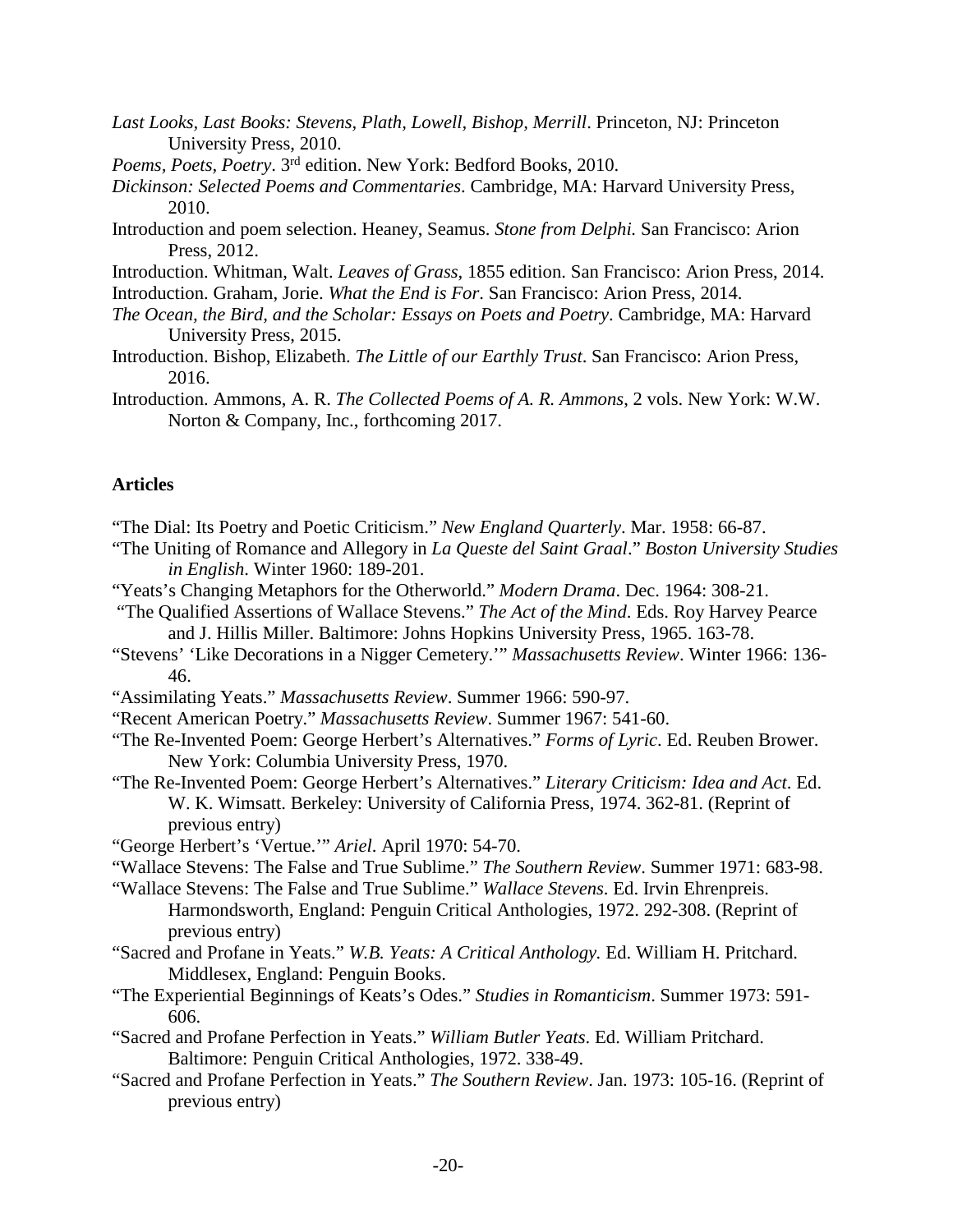- "Jakobson, Richards, and Shakespeare's Sonnet CXXIX." *I. A. Richards: Essays in His Honor*. New York: Oxford University Press, 1973. 179-98.
- "The Poetry of Adrienne Rich." *Parnassus: Poetry in Review*. Fall 1973: 5-33.

- "False Poets and Real Poets." *The New York Times Book Review.* 7 Sep. 1975: 6-18.
- "On Allen Ginsberg's Kaddish and Other Poems." *Mademoiselle*. Oct. 1975: 32, 100.
- "Elizabeth Bishop." *World Literature Today*. Winter 1977: 23-28.
- "'Ulysses, Circe, Penelope.'" *Salmagundi*. Spring 1977: 16-24.
- "'Oh I Admire and Sorrow': The Poetry of Dave Smith." *Parnassus: Poetry in Review*. Spring/Summer 1977: 191-205.
- "Lionel Trilling and the Immortality Ode." *Salmagundi*. Spring 1978: 66-86.
- "Robert Lowell's Last Poems." *Parnassus: Poetry in Review*. Spring/Summer 1978: 75-100.
- "The Poetry of Louise Glück." *New Republic*. 17 Jun. 1978: 34-37.
- "Poets." *The New Yorker*. 18 Sep. 1978: 165-73.
- "On Marianne Moore." *The New Yorker*. 16 Oct. 1978: 168-94.
- "Robert Lowell's Last Days and Last Poems." *Robert Lowell: A Tribute*. Ed. Rolando Anzilotti. Pisa: Nistri-Lischi Editori, 1979. 156-71.
- "J. B. Y." *The New Yorker*. 8 Jan. 1979: 66-77.
- "The Transcendent 'I' (Charles Wright and Eugenio Montale)." *The New Yorker*. 31 Jan.1979: 160-74.
- "The Demands of Poetry on Criticism." *The Key Reporter*. Fall 1979: 2-4, 8.
- "V Work (Merrill's *Mirabell*)." *The New Yorker*. 3 Sep. 1979: 95-105.
- "Lowell in the Classroom." *The Harvard Advocate*. Nov. 1979: 22-26, 28-29.
- "Lowell in the Classroom." *New York Times Book Review*. 3 Feb. 1980: 9, 28-29. (Reprint of previous entry)
- "I. A. Richards." *The American Scholar*. 1980: 499-503.
- "I. A. Richards." *Masters: Portraits of Great Teachers*. Ed Joseph Epstein. New York: Basic Books, 1981. 226-35. (Reprint of previous entry)
- "I. A. Richards." *New Boston Review*. Apr. 1981: 3-5. (Reprint of previous entry)
- "Stevens and Keats's Ode 'To Autumn'." *Wallace Stevens: A Celebration*. Eds. Frank Doggett and Robert Buttel. Princeton, NJ: Princeton University Press, 1980. 171-95.
- "Four Elegies." *Yeats, Sligo and Ireland: Essays to Mark the 21st Yeats International Summer School*. Ed. A. Norman Jeffares. Gerrards Cross, Buckinghamshire: Colin Smyth, 1980. 216-31.
- "The Mind's Assertive Flow (Dave Smith)." *The New Yorker*. 30 Jun. 1980: 96-105.
- "Lowell and the City." *Literature and the Urban Experience*. Eds. Michael C. Jaye and Ann Chalmers Watts. New Brunswick, NJ: Rutgers University Press, 1981. 51-62.
- "Understanding Ashbery." *The New Yorker*. 16 Mar. 1981: 108-36.
- "MLA Presidential Address." *PMLA*. May 1981: 344-50.
- "The Music of What Happens." *The New Yorker*. 28 Sep. 1981: 146-57.
- "Robert Lowell, Het Generieke Leven." *Hollands Maandblad*. Feb. 1982: 3-10.
- "Humanities in the Community." *National Forum*. Fall 1982: 36-38.
- "The Function of Criticism." *Bulletin of the American Academy of Arts and Sciences*. Nov. 1982: 15-29.
- "The Golden Theme: Keats's Ode 'To Autumn.'" *Centre and Labyrinth: Essays in Honour of Northrop Frye*. Toronto: University of Toronto Press, 1983. 181-196.
- "De Poezie van A. R. Ammons." *Hollands Maandblad*. 24 Feb. 1983: 22-30.

<sup>&</sup>quot;The Difficult Grandeur of Robert Lowell." *The Atlantic*. Jan. 1975: 68-73.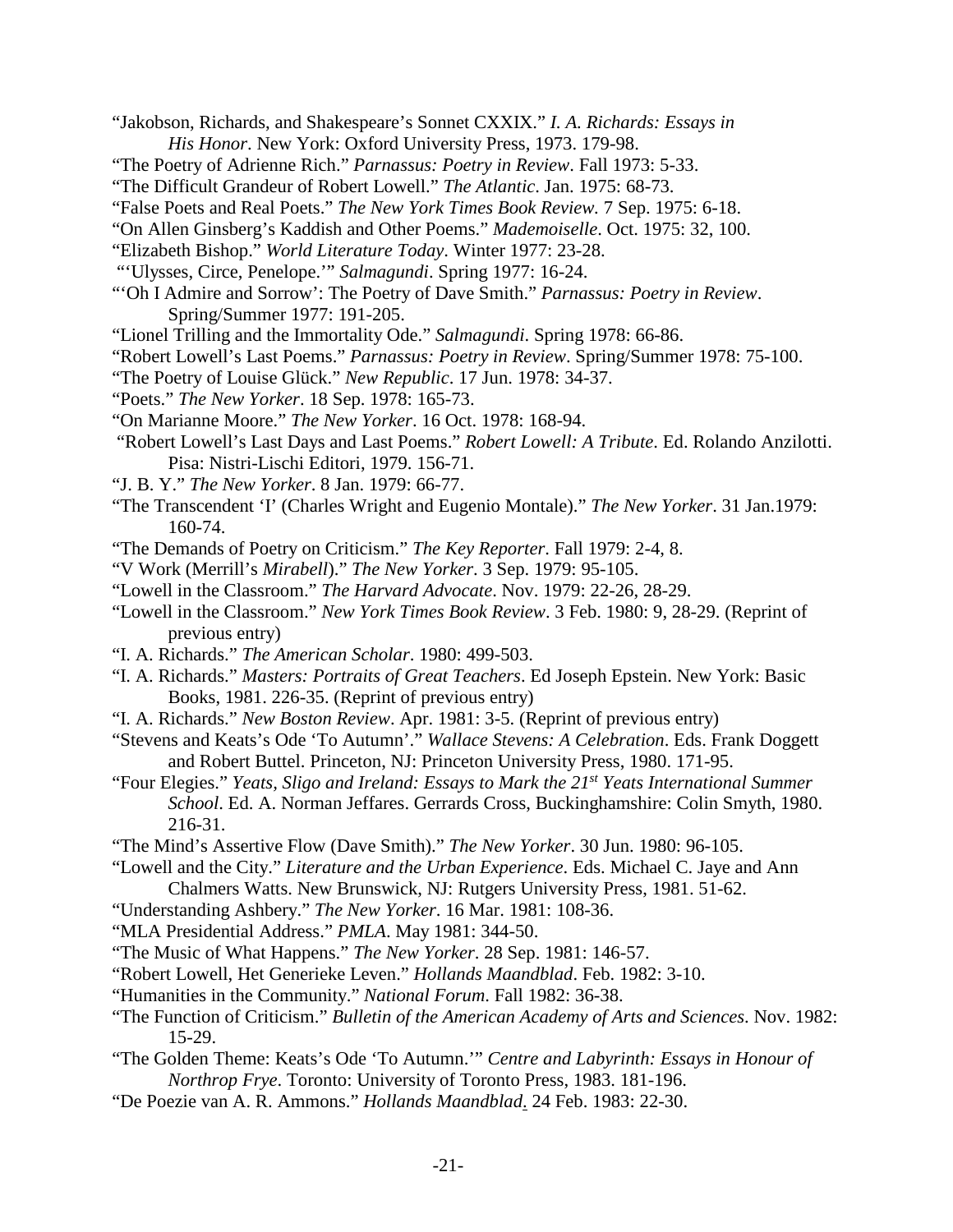- "What the Poet Had for Breakfast: Lowell's *Collected Prose* and Moss's *Selected Essays*." *The New Republic*. 30 Mar. 1987: 30-33, 196.
- "A. R. Ammons and Home: Dwelling in the Flow of Shapes." *Southwest Review*. Spring 1987: 150-181.
- "The Poems of Elizabeth Bishop." *Critical Inquiry*. Summer 1987: 825-838.
- "Veracity Unshaken: A.R. Ammons' *Sumerian Vistas*." *The New Yorker*. 15 Feb. 1988: 100-104.
- "To Be a Sun Again: *The Collected Poems of Octavio Paz, 1957-1987*." *The New Yorker*. 4 Apr. 1988: 97-102.
- "To Be a Sun Again." *Essays on Octavio Paz*. Ed. Enrico Mario Santi. Mexico City: Ediciones Era, 2005. (Reprint of previous entry)
- "The Living Hand of Keats: An Essay on the Manuscripts." *Poetry Manuscripts at Harvard: John Keats*. Ed. Jack Stillinger. Facsimile ed. Cambridge, MA: The Belknap Press of Harvard University Press, 1990. xiv-xxii.
- "Interview with Rita Dove." *Reading Black, Reading Feminist: A Critical Anthology*. Ed. Henry Louis Gates, Jr. New York: Meridian, 1990.
- "Two Poets." *Harvard Magazine*. Sep./Oct. 1997: 62-66. (Review of work by William Shakespeare and Allen Ginsberg)
- "Anglo-Celtic Attitudes." *The New York Review of Books*. 6 Nov. 1997: 57-60. (Review of work by James Lasdun, Glyn Maxwell, Paul Muldoon, and Tim Kendall)
- "A. R. Ammons' *The Snow Poems* and *Garbage*: Episodes in an Evolving Poetics." *Complexities of Motion: New Essays on A. R. Ammons' Long Poems*. Ed. Steven P. Schneider. Cranbury, NJ: Associated University Presses, 1998. 23-50.
- "Art, Heroism, and Poetry: The Shaw Memorial, Lowell's 'For the Union Dead,' and Berryman's 'Boston Common: A Meditation upon the Hero.'" *Hope and Glory: Essays on the Legacy of the 54th Massachusetts Regiment*. Eds. Martin H. Blatt, Thomas J. Brown, and Donald Yacovone. Amherst: University of Massachusetts Press and the Massachusetts Historical Society, 1998. 202-14.
- "Harvard Graduate School, 1956-1960." *Under Criticism: Essays for William Pritchard*. Eds. David Sofield and Herbert Tucker. Athens: Ohio University Press, 1998. 121-131.
- "On the Poetry of Wallace Stevens." *The View from Kyoto: Essays on Twentieth Century Poetry*. Kyoto: Rinsen Books, 1998.
- "Stevens, Keats, and the Motive for Poetry." *The Collegiate Review*. Winter 1998: 48-59.
- "All Her Nomads." *The London Review of Books*. Feb. 1998: 11-12. (Review of *Collected Poems* by Amy Clampitt)
- "T. S. Eliot." *Time*. 8 Jun. 1998: 111-13.
- "T.S. Eliot." *People of the Century: Time/CBS News*. New York: Simon & Schuster, 1999. 136- 39.
- "The Usefulness of Tradition: Seamus Heaney's 'Mycenae Lookout.'" *Poetic Lines of Inheritance*. Ed. Allen Bewell. Toronto: University of Toronto Press, 1999.
- "Seamus Heaney and the *Oresteia*: 'Mycenae Lookout' and the Usefulness of Tradition." *Proceedings of the American Philosophical Society*. 143.1 (1999): 116-29.
- "Seamus Heaney and the *Oresteia*: 'Mycenae Lookout' and the Usefulness of Tradition." *Amid Our Troubles: Irish Versions of Greek Tragedy*. Eds. Marianne McDonald and J. Michael Walton. London: Methuen, 2002. 181-97. (Reprint of previous entry)
- "Understanding 'The World.'" *Partisan Review*. Winter 1999: 129-35. (Review of work by Czesław Miłosz)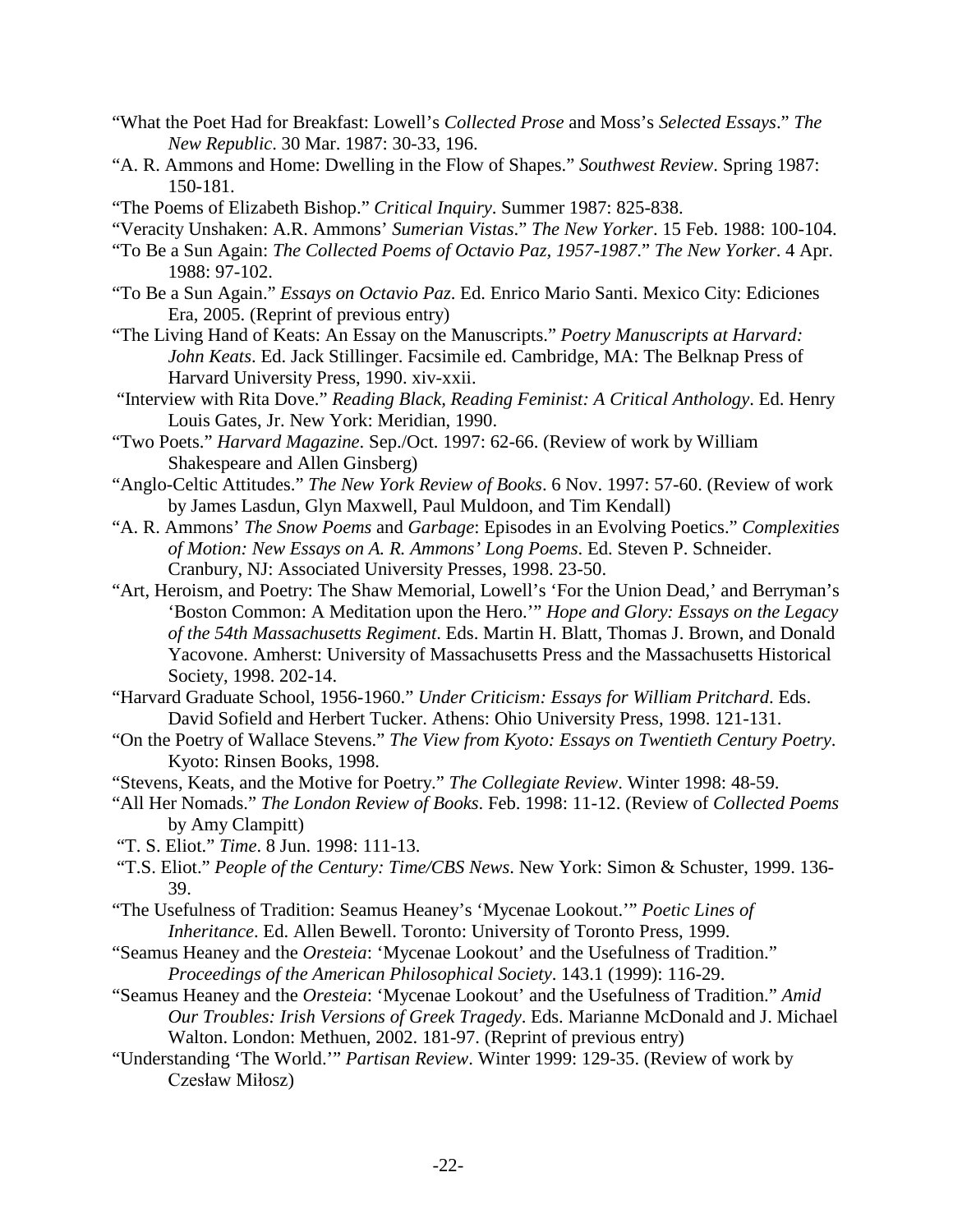- "Scoops from the Tide Pools: The Allegories and Mimicries of Mark Ford." *Times Literary Supplement*. 1 Jan. 1999: 11-12.
- "Melville and the Lyric of History." *The Southern Review*. Summer 1999: 579-94.
- "Wallace Stevens: Hypotheses and Contradictions." *Enabling Resources: Formalism and its Continuities*. Eds. Christina Malcolmson and Richard McCoy.
- "Wallace Stevens: Hypotheses and Contradictions." Wharton Lecture on English Poetry. *Proceedings of the British Academy*. 111 (2001): 225-44.
- "Wallace Stevens: Hypotheses and Contradictions." *Representations*. Winter 2003: 99-117. (Reprint of previous entry)
- "Wallace Stevens: Hypotheses and Contradictions." *Poetry Criticism.* Florence, KY: Cengage Learning, 2010. (Reprint of previous entry)
- "Poetry and the Mediation of Value: Whitman on Lincoln." *Michigan Quarterly Review*. 39.1 (2000): 1-24.
- "Poetry and the Mediation of Value: Whitman on Lincoln." *Walt Whitman*. Bloom's Modern Critical Verses Series. Ed. Harold Bloom. New York: Chelsea House, 2006. 191-206. (Reprint of previous entry)
- "Lowell's Persistence: The Forms Depression Makes." *The Kenyon Review*. Winter 2000: 216- 33.
- "A Life of Learning." The Charles Homer Haskins Lecture. *American Council of Learned Societies Occasional Paper*. No. 50 (2001): 1-18.
- "Melville and the Lyric of History." *Battle-Pieces and Aspects of the War: Civil War Poems*. Amherst, New York: Prometheus Books, 2001. 249-268.
- "Shakespeare's Lyric Poetry." *Oxford Companion to Shakespeare*. Eds. Michael Dobson and Stanley Wells. New York: Oxford University Press, 2001. 267-69.
- "Matter on Various Length Scales: Poetry." *Proceedings of the American Philosophical Society*. 145.4 (2001): 389-401.
- "Poetry and the Mediation of Value: Whitman on Lincoln." *The Tanner Lectures on Human Values*. Vol. 22. Salt Lake City: University of Utah Press, 2001. 141-158.
- "The Listener." *Harvard Magazine*. Jul./Aug. 2001: 31. (Essay on Neil Rudenstine, outgoing president of Harvard)

"Ups and Downs with Harvard." *Harvard Magazine*. Nov./Dec. 2001: 48-50.

- "'Long Pig': The Interconnection of the Exotic, the Dead, and the Fantastic in the Poetry of Elizabeth Bishop." *The Art of Elizabeth Bishop*. Eds. Sandra Regina Goulart Almeida, Gláucia Renate Gonçalves, and Eliana Lourenço de Lima Reis. Ouro Preto, Brazil: Belo Horizonte, 2002. 25-38.
- "Shakespeare's Other Sonnets" and "Appendix: Quatrain Management in *The Comedy of Errors*." *In the Company of Shakespeare: Essays on English Renaissance Literature in Honor of G. Blakemore Evans*. Eds. Thomas Moisan and Douglas Bruster. Cranbury, NJ: Associated University Presses, 2002. 161-176.
- "Ashbery's Aesthetic: Reporting on Fairfield Porter and Saul Steinberg." *Harvard Review*. Spring 2002: 81-96.
- "Stevens and Keats's 'To Autumn.'" *Close Reading: The Reader*. Eds. Frank Lentricchia and Andrew Dubois. Durham, NC: Duke University Press, 2003. 156-174.
- "Camões the Sonneteer." *Post-Imperial Camões*. Portuguese Literary and Cultural Studies 9. Dartmouth, MA: University of Massachusetts, 2003. 17-38.
- "Seamus Heaney and the Grounds for Hope." San Francisco: Arion Press, 2004.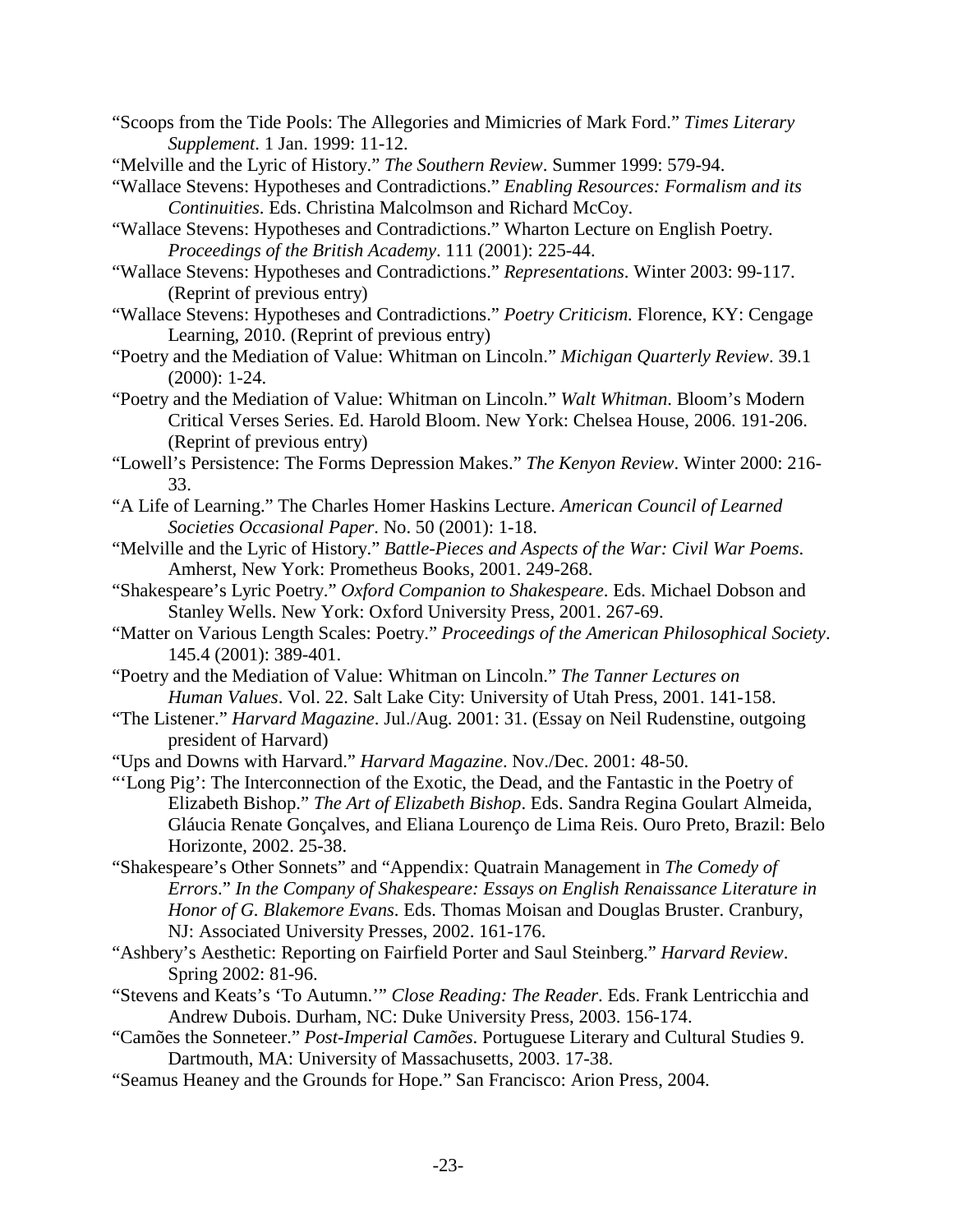- "*Under Milk Wood*: Lists, Made and Undone." *Beyond the Difference: Welsh Literature in Comparative Contexts. Essays for M. Wynn Thomas at Sixty*. Eds. Daniel Williams and Alyce von Rothkirch. Cardiff: University of Wales Press, 2004.
- "Kim był dla mnie Miłosz?" *Czesław Miłosz in Memoriam*. Ed. and trans. Joanna Gromeck. Kraków: Wydawnictwo Znak, 2004.
- "On 'In View of the Fact.'" *Epoch.* 52.3 (2004): 347-48.
- "On a Harvard Education for the Future." *Essays on General Education in Harvard College.*  Cambridge, MA: President and Fellows of Harvard College, 2004. 104-108.
- "Appendix: Rhyme Schemes of Keats's Sonnets." *John Keats: The 64 Sonnets*. Philadelphia, PA: Paul Dry Books, 2004. (Reprint from *Coming of Age as a Poet*)
- "'The Circulation of Small Largenesses' Mark Ford and John Ashbery." *Something We Have That They Don't: British and American Poetic Relations Since 1925. Eds. Steve Clark* and Mark Ford. Iowa City: University of Iowa Press, 2004. 182-195.
- "Keats and Helen Keller: Response to Roger Shattuck." *New York Review of Books*. 29 Apr. 2004: 57.
- "The Ocean, the Bird, and the Scholar." *The New Republic*. 19 Jul. 2004: 27-32.
- "The Ocean, the Bird, and the Scholar." *Beyond Words: A Visual Reader*. Ed. John Ruskiewicz. Bel Air, CA: Longman Publishers, 2005. (Reprint from previous entry)
- "The Ocean, the Bird, and the Scholar." *Liberal Education*. 96.1 (2010): 6-13. (Reprint from previous entry)
- "Wallace Stevens: Memory, Dead and Alive." *The Wallace Stevens Journal*. Fall 2004: 247-260.
- "Humanities Education." *Harvard Magazine*. Sep.-Oct. 2004: 66-68.
- "Milton's Epic Poem" [Excerpt] in John Milton, *Paradise Lost.* Ed. Gordon Teskey. New York, London: W. W. Norton and Company, 2005. (Reprint from Arion Press *Paradise Lost* introduction)
- "Keats and the Use of Poetry." *Romanticism: Critical Concepts in Literary and Cultural Studies*. Eds. Michael O'Neill and Mark Sandy. New York: Routledge, 2005. (Reprint from *The Music of What Happens*)
- "The Later Poetry." *The Cambridge Companion to W. B. Yeats*. Cambridge: Cambridge University Press, 2006. 77-100.
- "Correspondence: Jaded Inflation." *The New Republic*. 10 Apr. 2006: 4. (Letter to the editor)
- "Correspondence: Dead Poets' Society." *The New Republic*. 8 May 2006: 5, 37. (Letter to the editor)
- "Stevens and the Lyric Speaker." *The Cambridge Companion to Wallace Stevens*. Cambridge: Cambridge University Press, 2007. 133-48.
- "Seamus Heaney's 'Sweeney Redivivus': Its Plot and its Poems." *That Island Never Found: Essays and Poems for Terence Brown*. Eds. Nicholas Allen and Eve Patten. Dublin: Four Courts Press, 2007. 169-94.
- "The Future of English: The Future of the Lyrical Imagination." *English Now: Selected Papers from the 20th IAUPE Conference in Lund 2007*. Ed. Marianne Thormählen. Lund, Sweden: Centre for Languages and Literature, Lund University, 2008. 185-98.
- "Living with Artists." *Yaddo: Making American Culture*. Ed. Micki McGee. New York: Columbia University Press, 2008. 67-75.
- "Wallace Stevens's *Collected Poems*." *A New Literary History of America*. Eds. Greil Marcus and Werner Sollors. Cambridge, MA: The Belknap Press of Harvard University Press, 2009. 847-851.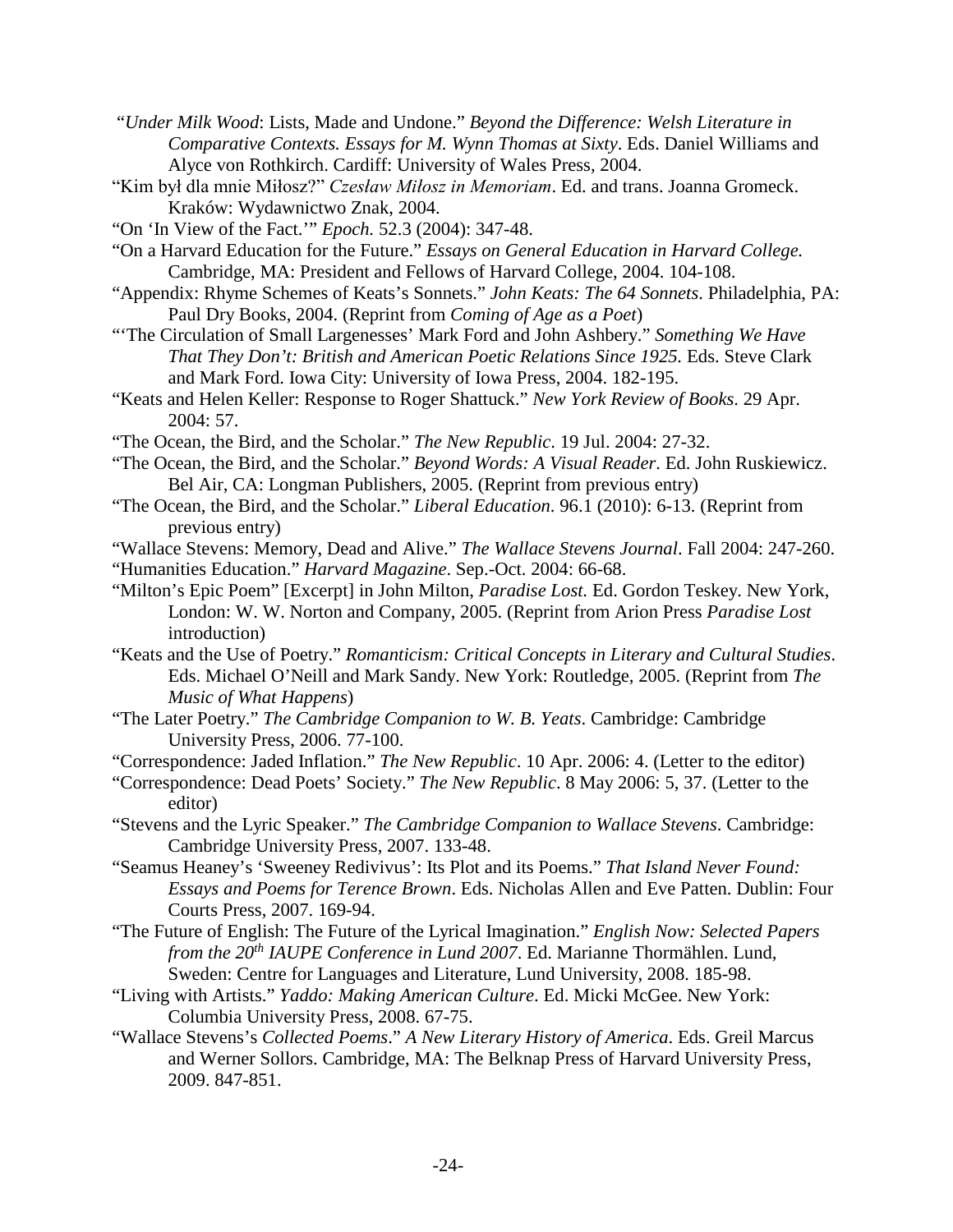"Valuing the Creative and Reflective." *Interviewer Handbook.* Cambridge, MA: Harvard College Office of Admissions and Financial Aid, 2009.

"Volver a Ser un Sol." *Luz Espejeante: Octavio Paz ante la Crítica*. Ed. Enrico Mario Santí. Mexico, DF: Universidad Nacional Autónoma de México, 2009.

"Losing the Marbles: James Merrill on Greece." *Imagination and* Logos: *Essays on C.P. Cavafy*. Ed. Panagiotis Roilos. Cambridge, MA: Harvard University Press, 2010. 51-70.

"Dear Harold." *Harold Bloom: 80*. New Haven: Yale University, 2010. 51-52.

"Pretending to Be a Real Person." *An Invisible Rope: Portraits of Czesław Miłosz.* Ed. Cynthia Haven. Athens, OH: Swallow Press/Ohio University Press, 2011. 183-88.

"Trójgłosowy Lament." *Poznawanie Miłosza 3: 1999-2011.* Ed. Alexander Fiut. Trans. Magda Heydel. Krakow, Poland: Wydanictwo Literackie, 2011. 855-74. (Reprint of article "Plus Minus" published in *Rzeczpospolita ,* 2001, nr 52. Originally published as a review of *Laments: A Bilingual Edition* by Jan Kochanowski. Trans. Stanislaw Baránczak and Seamus Heaney. New York: Farrar, Straus and Giroux, 1995.)

"Reading Is Elemental: How to Preserve the Humanities." *Harvard Magazine.* Sep./Oct. 2011: 75-76.

"Dickinson, L'Escriptora." *Emily Dickinson.* Quaderns de Versàlia, II. Ed. Esteban Martínez Serra. Sabadell, Spain: Casa Tualé, Spring 2012.10-35. (Reprint and translation of the introduction to *Dickinson: Selected Poems and Commentaries*)

"Writers and Artists at Harvard." *Harvard Magazine.* November-December 2012. (Excerpt reprinted in *The Globe and Mail* online,

http://www.theglobeandmail.com/news/national/education/why-harvard-shouldwelcome-the-c-student-in-chemistry/article8009835/, 20 Feb. 2013)

"Helen Vendler at the American Academy of Arts and Sciences on December 12, 1984." *M.H. Abrams at Cornell University*. Ed. J. Robert Cooke. Ithaca: Cornell University Press, 2013.

Introduction to *The Art of Shakespeare's Sonnets*. In *The Lyric Theory Reader: A Critical Anthology*. Baltimore: Johns Hopkins University Press, 2013.

"Vacillation: Between What and What?" *The Living Stream: Essays in Memory of A. Norman Jeffares. Yeats Annual*, 18 (2013): 151-68.

"A Soul Ramifying: Seamus Heaney, 1939-2013." *The New Republic*. 7 Oct. 2013: 39-41.

"Wallace Stevens' Voice Was 'Life-Saving.'" *The New Republic*. 18 Nov. 2013.

"Poetry and Criticism: An Interview with Helen Vendler," interview by Xian Ma. *Foreign Literature Studies* 36, no. 1 (2014): 1-10.

"My Utopian School." *The New Republic*. 24 Nov. 2014: 114-117.

"'It Seemed to Me Miraculous That You Could Actually Hear Shakespeare or Keats Speaking from the Page': Helen Vendler's Encounters with Reverie," interview by Corydon Ireland. *Harvard Gazette*. 8 April 2015.

"Seamus Justin Heaney: 1939-2013." *Proceedings of the American Philosophical Society* 159, no. 2 (June 2015): 1-8.

"The Puzzle of Sequence: Two Political Poems." *Yeats Annual*, no. 8 (2016): 119-153. (Adapted from Cork Lecture, "The Yeatsian Sequence: *Supernatural Songs*," 2006).

"The Poet Remakes the Poem." *The New York Review of Books*. 10 Mar. 2016: 40-42. (Adapted from the Robert B. Silvers Lecture, "Poets as Editors," 2015)

"On Book Reviewing." *Harvard Review Online*. 24 May 2016. (Adapted from lecture, 6 Dec. 1990)

"Helen Vendler on meeting Seamus Heaney." *The Irish Times*. 7 Jun. 2017.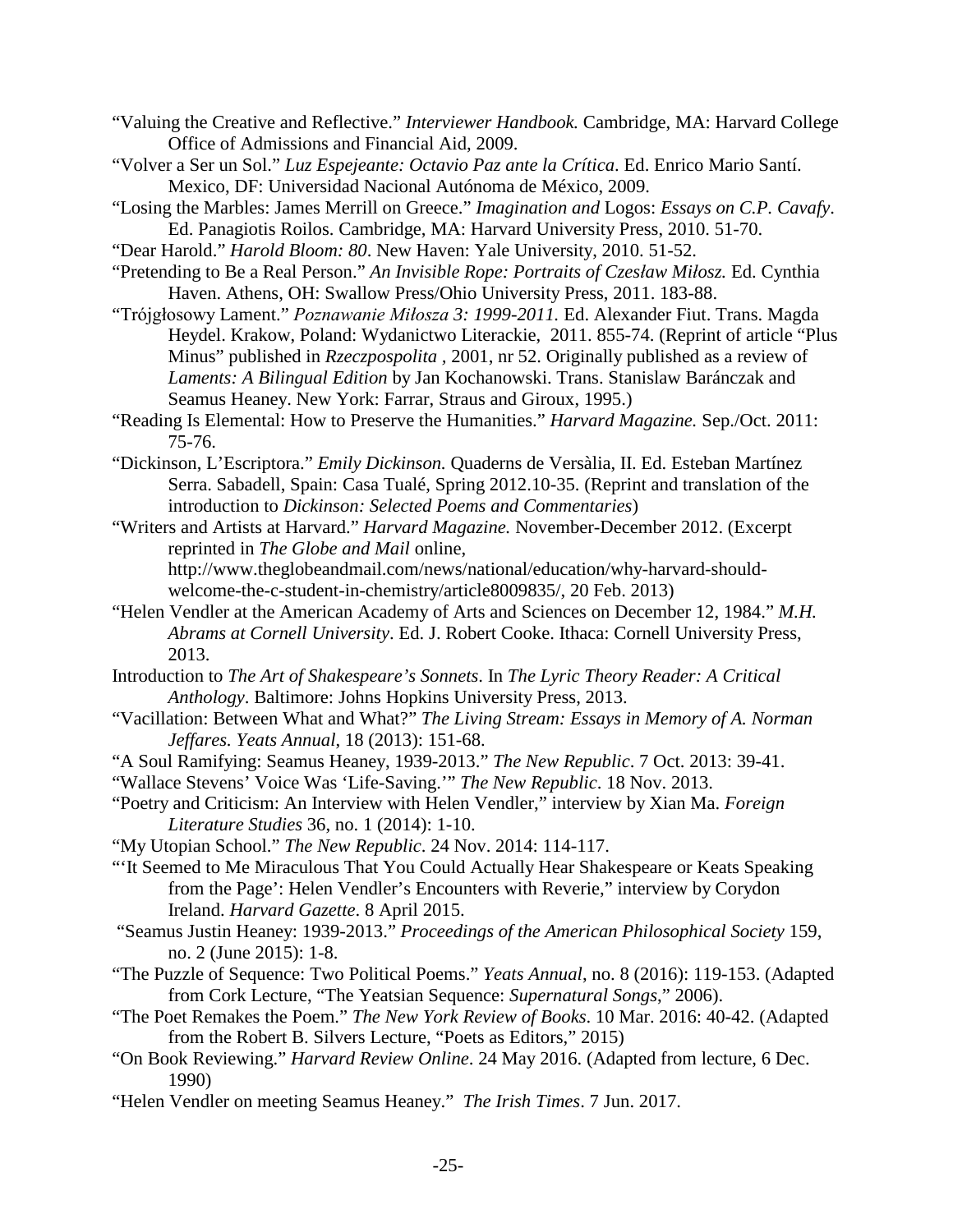"American Expansion: The Innovations of A. R. Ammons." *Harper's Magazine*. Aug. 2017: 68- 74. (Adapted from the introduction to *The Complete Poems of A. R. Ammons*, 2017)

### **Reviews**

(Untitled reviews are identified by the name and author of works reviewed.)

"Lowell and Thomas." *Yale Review*. Spring 1966: 439-44.

"Assimilating Yeats." *Massachusetts Review*. Summer 1966: 590-97.

*Essays in Style and Language* by Roger Fowler. *Essays in Criticism*. Oct. 1966: 457-63.

*The Clairvoyant Eye* by Joseph Riddel. *Criticism*. Spring 1967: 208-12.

*His Toy, His Dream, His Rest* by John Berryman. *New York Times Book Review*. 3 Nov. 1968: 1, 58-59.

*The Edwardian Turn of Mind* by Samuel Hynes. *Massachusetts Review*. Winter 1969: 191-94.

*The Complete Poems* by Randall Jarrell. *New York Times Book Review*. 2 Feb. 1969: 5, 42.

*Essays of Four Decades* by Allen Tate. *New York Times Book Review*. 4 May 1969: 6.

*Voyager: A Life of Hart Crane* by John Unterecker. *New York Times Book Review*. 20 Jul. 1969: 1, 18.

*Planet News* by Allen Ginsberg. *New York Times Book Review*. 31 Aug. 1969: 8.

*The Third Book of Criticism* by Randall Jarrell. *New York Times Book Review*. 4 Jan. 1970: 4-5.

*Audubon: A Vision* by Robert Penn Warren. *New York Times Book Review*. 11 Jan. 1970: 5.

*The Burden of the Past and the English Poet* by W. J. Bate. *Boston Globe*. 15 Feb. 1970: 18.

*City Without Walls* by W. H. Auden. *New York Times Book Review*. 22 Feb. 1970: 5, 32, 34.

- *Robert Frost* by Lawrance Thompson. *New York Times Book Review*. 9 Aug. 1970: 1, 34-35.
- *The Carrier of Ladders and The Miner's Pale Children* by W. S. Merwin. *New York Times Book Review*. 18 Oct. 1970: 28, 30.
- *An Anthology of New York Poets* edited by Ron Padgett and David Shapiro and *The Poets of the New York School* edited by John Bernard Myers. *New York Times Book Review*. 15 Nov. 1970: 30, 32, 34.
- *Keats and His Poetry* by Morris Dickstein. *New York Times Book Review*. 21 Mar. 1971: 5, 20. *Birds of America* by Mary McCarthy. *New York Times Book Review*. 16 May 1971: 1, 16, 18. *Yeats* by Harold Bloom. *JEGP*. Aug. 1971: 691-96.

*The Seamless Web* by Stanley Burnshaw. *Massachusetts Review*. Fall 1971: 834-37.

- *Crossing the Water* by Sylvia Plath. *New York Times Book Review*. 10 Oct. 1971: 4, 48.
- *The Waste Land* by T. S. Eliot, edited by Valerie Eliot. *New York Times Book Review*. 7 Nov. 1971: 1, 45-46.
- *Keats's Odes and Their Earliest Known Manuscripts* by Robert Gittings. *Studies in Romanticism*. Winter 1971: 65-69.
- *Collected Poems* by Frank O'Hara. *Parnassus: Poetry in Review*. Fall 1972: 5-20.
- *Collected Poems* by Frank O'Hara. *Parnassus: Poetry in Review: Twenty Years of Poetry in Review*. Ed. Herbert Leibowitz. Ann Arbor, MI: University of Michigan Press, 1994. 130- 145. (Reprint of previous entry)
- *Notable American Women 1607-1950* by E. T. James, J. W. James, and P. S. Boyer. *New York Times Book Review*. 17 Sep. 1972: 1, 18, 20.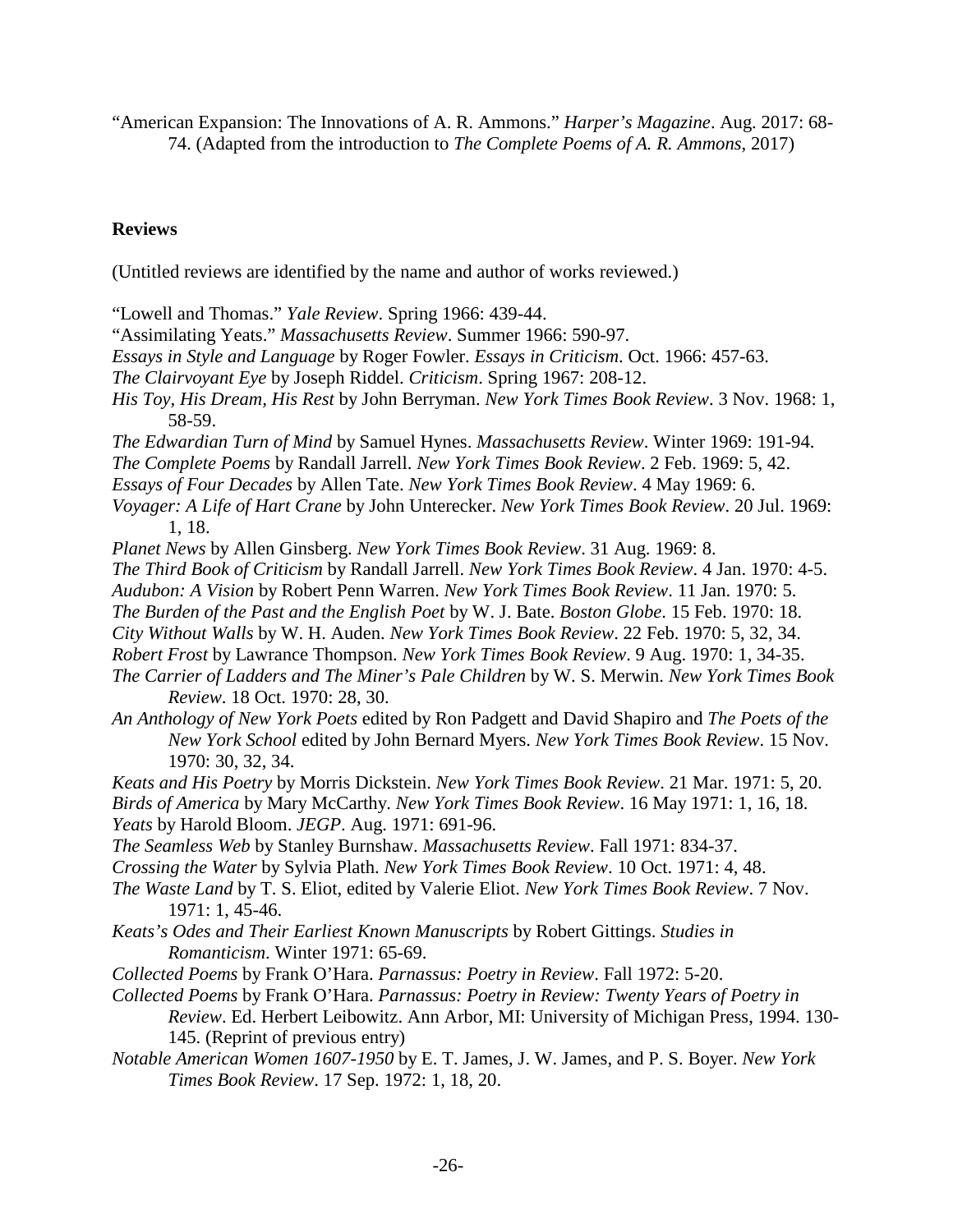- *Braving the Elements* by James Merrill. *New York Times Book Review*. 24 Sep. 1972: 5, 14, 16, 18.
- *The New Oxford Book of English Verse 1250-1950* and *A Book of Religious Verse* edited by Helen Gardner. *New York Times Book Review*. 15 Oct. 1972: 3, 10, 12, 14.
- *An Anthology of Twentieth-Century Brazilian Poetry* edited by Elizabeth Bishop and Emanuel Brasil. *New York Times Book Review*. 7 Jan. 1973: 4, 12, 14, 16.
- *Complete Poems: 1913-1962* by E. E. Cummings, *Tape for the Turn of the Year and Collected Poems: 1951-1971* by A. R. Ammons, and *Delusions* by John Berryman. *The Yale Review*. Mar. 1973: 412-25.

*Angel Fire* by Joyce Carol Oates. *New York Times Book Review*. 1 Apr. 1973: 7-8.

- *The Fall of America* by Allen Ginsberg. *New York Times Book Review*. 15 Apr. 1973: 1, 14, 16, 18.
- *Half-Lives* by Erica Jong, *Impossible Buildings* by Judith Johnson Sherwin, and *Power Politics* by Margaret Atwood. *New York Times Book Review*. 12 Aug. 1973: 6-7.
- *America: A Prophecy: Readings of American Poetry from Pre-Columbian Times to the Present* edited by Jerome Rothenberg and George Quasha. *New York Times Book Review*. 30 Dec. l973: 7-8.
- *The Bow and the Lyre* by Octavio Paz. *New York Times Book Review*. 30 Jun. 1974: 23, 24, 26.
- *The Bow and the Lyre* by Octavio Paz. *Contemporary Literary Criticism*. 4 (1975): 397-98. (Reprint of previous entry)
- *Conjunctions and Disjunctions* by Octavio Paz. *The American Scholar*. Fall 1974: 686-88.
- "Poetry from the Broadside Press." *New York Times Book Review*. 29 Sep. 1974: 3, 10, 14, 16.
- *Eight Contemporary Poets* by Calvin Bedient. *New York Times Book Review*. 15 Dec. 1974: 6-7.
- *Pity the Monsters: The Political Vision of Robert Lowell* by Alan Williamson. *Ploughshares*. 2.4 (1975): 88-95.
- "A Quarter of Poetry." *New York Times Book Review*. 6 Apr. 1975: 4-5, 29-38.
- "False Poets and Real Poets." *New York Times Book Review*. 7 Sep. 1975: 6-8, 10, 12, 14, 16-18. (Review of *House, Bridge, Fountain, Gate* by Maxine Kumin)
- "Art, Life and Dr. Williams." *New York Review of Books*. 13 Nov. 1975: 17-20.
- *Divine Comedies* by James Merrill. *New York Review of Books*. 18 Mar. 1976: 29-31.
- *North* by Seamus Heaney and *Buried City* by Howard Moss. *New York Times Book Review*. 18 Apr. 1976: 6, 22.
- *Poetry and Repression* by Harold Bloom. *Times Literary Supplement*. 25 Jun. 1976: 775-76.
- *Of Woman Born* by Adrienne Rich. *New York Review of Books*. 30 Sep. 1976: 16-18.
- *Uncollected Prose* by W. B. Yeats, edited by John P. Frayne and Colton Johnson. Vol 2. *Times Literary Supplement*. 14 Jan. 1977: 28-29.
- *Souvenirs and Prophecies* by Wallace Stevens, edited by Holly Stevens. *New York Times Book Review*. 30 Jan. 1977: 2, 16.
- *Collected Poems* by W. H. Auden, *Selected Poems* by Robert Lowell, and works by Dave Smith, E. Bryant-Voigt, Ted Weiss, L. Rabb, James Tate, and Elizabeth Bishop. *The Yale Review*. Spring 1977: 407-23.
- "John Updike on Poetry." *New York Times Book Review*. 10 Apr. 1977: 3, 28.
- *Gerard Manley Hopkins* by Bernard Bergonzi. *New York Times Book Review*. 1 May 1977: 13, 55.

*Day by Day* by Robert Lowell. *New York Times Book Review*. 14 Aug. 1977: 1, 23-25.

*The Duplications* and *I Never Told Anybody* by Kenneth Koch. *New York Review of Books*. 24 Nov. 1977: 10-14.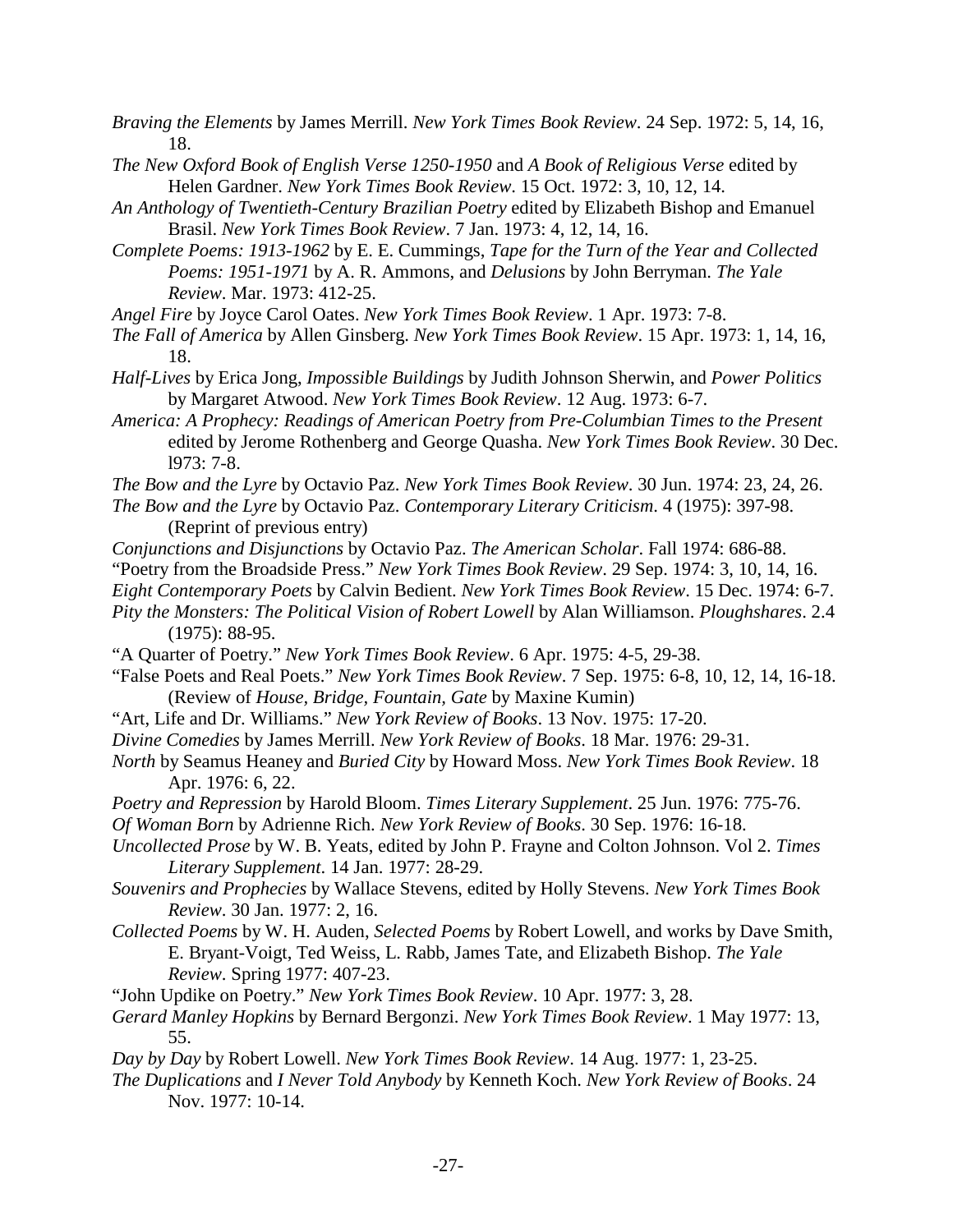*Collected Poems* by Howard Nemerov. *New York Times Book Review*. 18 Dec. 1977: 14, 29.

*The Situation of Poetry* by Robert Pinsky. *The Nation*. 3 Sep. 1977: 186-88.

- *The New Oxford Book of American Verse* edited by Richard Ellmann. *Review of English Studies*. May 1978: 242-44.
- *Dreams in the Mirror: A Biography of E. E. Cummings* by Richard S. Kennedy and *Frank O'Hara: Poet Among Painters* by Marjorie Perloff. *New York Review of Books*. 7 Feb. 1980: 10, 12-14.
- "The Making of a Feminist: Carey Thomas of Bryn Mawr." *New York Times Book Review*. 24 Feb. 1980: 24-25.
- *Walt Whitman* by Justin Kaplan. *New York Times Book Review*. 9 Nov. 1980: 1, 28-30.
- *Women Writers and Poetic Identity* by Margaret Homans. *New York Review of Books*. 19 Feb. 1981: 32-33.
- *The Poet's Calling in the English Ode* by Paul H. Fry. *Modern Language Quarterly*. Mar. 1981: 87-90.
- *A Coast of Trees* by A. R. Ammons. *The New Republic*. 25 Apr. 1981: 28-32.
- *Shadow Train* by John Ashbery and *Descending Figure* by Louise Glück. *New York Review of Books*. 16 Jul. 1981: 24-26.
- *The Complete Poems* by Anne Sexton. *The New Republic*. 11 Nov. 1981: 33-36.
- *Complete Poems* by Sylvia Plath. *The New Yorker*. 15 Feb. 1982: 124-38.
- *Agon* by Harold Bloom. *The New Republic*. 17 Feb. 1982: 31-35.
- *Criticism in the Wilderness* by Geoffrey Hartman. *The New Yorker*. 3 May 1982: 158-65.
- *Hundreds of Fireflies* by Brad Leithauser and *Monolithos* by Jack Gilbert. *New York Review of Books*. 23 Sep. 1982: 41-44.
- *Worldly Hopes* by A. R. Ammons. *Poetry*. Oct. 1982: 26-32.
- *Robert Lowell: A Biography* by Ian Hamilton. *New York Review of Books*. 2 Dec. 1982: 3-6.
- *Work for the Night Is Coming* by Jared Carter, *A Wild Patience Has Taken Me This Far: Poems 1978-1981* by Adrienne Rich, and *One for the Rose* by Philip Levine. *New York Review of Books*. 17 Dec. 1982: 32-36.
- "Nostalgias, Reductions." *Parnassus: Poetry in Review*. Spring/Summer 1983: 116-127. (Review of *White Words* by Baron Wormser and *An Apology for Loving the Old Hymns* by Jordan Smith)
- *The Kingfisher* by Amy Clampitt. *New York Review of Books*. 3 Mar. 1983: 19-22.
- "Notes on a Poet: On Amy Clampitt's 'A Procession at Candlemas.'" *Vanity Fair*. Apr. 1983: 88-89.
- "Body and Soul: Frank Bidart's *The Sacrifice*." *The New Republic*. 10 Oct. 1983: 24-28.
- "Life Studies." *New York Review of Books*. 16 Feb. 1984: 3-6. (Review of *The Collected Prose* by Elizabeth Bishop)
- "From Fragments, a World Perfect at Last." *The New Yorker*. 19 Mar. l984: l38-46. (Review of work by Czesław Miłosz).
- "From Fragments, a World Perfect at Last." *Wydawnictwo Literackie*. 2000. (Reprint of previous entry)
- "A Variety of Voices: Michael Blumenthal's *Days We Would Rather Know*." *The New Republic*. l6 Apr. 1984: 37-40.
- "Chronicles of Love and Loss." *The New Yorker*. 21 May l984: 124-131. (Review of *From the First Nine* by James Merrill)
- "Making It New." *New York Review of Books*. 14 Jun. l984: 32-35. (Review of *A Wave* by John Ashbery)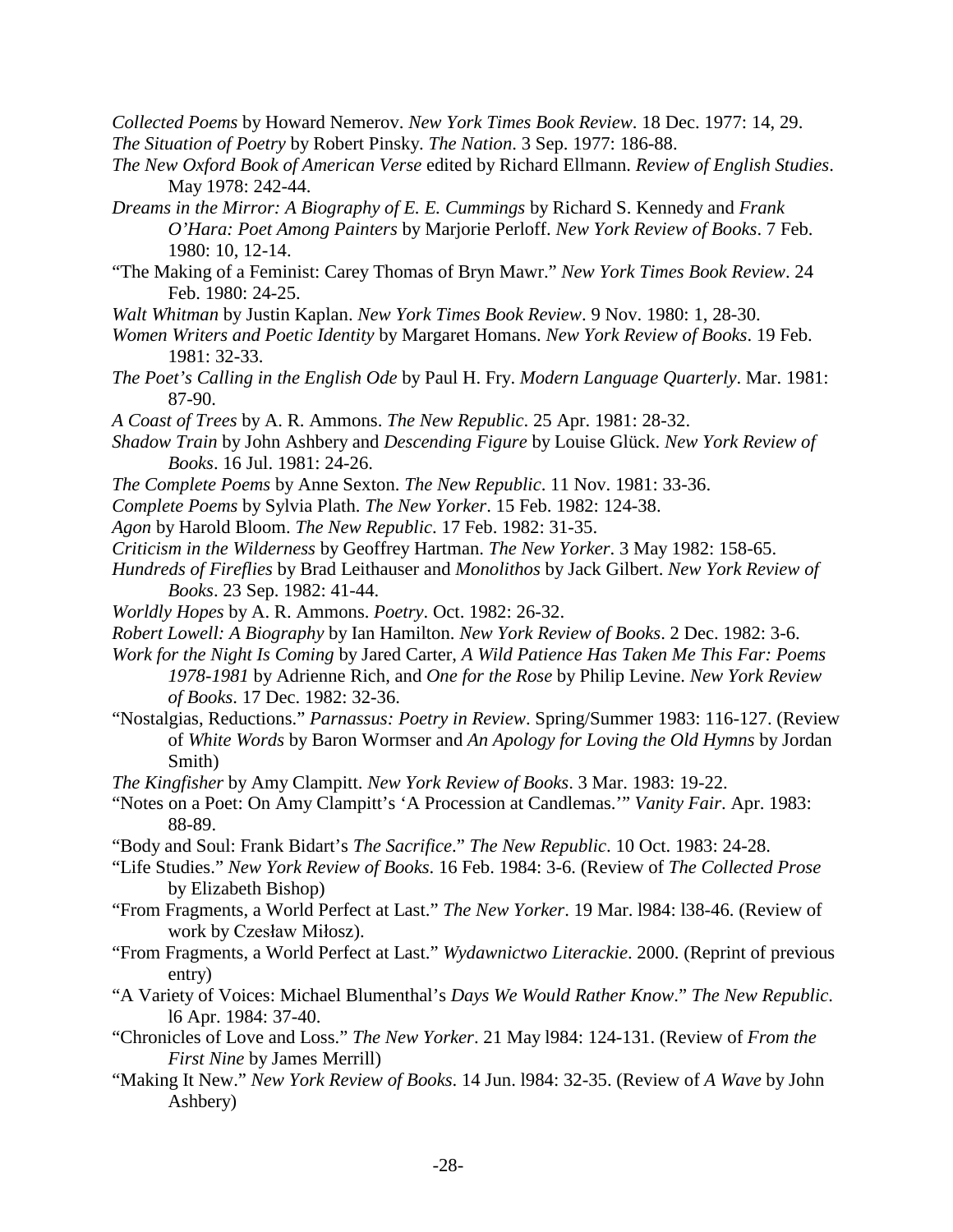- "The Road Taken." *New York Times Book Review*. 14 Oct. 1984: 1, 40-41. (Review of *Frost: A Literary Life Reconsidered* by William Pritchard)
- "Raptures and Rendings: Ted Hughes' *River*." *The New Yorker*. 31 Dec. 1984: 66-69.
- *Dear Delmore: Letters of Delmore Schwartz* edited by Robert Phillips. *New York Review of Books*. 11 Apr. l985: 7-ll.
- *Keats: The Myth of the Hero* by Dorothy Van Ghent. *Studies in Romanticism*. Summer 1985: 283-288.
- "Fears and Farewells: James Merrill's *Late Settings*." *The New Republic*. 5 Aug. l985: 34-39.
- "Echo-Soundings, Searches, Probes." *The New Yorker*. 23 Sep. 1985: 108-116. (Review of *Station Island* by Seamus Heaney)
- "Sizing Up American Poetry." *New York Review of Books*. 7 Nov. 1985: 53-60. (Review of *Twentieth Century Pleasures* by Robert Hass, *Local Assays* by Dave Smith, and *American Poetry and Culture, 1945-1980* by Robert von Hallberg)
- *"A.R. Ammons: Dwelling in the Flow of Shapes." Festschrift for A.R. Ammons*. North Carolina Humanities Council.
- *"A.R. Ammons: Dwelling in the Flow of Shapes." The Southwest Review*. (Reprint of previous entry)
- "Whitman's 'When Lilacs Last in the Dooryard Bloom'd.'" *Textual Analysis: Some Readers Reading*. Ed. Mary Ann Caws. New York: The Modern Language Association, l986. l32- 43.
- "A Lifelong Poem Including History." *The New Yorker*. 13 Jan. 1986: 77-84. (Review of Allen Ginsberg's *Collected Poems*)
- "The Medley is the Message: Plaisirs of Roland Barthes." *New York Review of Books*. 8 May l986: 44-50.
- "Body Language: *Leaves of Grass* and the Articulation of Sexual Awareness." *Harper's*. Oct. l986: 62-66.
- "In the Zoo of the New." *New York Review of Books*. 23 Oct. l986: 47-52. (Review of work by Glück, Dunn, Leithauser, and Dove)
- "Youth Lost and Kept: The Journals and Poems of Stephen Spender." *The New Yorker*. 10 Nov. l986: 138-44.
- "Who Was Wallace Stevens?" *New York Review of Books*. 20 Nov. l986: 42-47. (Review of *Wallace Stevens: The Early Years, 1879-1923* by Joan Richardson, *Wallace Stevens* by Milton Bates, and *Wallace Stevens* by George Lensing)
- "New Books on Wallace Stevens." *The New England Quarterly*. Dec. l986: 549-63. (Review of *Wallace Stevens: A Mythology of Self* by Milton Bates, *Wallace Stevens: The Poetics of Modernism* edited by Albert Gelpi, and *The Long Poems of Wallace Stevens* by Rajeev S. Patke)
- "Wallace Stevens." *Voices and Visions: American Poets*. New York: Random House, l987.
- "Keats and the Use of Poetry." *What Is a Poet?* Ed. Hank Lazer. Tuscaloosa: University of Alabama Press, 1987. 66-83.
- *The End of Beauty* by Jorie Graham, *Archaic Figure* by Amy Clampitt, *The Consuming Myth: The Work of James Merrill* by Stephen Yenser. *Erato*. Fall/Winter 1987.
- "A Poet's Sampler: Rita Dove." *Boston Review*. Feb. 1987: 13.
- "Poets' Prose." *The New Yorker*. 16 Mar. 1987: 96-102. (Review of *The Letters of W.B. Yeats,*  Eds. John Kelly and Eric Domville, and *Complete Prose* by Marianne Moore)
- "What the Poet Had for Breakfast." *The New Republic*. 30 Mar. 1987: 30-33. (Review of *Collected Prose* by Robert Lowell and *Minor Monuments* by Howard Moss)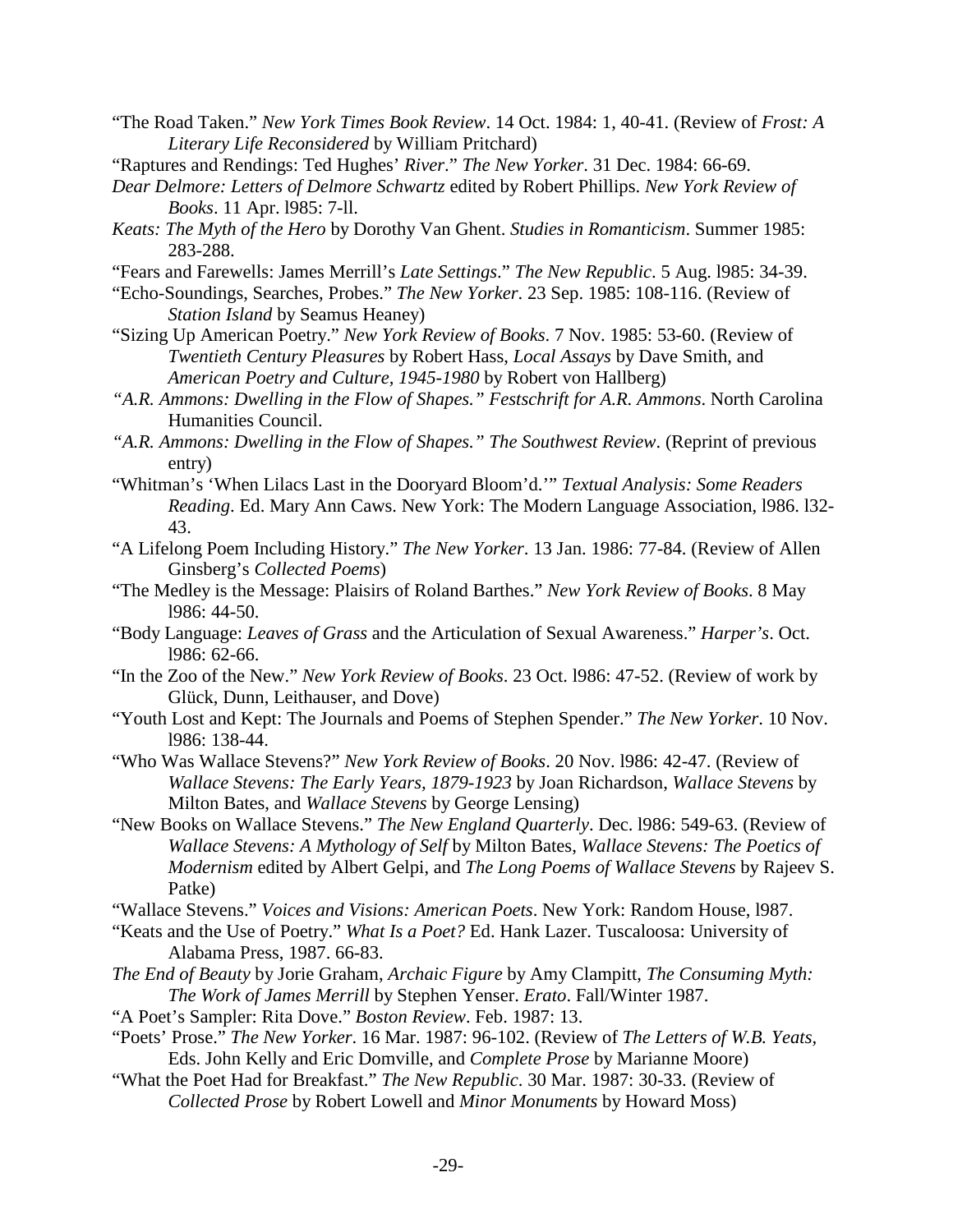- "Married to Hurry and Grim Song: Jorie Graham's *The End of Beauty*." *The New Yorker*. 27 Jul. 1987: 63, 74-78.
- "Donald Davie: Self-Portraits in Verse." *On Modern Poetry: Essays Presented to Donald Davie*. Eds. Vereen Bell and Laurence Lerner. Nashville: Vanderbilt University Press, 1988. 233-253.
- "Shakespeare's Sonnets: The Uses of Synecdoche." *Sonnets*. Ed. William Burto. New York: New American Library, 1988. 233-240.
- "What We Have Loved." *Teaching Literature: Harvard English Studies*. Eds. James Engell and David Perkins. No. 15 (1988): 13-25. (Reprint of 1980 MLA Presidential Address)
- "Reliquaries and Stop-Gaps: Charles Wright's *Zone Journals*." *The New Yorker*. 1988.
- "Second Thoughts." *New York Review of Books*. 28 Apr. 1988: 41-46. (Review of *The Haw Lantern* by Seamus Heaney)
- "On Three Poems by Seamus Heaney." *Salmagundi*. Fall 1988: 66-70.
- "Ecco Press: Heaney on Wordsworth, Simic on Campion." *Erato*. Fall/Winter 1988: 2-4.
- "New York Pastoral: James Schuyler's *Selected Poems*." *New York Review of Books*. 29 Sep. 1988: 14, 11-12.
- "Sentences Hammered in Metal: Miłosz' *Collected Poems, 1931-1987*." *The New Yorker*. 24 Oct. 1988: 122-29.
- "Huge Pits of Darkness, High Peaks of Light: Robinson Jeffers." *The New Yorker*. 26 Dec. 1988: 91-95.
- "'A Wounded Man Falling Towards Me': Seamus Heaney's *The Government of the Tongue*." *The New Yorker*. 13 Mar. 1989: 102-08.
- "In Praise of Perfume: Merrill's *Inner Room*." *The New Republic*. 3 Apr. 1989: 35-38.
- "The Explorer." *New York Review of Books*. 27 Apr. 1989: 44-48. (Review of *I.A. Richards: His Life and Work* by John Paul Russo)
- "Drawn to Figments and Occasion." *The New Yorker*. 7 Aug. 1989: 93-97. (Review of *A Hunger* by Lucie Brock-Broido)
- "Four Prized Poets." *The New York Review of Books*. 17 Aug. 1989: 26-30. (Review of work by April H. Bernard, Edward B. Hirsch, Michael J. Hofmann, and Les Murray)
- "The War in the Streets, the War in the Air, the War in the Heavens." *The New Yorker*. 18 Sep. 1989: 133-39. (Review of *War Stories* by Howard Nemerov)
- "Who Is Sylvia?" *The New Republic*. 6 Nov. 1989: 98-105. (Review of *Bitter Fame: A Life of Sylvia Plath* by Anne Stevenson)
- "Ways into Shakespeare's Sonnets." Hilda Hulme Memorial Lecture. London: University of London, 1990.
- "A Dissonant Triad." *Parnassus: Poetry in Review*. 16.2 (1990): 391-404. (Review of work by Henri Cole, Rita Dove, and August Kleinzahler)
- "Southern Weather." *The New Yorker*. 2 Apr. 1990: 113-116. (Review of *Cuba Night* by Dave Smith)
- "Feminism and Literature." *The New York Review of Books*. 31 May 1990: 22-26. (Review of work by Felski, Hansen, Philipson, Nicholson, Wilson, Warnke, Lonsdale, Heilbrun, Gilbert, Gubar, and Paglia)
- "The Inconsolable." *The New Republic*. 23 Jul. 1990: 32-37. (Review of work by Randall Jarrell)
- "Posthumous Work on Beautiful Subjects." *The New Yorker*. 12 Nov. 1990: 124-133. (Review of *Opus Posthumous* by Wallace Stevens)
- "'The Waste Land' Revisited." *The Yale Review*. 79.2 (1991): 148-161.
- "Technique in the Early Poems of Yeats." *Yeats Annual*, no. 8 (1991): 3-20.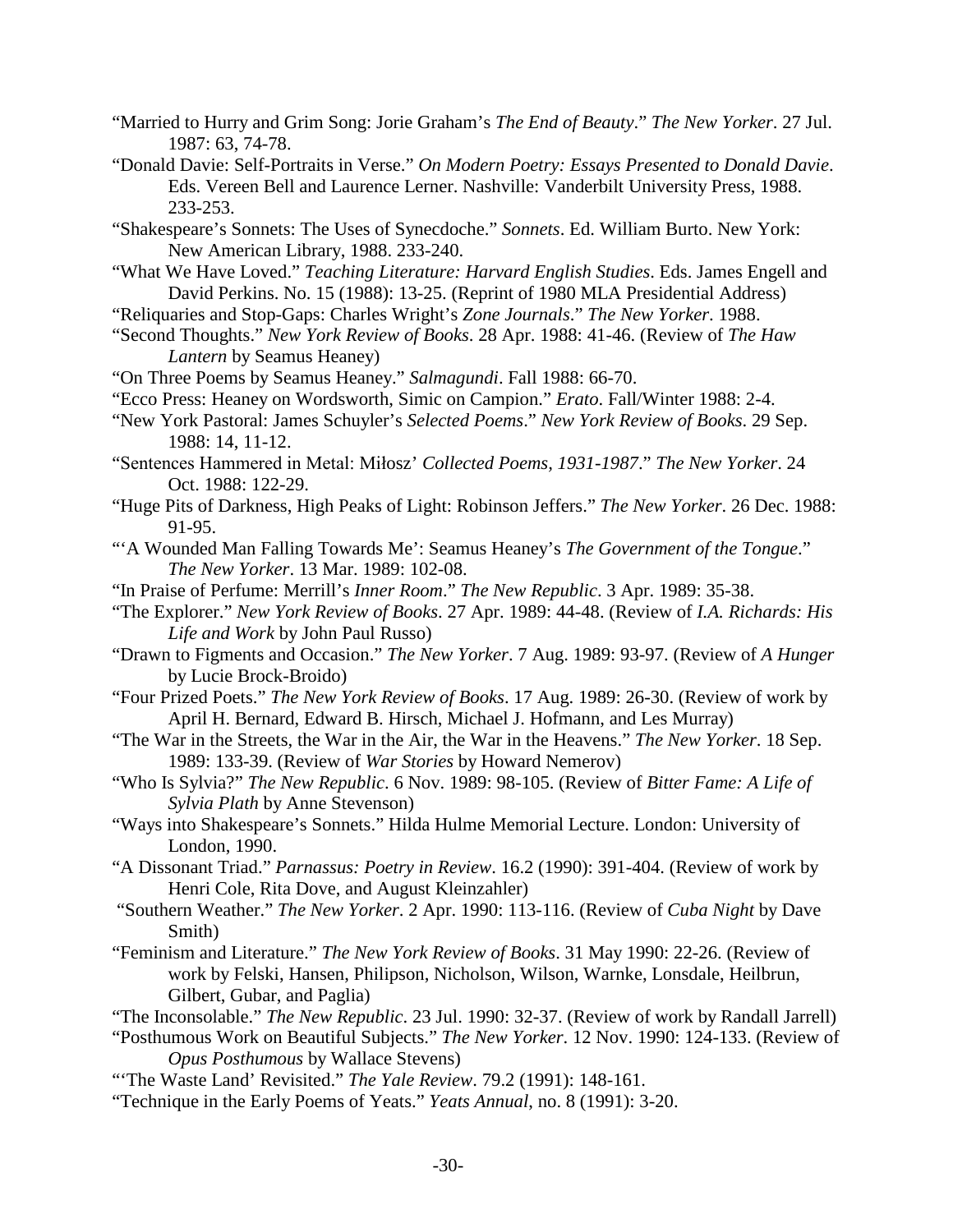- "New Wine in Old Bottles: Yeats's 'Supernatural Songs.'" *The Southern Review*. Spring 1991: 399-406.
- "Octavio Paz and the Poetry of the Present." *Western Humanities Review*. Spring 1991: 10-15.
- "Breath of Art." *New York Review of Books*. 28 Mar. 1991: 49-52. (Review of *The Dead Girl* by Melanie Thernstrom)
- "Choices." *The New Yorker*. 15 Apr. 1991: 99-103. (Review of *Selected Poems, 1966-1987* by Seamus Heaney)

"Imagination Pressing Back." *The New Yorker*. 10 Jun. 1991: 103-11. (Review of work by Frank Bidart, Albert Goldbarth, and Amy Clampitt)

- "Mapping the Air." *The New York Review of Books*. 21 Nov. 1991: 50-56. (Review of work by Adrienne Rich and Jorie Graham)
- "The Wreck of the Deutschland." *Authentic Cadence: Centennial Essays on Gerard Manley Hopkins*. Ed. Anthony Mortimer. Switzerland: Fribourg University Press, 1992.
- "The Wreck of the Deutschland." *The Poems of Gerard Manley Hopkins: A Sourcebook.* New York: Routledge, 2005. 78-83. (Reprint of previous entry)
- "Whitman and the Aesthetic Life." *Democracy's Poet: A Walt Whitman Celebration*. New York: Museum of the City of New York, 1992. 18-19.
- "Ashbery and Popeye." *The Marks in the Fields: Essays on the Uses of Manuscripts*. Eds. Rodney G. Dennis and Elizabeth Falsey. Cambridge, MA: Harvard University Press, 1992. 162-67.
- "Reading Keats in Manuscript." *The Marks in the Fields: Essays on the Uses of Manuscripts*. Eds. Rodney G. Dennis and Elizabeth Falsey. Cambridge, MA: Harvard University Press, 1992. 39-43.
- "Tintern Abbey: Two Assaults." *Wordsworth in Context*. Eds. Pauline Fletcher and John Murphy. *Bucknell Review*. 63.1 (1992): 173-90.
- "Poetry in Review." *The Yale Review*. 80.3 (1992): 209-21. (Review of *Complete Poems, 1904- 1962* by E. E. Cummings)
- "The Unsociable Soul." *The New Republic*. 3 Aug. 1992: 34-37. (Review of *The Passion of Emily Dickinson* by Judith Farr)
- "A Steely Glitter Chasing Shadows." *The New Yorker*. 3 Aug. 1992: 73-76. (Review of *Flow Chart* by John Ashbery)
- "Tireless Messenger." *New York Review of Books*. 13 Aug. 1992: 44-46. (Review of work by Czesław Miłosz)
- "*In Memoriam*: Holly Stevens." *The Wallace Stevens Journal*. Fall 1992: 212-15.
- "Desert Storm." *The New Republic*. 7 Dec. 1992: 39-42. (Review of *Clarel* by Melville)

*Blood, Bread, and Poetry: Selected Prose 1979-1985* by Adrienne Rich. *Erato*. 1993.

- "Wallace Stevens." *The Columbia History of American Poetry*. Eds. Jay Parini and Brett C. Millier. New York: Columbia University Press: 1993. 370-94.
- "Poems Posing Questions: Reading Shakespeare." *Shakespeare in the Classroom*. Ed. Ruth Stevenson. London: Associated University Presses, 1993.
- "Totemic Sifting." *Parnassus: Poetry in Review*. 18/19.2/1 (1993): 86-99. (Review of *The Book of Gods & Devils, Hotel Insomnia,* and *Dime-Store Alchemy* by Charles Simic)
- "Totemic Sifting: Charles Simic's *The Book of Gods and Devils, Hotel Insomnia,* and *Dime-Store Alchemy." Charles Simic: Essays on the Poetry*. Ed. Bruce Weigl. Ann Arbor: University of Michigan Press, 1996. 119-32. (Reprint of previous entry)
- "The Two Lives of the Poem." *Harvard Library Bulletin*. Winter 1993-94: 65-71. (Review of *In Memoriam* by Alfred Lord Tennyson)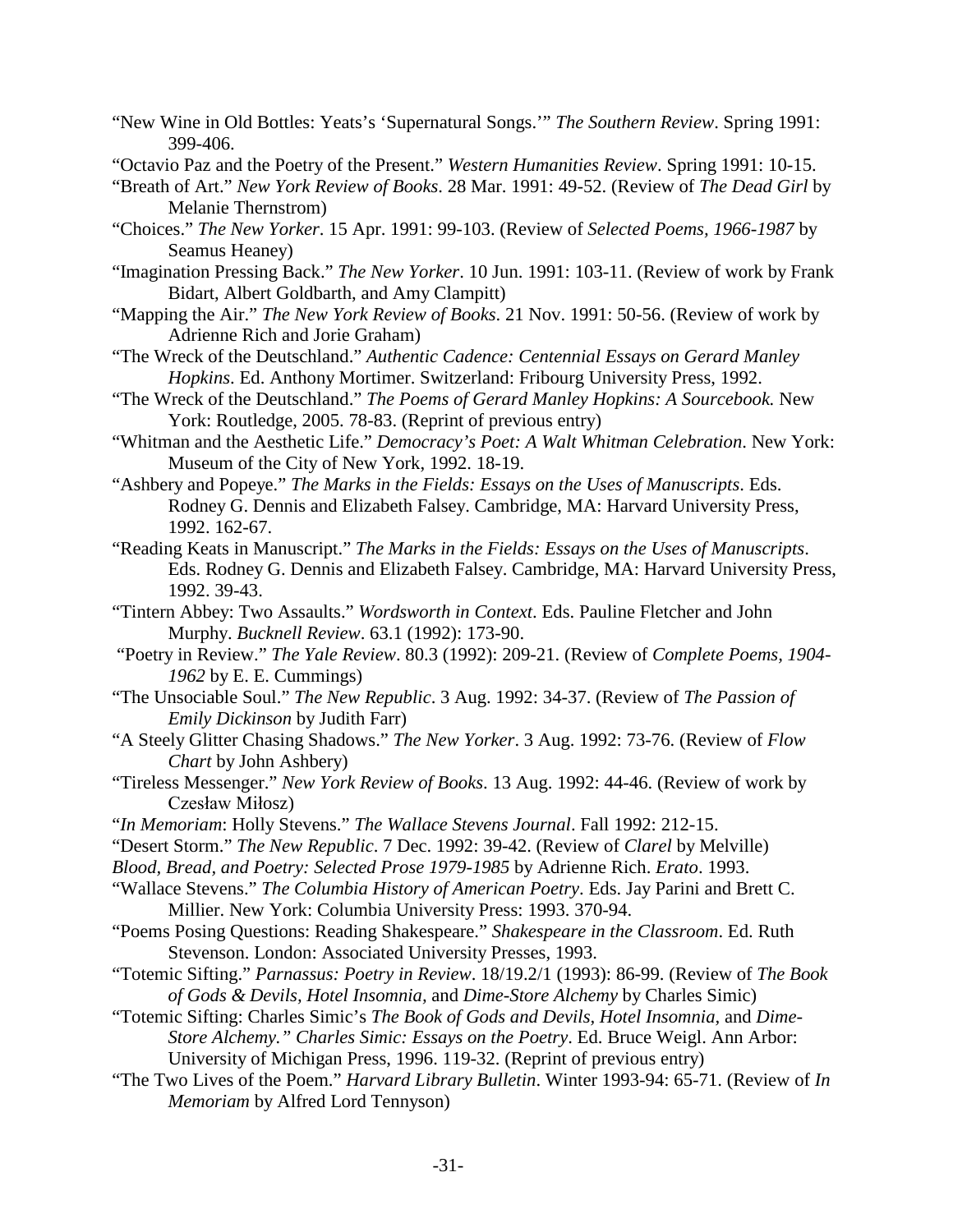- "Election and Reprobation." *The New Yorker*. 18 Jan. 1993: 107-10. (Review of *Collected Poems* by Donald Davie)
- "The Numinous Moose." *London Review*. 11 Mar. 1993: 6-8. (Review of *Elizabeth Bishop: Life and the Memory of It* by Brett Millier)
- "Flower Power." *The New Republic*. 24 May 1993: 35-38. (Review of *The Wild Iris* by Louise Glück)
- "Rita Dove: America's Poet Laureate." *Ideas: Newsletter of the National Humanities Center*. Summer 1993: 27-31.
- "'Notes Toward a Supreme Fiction': Allegorical Personae." *The Wallace Stevens Journal*. Fall 1993: 147-61.
- "The White Goddess!" *New York Review of Books*. 18 Nov. 1993: 12-18. (Review of work by and on Laura Riding)
- "Anxiety of Innocence." *The New Republic*. 22 Nov. 1993: 27-34. (Review of *American Poetry: The Nineteenth Century* edited by John Hollander)
- "Anxiety of Innocence." *Our Country, Our Culture.* Eds. Edith Kurzweil and William Phillips. Boston: Partisan Review, 1994. 265-82. (Reprint of previous entry)
- "Stevens as American Poet." *Columbia Encyclopedia of American Poetry*. Ed. Joseph Parisi. New York: Columbia University Press, 1994.
- "Frye's *Endymion*: Myth, Ethics, and Literary Description." *The Legacy of Northrop Frye*. Eds. Alvin A. Lee and Robert D. Denham. Toronto: University of Toronto Press, 1994. 201- 12.
- "R.S. Thomas and Painting." *The Page's Drift: R.S. Thomas at Eighty*. Ed. M. Wynn Thomas. Wales: Seren Books, 1994. 57-81.
- "Reading, Stage by Stage: Shakespeare's *Sonnets*." *Shakespeare Reread: The Texts in New Contexts*. Ed. Russ McDonald. New York: Cornell University Press, 1994. 23-41.
- "Poems Posing Questions," "Reading for Difference: *The Sonnets*," and "Sonnets 33, 60, *Romeo and Juliet* 1.5.93-106, Sonnets 94, 105, 116, 129." *Teaching with Shakespeare: Critics in the Classroom*. Eds. Bruce McIver and Ruth Stevenson. Newark: University of Delaware Press, 1994. 23-59.
- "Wallace Stevens: Teaching the Anthology Pieces." *Teaching Wallace Stevens*. Ed. John N. Serio and J. Leggett. Knoxville: University of Tennessee Press, 1994.
- "Yeats's *Ottava Rima* Poems." *Yeats Annual*, no. 11 (1994): 26-44.
- "Fin-de-Siècle Poetry: Jorie Graham." *Poesia Sempre*. 2 (1994): 114-126.
- "Blackness and Beyond Blackness: New Icons of the Beautiful in the Poetry of Rita Dove." *The Times Literary Supplement*. 18 Feb. 1994: 11-13.
- "The I of Writing." *Antaeus*. Spring 1994 (No. 73/74): 62.
- "The 'I' of Writing." *Who's Writing This?: Notations on the Authorial I*. Ed. Daniel Halpern. Hopeville, NJ: The Ecco Press, 1995. 184-85. (Reprint of previous entry)
- "A Reviewer's Beginnings." *The Princeton Library Chronicle*. Spring 1994: 526-31.
- "A Reviewer's Beginnings." *Antaeus*. Fall 1994: 400-05. (Reprint of previous entry)
- "The Three Acts of Criticism." *London Review of Books*. 26 May 1994: 5-6, 10. (Review of *The Oxford Companion to Twentieth Century Poetry in English* by Ian Hamilton)
- "Breakfast with Miss Bishop." *New York Review of Books*. 9 Jun. 1994: 39-42. (Review of *One Art: Letters* by Elizabeth Bishop, edited by Robert Giroux)
- "Ascent into Limbo." *The New Republic*. 11 Jul. 1994: 27-30. (Review of *Materialism* by Jorie Graham)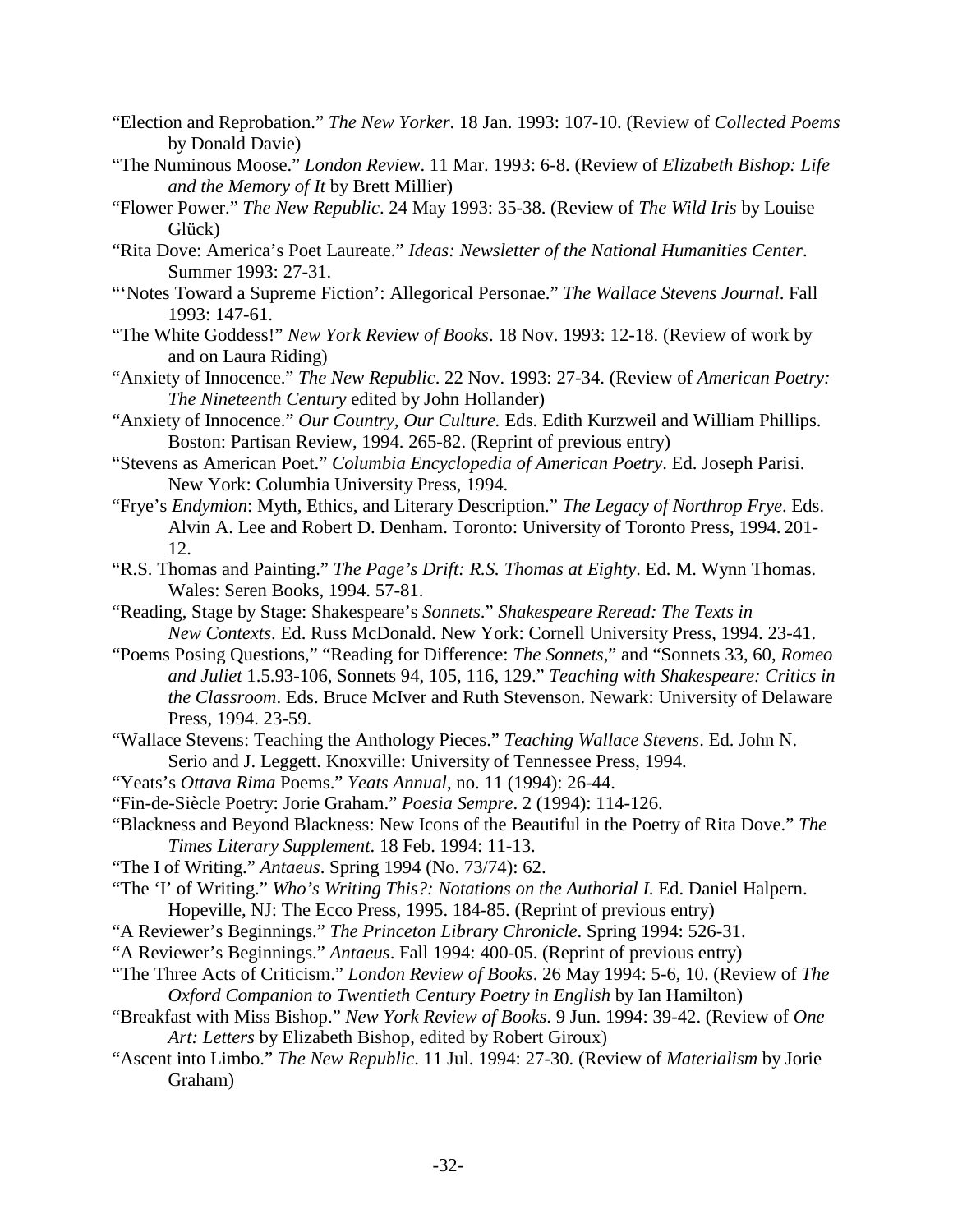- "Death of a Soul." *The New York Review of Books*. 20 Oct. 1994: 9-13. (Review of *Scar Tissue* by Michael Ignatieff)
- "The Restorer of the Real." *The New Republic*. 19 Dec. 1994: 34-38. (Review of *The Varieties of Metaphysical Poetry* by Ronald Schuchard)
- "The Teacher, the Student, and Literature." *The Clifden Anthology*. Ed. Brendan Flynn. Clifden, Ireland: Clifden Community Arts Week, 1995. 171-78.
- "Fin-de-Siècle Lyric: W. B. Yeats and Jorie Graham." *Fins de Siècle*. Ed. Elaine Scarry. Baltimore: Johns Hopkins University Press, 1995. 123-40.
- "George Herbert and Modern Poetry." *George Herbert Journal*. 1995: 81-89.
- "John Keats, 1795-1821: John Keats, 1795-1995." *John Keats 1795-1995: With a Catalogue of the Harvard Keats Collection*. Cambridge, MA: Houghton Library, 1995. 39-43.
- "A Life in Writing." *Southwest Review*. Spring/Summer 1995: 159-85. (Review of work by James Merrill)
- "Touched by Genius." *The Washington Post*. 5 Mar. 1995: 1, 10. (Review of *Family Secrets* by William M. Murphy)
- *The Collected Poems of Langston Hughes* edited by Arnold Rampersad and David Roessel. *The New Republic*. 6 Mar. 1995: 37-42.
- "Chronicles of Love and Loss." *New York Review of Books*. 11 May 1995: 46-51. (Review of *A Scattering of Salts* by James Merrill)
- "Twentieth-Century Demeter." *The New Yorker*. 15 May 1995: 90-92. (Review of *Mother Love* by Rita Dove)
- "The Nothing That Is." *The New Republic*. 7 Aug. 1995: 42-45. (Review of *Chickamauga* by Charles Wright)
- "A Nobel for the North." *The New Yorker*. 23 Oct. 1995: 84-89. (Review of Nobel Prize-winning poetry collections by Seamus Heaney)
- "Seamus Heaney's Invisibles." *Cambridge Review*. Nov. 1995: 1-6.
- "Seamus Heaney's Invisibles." *Harvard Review*. Spring 1996: 37-47. (Reprint of previous entry)
- "Periodizing Modern American Poetry." *The Challenge of Periodization: Old Paradigms and New Perspectives*. Ed. Lawrence Besserman. New York: Garland Publishing, 1996. 233- 44.
- "Psalms and John." *Communion*. Ed. David Rosenberg. New York: Doubleday, 1996. 381-92.
- "Balanced on the Ledge above the Dark." *Parnassus: Poetry in Review*. 21.1 (1996): 171-83. (Review of work by Howard Nemerov)
- "Yeats at Sonnets." Parnell Lecture 1995. Cambridge, UK: Magdalene College Occasional Papers. No. 12, 1996.
- "The Booby Trap: A Review of *Great Books: My Adventures with Homer, Rousseau, Woolf, and Other Indestructible Writers of the Western World* by David Denby." *Harvard College News*. Winter 1996: 4-5, 19-23.
- "Rapture and Despair." *The New Republic*. 1 Jan. 1996: 36-39. (*View with a Grain of Sand: Selected Poems* by Wisława Szymborska)
- "Comic and Elegiac: Two Poets and the Question of Tradition." *The New Yorker.* 8 Apr. 1996: 101. (Review of *Red Sauce, Whiskey and Snow* by August Kleinzhaler and *Atlantis* by Mark Doty)
- "Worth a Thousand Words?" *New York Review of Books*. 9 May 1996: 39-42. (Review of *The Gazer's Spirit* by Hollander and *On the Laws of the Poetic Art* by Hecht)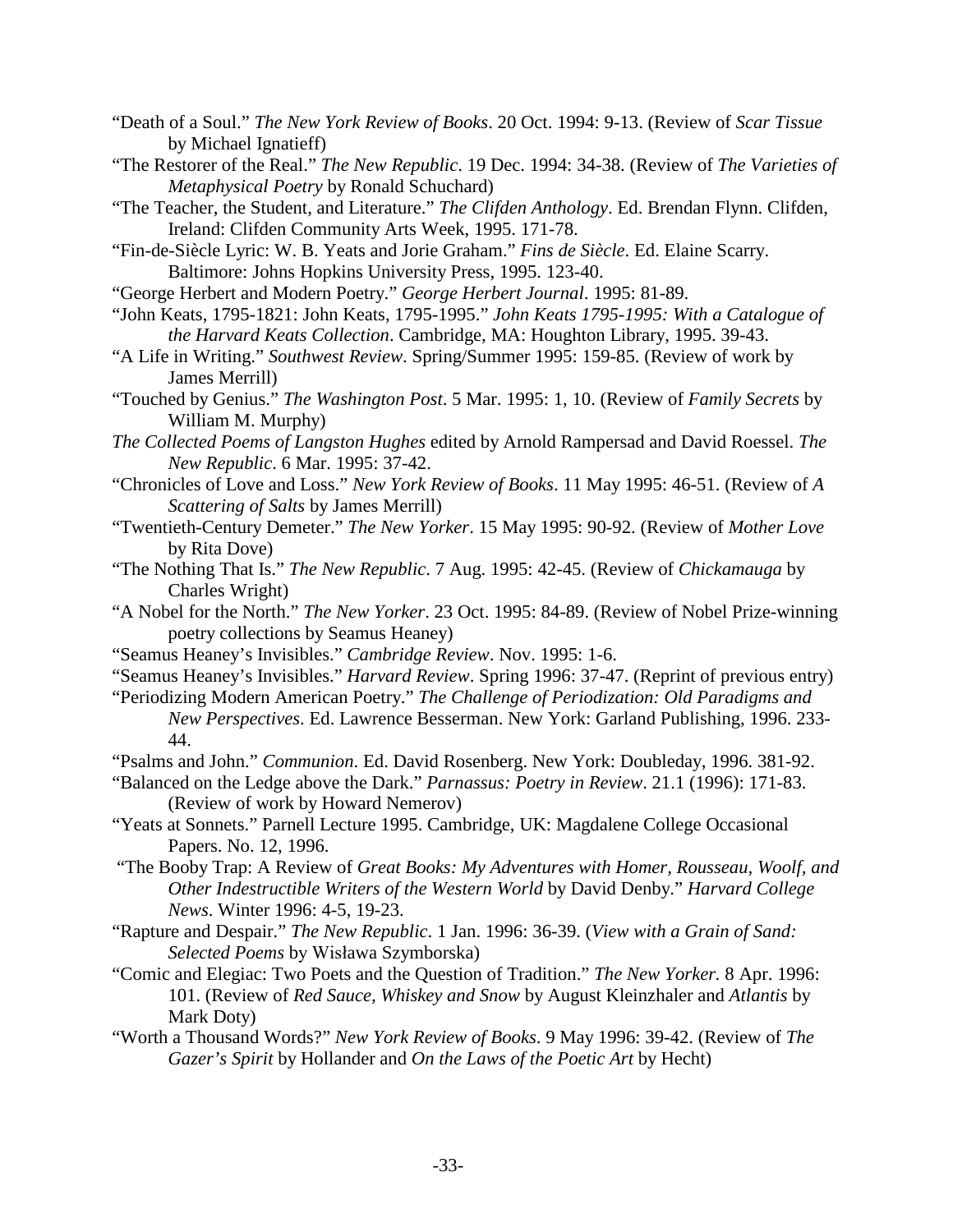- "Dark and Deep." *London Review of Books*. 4 Jul. 1996: 3-6. (Review of *Robert Frost: A Biography* by Jeffrey Meyers and *Collected Poems, Prose and Plays* by Robert Frost, edited by Richard Poirier and Mark Richardson)
- *The Lost Lunar Baedeker* by Mina Loy and *Becoming Modern: The Life of Mina Loy* by Carolyn Burke. *New York Review of Books*. 19 Sep. 1996: 57-60.
- "Writhing and Crawling and Leaping and Darting and Flattening and Stretching." *London Review of Books*. 31 Oct. 1996: 8-9. (Review of *Inventions of the March Hare: Poems 1909-17* by T. S. Eliot, edited by Christopher Ricks)
- "American X-Rays." *The New Yorker*. 4 Nov. 1996: 98-102. (Review of *Selected Poems 1947- 1995* by Allen Ginsberg)
- "Inspiration, Accident, Genius." *The New York Review of Books*. 16 Oct. 1997: 9-11. (Review of *Keats* by Andrew Motion)
- "Ice and Fire and Solitude." *The New York Review of Books*. 4 Dec. 1997: 39-42. (Review of *Wallace Stevens: Collected Poetry and Prose* by Frank Kermode and Joan Richardson)
- "Harvard Graduate School: 1956-1960." *Under Criticism: Essays for William H. Pritchard*. Eds. David Sofield and Herbert F. Tucker. Athens: Ohio University Press, 1998.
- "Poetical Correctness." *The New Republic*. 15 Jun. 1998: 34-37. (Review of *World Poetry: An Anthology of Verse from Antiquity to Our Time* by Katharine Washburn and John S. Major)
- "Staring through the Stitches." *New York Review of Books*. 8 Oct. 1998: 37-40. (Review of *Poems New and Collected, 1957-1997* by Wisława Szymborska and *New Collected Poems* by Tomas Tranströmer)
- "The Moving Toyshop." *The New Republic*. 15 Nov. 1999: 41-47. (Review of *The Oxford Book of English Verse* edited by Christopher Ricks and *Lives of the Poets* by Michael Schmidt)
- "Life Itself." *The New York Review of Books*. 24 Feb. 2000: 26-29. (Review of *Collected Poems, 1948-1998* by D.J. Enright)
- "Both/And." *Metre*. Spring/Summer 2000: 166. (Review of work by Charles Simic)
- "Catching a Pig on the Farm." *New York Review of Books*. 8 March 2001: 44-46. (Review of *The Wick of Memory: New and Selected Poems 1970-2000* by Dave Smith)
- "Ardor and Artifice." *The New Yorker*. 12 Mar. 2001: 100-04. (Review of *Collected Poems* by James Merrill)
- "Heaney, the Survivor." *Irish Times*. 24 Mar. 2001: 71. (Review of *Electric Light* by Seamus Heaney)
- "The Hectorer." *The New Republic*. 2 Apr. 2001: 29-32. (Review of *The Strength of Poetry: Oxford Lectures* by James Fenton)
- "A Lament in Three Voices." *New York Review of Books*. 31 May 2001: 27-31. (Review of *Treatise on Poetry* and *ABC's* by Czesław Miłosz)
- "A Lament in Three Voices." *A Poetry Criticism Reader*. Eds. Jerry Harp and Jan Weissmiller. Iowa City: University of Iowa Press, 2005. (Reprint of previous entry)
- "Unsurprised by Sin." *The New Republic*. 30 Jul. 2001: 35-39. (Review of *The Life of John Milton: A Critical Biography* by Barbara Kiefer Lewalski)
- "The Titles: A.R. Ammons, 1926-2001." *Poetry*. Oct. 2001: 31-46.
- "The Titles." *Considering the Radiance*. Eds. Gilbert, Roger and David Burak. Ithaca: Cornell University Press, 2005. 213-32. (Reprint of previous entry)
- "Fronds and Tendrils." *London Review of Books.* 29 Nov. 2001: 24-25. (Review of *Soft Sift* by Mark Ford)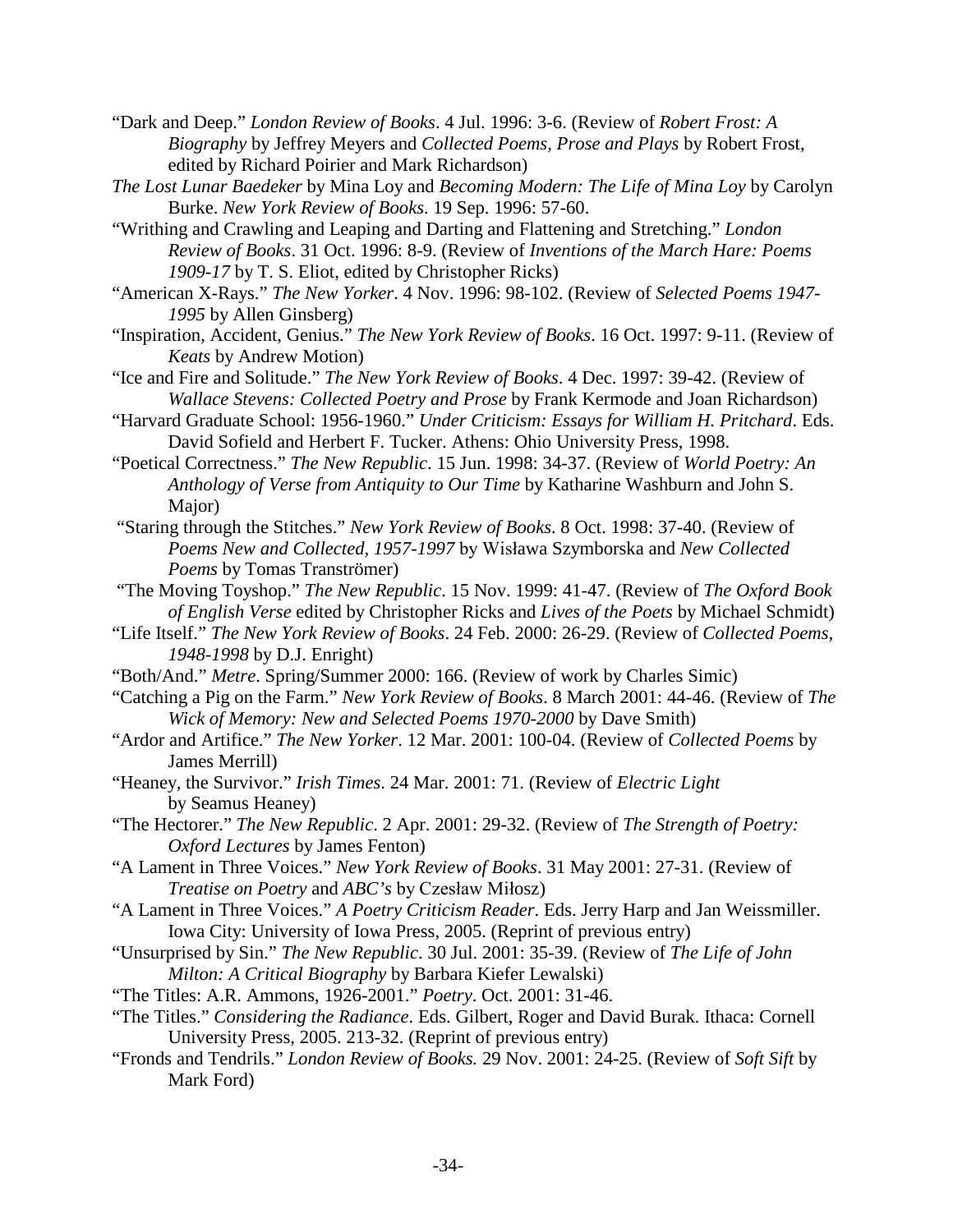- "Her Own Society." *The New Republic*. 10 Dec. 2001: 32-40. (Review of *My Wars Are Laid Away in Books: The Life of Emily Dickinson* by Alfred Habegger)
- "Emily Dickinson Thinking." *Parnassus: Poetry in Review*. Jan. 2002: 34-56.
- "Emily Dickinson Thinking." *Emily Dickinson.* EBSCO/Salem Press, forthcoming. (Reprint of previous entry)
- "Poetry in Review." *The Yale Review*. Jan. 2002: 157-75. (Review of *Glare* by A.R. Ammons)

"Ashes of Centuries: Czesław Miłosz's Epic Lyricism." *Harper's Magazine*. Apr. 2002: 72-76.

- "Piteously Love Closed." *The New Republic*. 10 Jun. 2002: 33-40. (Review of *Painted Shadow* by Carole Seymour-Jones)
- "When Art Fails: *Amazing Grace: An Anthology of Poems about Slavery, 1660-1810*." *The New Republic*. 30 Dec. 2002: 27-34.
- *Never* by Jorie Graham. *London Review of Books.* 23 Jan. 2003: 13-17.
- "Indigo, Cyanine, Beryl." *Književna Kritika Danas: Zbornik u čast 25 godina Instituta za strane jezike u Podgorici.* Eds. Vukčević, Radojka and Marjana Đukić. Podgorica: Institute Za Strane Jezike, 2004. 427-444. (Reprint of previous entry)
- "Indigo, Cyanine, Beryl." *Jorie Graham: Essays on the Poetry*. Ed. Tom Gardner. Madison, WI: University of Wisconsin Press, 2005. (Reprint of previous entry)
- "The Art of Losing." *The New Republic.* 5 May 2003: 33-37. (Review of *Edgar Allan Poe and The Juke-Box: Uncollected Poems, Drafts, and Fragments* by Elizabeth Bishop, edited by Alice Quinn)
- "When Poets Made War." *The New Republic.* 5 May 2003: 28-34. (Review of *Poets of World War II* edited by Harvey Shapiro)
- "The Hurt Soul." *The New Republic*. 28 Jul. 2003: 30-37. (Review of *Collected Poems* by Robert Lowell, edited by Frank Bidart, David Gewanter, and DeSales Harrison)
- Vendler, Helen and John Guare. "Glenway Wescott by Paul Cadmus." *The Paris Review*. Fall 2003: 112-15.
- "The Overstory." New York: Reeves Contemporary Gallery, Nov. 2003. (Gallery sheet review of work by Eric Aho)
- "Harmonized Geometries: The Paintings of Seán McSweeney." *Seán McSweeney: Recent Paintings*. London: John Martin Gallery, 12-29 Nov. 2003.
- "Ravening Through." *The New Republic*. 24 Nov. 2003: 32-37. (Review of *W. B. Yeats: A Life, Vol. II: The Arch-Poet* by R. F. Foster)
- "Green Words." *The New Republic*. 10 May 2004: 23-29. (Review of *"I am": The Selected Poetry of John Clare* edited by Jonathan Bate)
- "Jorie Graham: The Moment of Excess." *Jorie Graham: Essays on the Poetry*. Madison, WI: University of Wisconsin Press, 2005. 42-59.
- "Attention, Shoppers." *The New Republic*. 7 Mar. 2005: 30-33. (Review of *Where Shall I Wander: New Poems* by John Ashbery)
- "One Life, One Writing." *The New Republic*. 27 Jun. 2005: 32-36 (Review of *The Letters of Robert Lowell* edited by Saskia Hamilton)
- "Can We Conceive of Beatrice 'Snapping' Like a Shrew?" *London Review of Books.* 1 Sep. 2005: 9-10. (Review of *Dante in English* edited by Eric Griffiths and Matthew Reynolds)
- "Stanley Elkin Revisited*.*" *New England Review: Middlebury Series*. 27.4 (2006): 57-59.
- "Fanciness and Fatality." *The New Republic*. 6 Nov. 2006: 26-33. (Review of *Horse Latitudes: Poems* and *The End of the Poem: Oxford Lectures* by Paul Muldoon)
- "The Democratic Eye." *New York Review of Books*. 29 Mar. 2007: 20-22. (Review of *A Worldly Country: New Poems* by John Ashbery)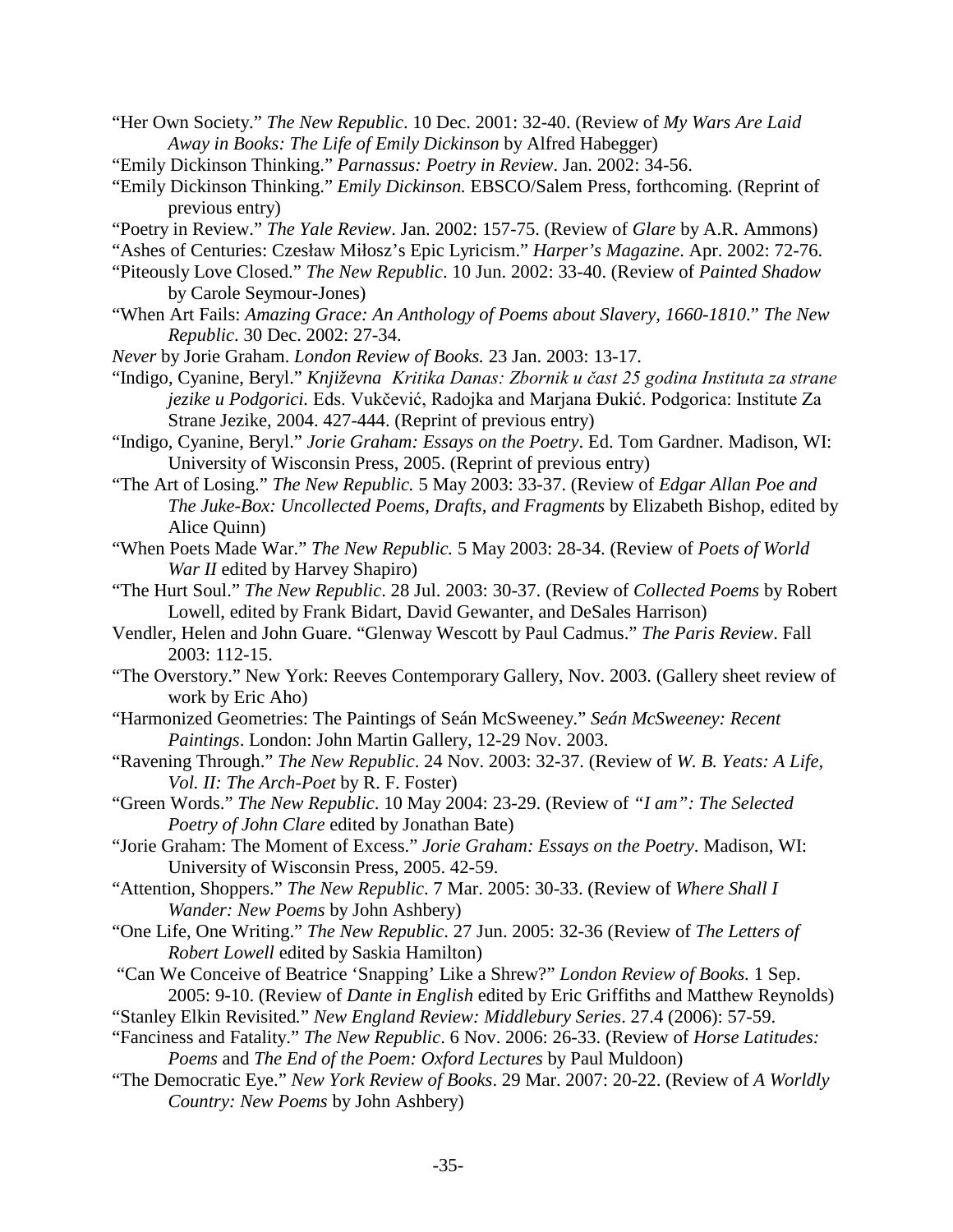- "Long Live Mr. Cogito!" *The New Republic.* 27 Aug. 2007: 37-43. (Review of *Collected Poems: 1956-1998* by Zbigniew Herbert)
- "From the Homicidal to the Ecstatic." *New York Review of Books.* 11 Oct. 2007: 29-30. (Review of *God's Silence* and *Earlier Poems* by Franz Wright)
- "Snatched from the Air." *New York Review of Books.* 6 Mar. 2008: 36-38. (Review of *Littlefoot: A Poem* by Charles Wright)
- "We Shall Be Happy." *The New Republic*. 28 May 2008: 47-51. (Review of *Selected Poems* by Frank O'Hara, edited by Mark Ford)
- "'A Powerful, Strong Torrent.'" *New York Review of Books*. 12 Jun. 2008: 64-67. (Review of *Sea Change* by Jorie Graham)
- "The Friendship of Cal and Elizabeth." *New York Review of Books*. 20 Nov. 2008: 72-74. (Review of *The Complete Correspondence between Elizabeth Bishop and Robert Lowell*, edited by Thomas Travisano with Saskia Hamilton)
- "Oblivion City." *The New Republic*. 5 Nov. 2008: 44-47. (Review of *Ashes for Breakfast* by Durs Grünbein) (Syndication rights purchased by the Poetry Foundation for the Poetry Media Service.)
- "Europe After the Last Rains. On *Ashes for Breakfast.*" *Durs Grünbein: A Companion.* Eds. Michael Eskin, Karen Leeder, and Christopher Young. Berlin: De Gruyter, 2013. 205-17. (Reprint of previous entry)
- "A New Head". *The New Republic*. 18 Feb. 2009: 44-47. (Review of *Tyrannosaurus Rex Versus the Corduroy Kid* by Simon Armitage)
- "Defender of the Earth." *New York Review of Books*. 26 Mar. 2009: 37-39. (Review of *The Shadow of Sirius* by W.S. Merwin)
- "John Updike on Poetry." *Poetry Criticism, Vol. 90*. Florence, KY: Cengage Learning, forthcoming. (Reprint of article in *New York Times Book Review*. 10 Apr. 1977: 3, 28.)
- "The Plain Sense of Things: The First Edition of Wallace Stevens's Work in 20 Years." *The New York Times Book Review*. 23 Aug. 2009: 13. (Review of *Selected Poems* by Wallace Stevens, edited by John N. Serio)
- "Toying with Words." *New York Times Book Review*. 13 Dec. 2009: 14. (Review of *Planisphere* by John Ashbery)
- "Between the Potency and the Existence." *The New Republic*. 29 Apr. 2010: 30-34. (Review of *The Letters of T. S. Eliot* edited by Valerie Eliot and Hugh Haughton)
- "The Art of Antithesis." *The New Republic*. 24 Jun. 2010: 28-32. (Review of *The Bars of Atlantis: Selected Essays and Descartes' Devil: Three Meditations* by Durs Grünbein)
- "Singing the Poet Electric." *New York Times Book Review*. 4 Jul. 2010: 12. (Review of *On Whitman* by C.K. Williams)
- "The Worn-Out Heart." *The New Republic*. 2 Dec. 2010: 31-35. (Review of *Canti* by Giacomo Leopardi)
- "The Art of Flamingo Watching." *New York Review of Books*. 23 Dec. 2010. (Review of *The Best of It: New and Selected Poems* by Kay Ryan)
- "The Instructors." *The New Republic.* 15 Sep. 2011: 36-40. (Review of *W.B. Yeats & George Yeats* edited by Ann Saddlemyer and *Words Alone: Yeats & His Inheritances* by R.F. Foster)
- "Beauty, Violence, and the Gods." *The New York Review of Books.* 27 Oct. 2011: 82-85. (Review of *The Wrecking Light* by Robin Robertson)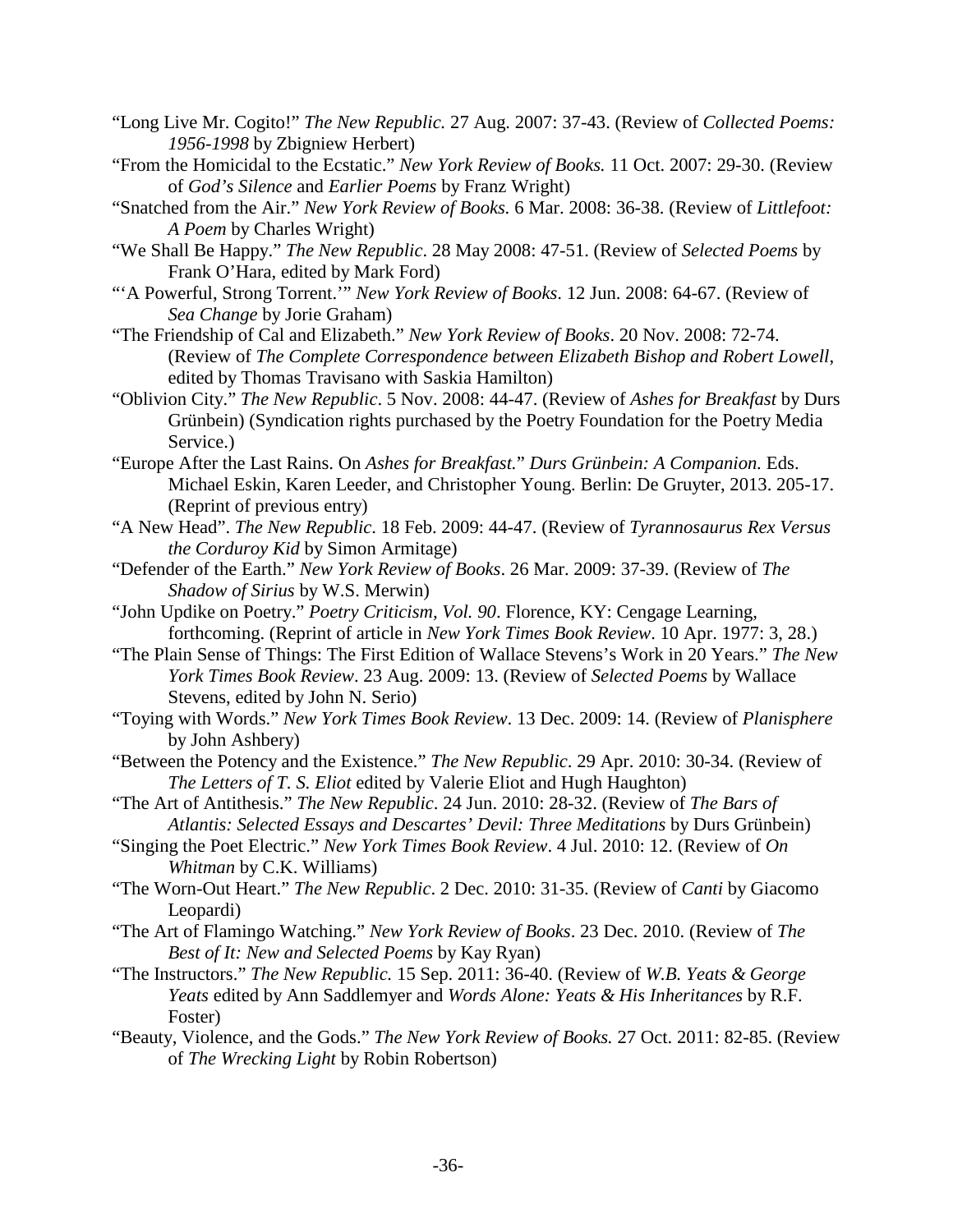"Are These the Poems to Remember?" *The New York Review of Books.* 24 Nov. 2011: 19-22. (Review of *The Penguin Anthology of Twentieth-Century American Poetry* edited and introduced by Rita Dove)

"The Art of the Inexplicit." *The New Republic.* 2 Feb. 2012: 26-30. (Review of Tomas Tranströmer's *The Deleted World,* versions by Robin Robertson, and *The Great Enigma: New Collected Poems,* translated by Robin Fulton)

"Burnt with Frost." *The New York Review of Books.* 16 Aug. 2012: 62-64. (Review of Tim Kendall's *The Art of Robert Frost*)

- "An Evangel for Poetry." *The New York Review of Books.* 27 Sep. 2012: 84-86. (Review of Robert Hass's *What Light Can Do: Essays on Art, Imagination, and the Natural World*)
- "The Road to Paradise." *The New Republic.* 25 Oct. 2012: 49-53. (Review of Dante Alighieri's *Vita Nuova* as translated by Andrew Frisardi)
- "They Shined Together." *The New York Review of Books.* 7 Mar. 2013: 30-32. (Review of *Now All Roads Lead to France: A Life of Edward Thomas* by Matthew Hollis)
- "Tragedy in the Bedroom." *The New Republic.* 29 Apr. 2013: 39-45. (Review of *Modern Love and Poems of the English Roadside, with Poems and Ballads* by George Meredith)
- "Badger, Mole, and Marianne Moore." *The New York Review of Books*. 7 Nov. 2013: 46-50. (Review of *Holding on Upside Down: The Life and Work of Marianne Moore* by Linda Leavell)
- "Vision and Revision." *The New Republic*. 24 Mar. 2014: 46-49. (Review of *The Gorgeous Nothings: Emily Dickinson's Envelope Poems* by Marta Werner and Jen Bervin)
- "I Have Not Lived up to It." *The London Review of Books*. 3 Apr. 2014: 13-18. (Review of *The Collected Works of Gerard Manley Hopkins Vols I-II: Correspondence* edited by R.K.R. Thornton and Catherine Phillips)
- "Intriguing, Funny, Prophetic Ford." *The New York Review of Books*. 19 June 2014: 47-50. (Review of *Selected Poems* by Mark Ford)
- "Why Aren't They Screaming?" *The London Review of Books*. 6 Nov. 2014: 18-22. (Review of *Philip Larkin: Life, Art and Love* by James Booth)
- "A Dazzling Poet." *The New York Review of Books*. 5 Feb. 2015: 40-43. (Review of *Stay, Illusion* by Lucie Brock-Broido)
- "Berryman: Tragedy & Comedy Together." *The New York Review of Books*. 4 June 2015: 40-42. (Review of *The Heart is Strange: New Selected Poems* by John Berryman)
- "Poet of the Violent and the Chaste." *The New York Review of Books*. 21 Apr. 2016: 44-46. (Review of *The Collected Poems of John Crowe Ransom* edited by Ben Mazer)
- "Wallace Stevens: The Real and the Made-Up." *The New York Review of Books*. 14 July 2016: 24-26. (Review of *The Whole Harmonium: The Life of Wallace Stevens* by Paul Mariani)
- "I Heard Voices in My Head." *The New York Review of Books*. 23 Feb. 2017: 45-47. (Review of *The Prelude: 1805* by William Wordsworth, edited by James Engell and Michael D. Raymond)
- "The Two Robert Lowells." *The New York Review of Books*. 20 Apr. 2017: 4-8. (Review of *Robert Lowell: Setting the River on Fire: A Study of Genius, Mania, and Character* by Kay Redfield Jamison)
- "Words That Sing, Dance, Kiss." *Poetry*. 1 May 2017: 177-186. (Review of *Four Reincarnations* by Max Ritvo)

# **Links**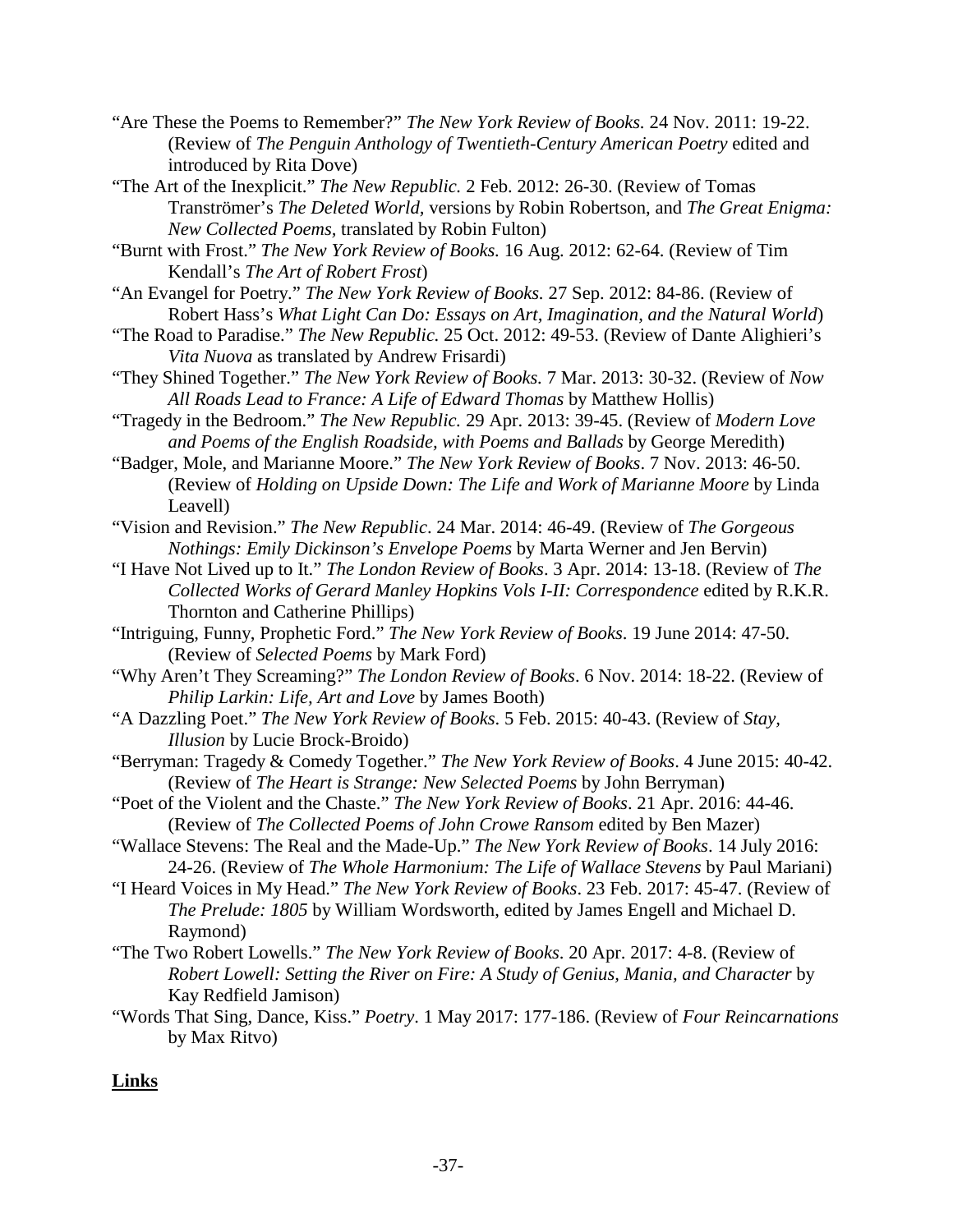#### **Video**

- "Czesław Miłosz with Helen Vendler." *Readings and Conversations*. Lannan Foundation, Lensic Theater, Santa Fe, New Mexico. 26 Mar. 1998. [http://podcast.lannan.org/2010/04/26/czeslaw-milosz-with-helen-vendler-conversation-](http://podcast.lannan.org/2010/04/26/czeslaw-milosz-with-helen-vendler-conversation-26-march-1998-video/)[26-march-1998-video/](http://podcast.lannan.org/2010/04/26/czeslaw-milosz-with-helen-vendler-conversation-26-march-1998-video/)
- Helen Vendler on her scientific training informing her poetry criticism. Interview, New York State Writers Institute. 2002.

<http://www.youtube.com/watch?v=IjUKuvup1Oo>

- "Teaching Poetry with Helen Vendler." Vendler teaches W. B. Yeats's "Among School Children." Bok Center for Teaching and Learning, Harvard University. 2007. <https://www.youtube.com/watch?v=EkX8Y5sNg3U>
- "Helen Vendler and Jim Cuno Discuss Poet Robert Lowell." Art Institute of Chicago*.* 22 Oct. 2009.

<http://www.everseradio.com/helen-vendler-and-jim-cuno-discuss-poet-robert-lowell>

"Wallace Stevens as an American Poet." Presidential Lecture, Stanford University Humanities Center*.* 17 Jan. 2012.

<http://www.youtube.com/watch?v=rR8FOV7vEng>

"Reel Time: The Recordings of Wallace Stevens." Lecture, Woodberry Poetry Room, Harvard University*.* 22 Feb. 2012.

<http://www.youtube.com/watch?v=DucRj1wvD04>

# **Audio**

- "Yeats and Form." Lannan Podcasts. *Lannan Library.* 22 Jan. 2003. <http://www.lannan.org/events/helen-vendler>
- "Last Looks, Last Books: The Binocular Poetry of Death, Part 1: Introduction: Sustaining a Double View." The A. W. Mellon Lectures. *National Gallery of Art.* 2007. <https://www.nga.gov/content/ngaweb/audio-video/audio/mellon-vendler-part-one.html>
- "Last Looks, Last Books: The Binocular Poetry of Death, Part 2: Facing the Worst: Wallace Stevens, 'The Rock.'" The A. W. Mellon Lectures. *National Gallery of Art.* 2007. <https://www.nga.gov/content/ngaweb/audio-video/audio/mellon-vendler-part-two.html>
- "Last Looks, Last Books: The Binocular Poetry of Death, Part 3: The Contest of Melodrama and Restraint: Sylvia Plath, 'Ariel.'" The A. W. Mellon Lectures. *National Gallery of Art.*  2007.

<https://www.nga.gov/content/ngaweb/audio-video/audio/mellon-vendler-part-three.html>

- "Last Looks, Last Books: The Binocular Poetry of Death, Part 4: Death by Subtraction: Robert Lowell, 'Day by Day.'" The A. W. Mellon Lectures. *National Gallery of Art.* 2007. <https://www.nga.gov/content/ngaweb/audio-video/audio/mellon-vendler-part-four.html>
- "Last Looks, Last Books: The Binocular Poetry of Death, Part 5: Caught and Freed: Elizabeth Bishop, 'Geography III.'" The A. W. Mellon Lectures. *National Gallery of Art.* 2007. <https://www.nga.gov/content/ngaweb/audio-video/audio/mellon-vendler-part-five.html>
- "Last Looks, Last Books: The Binocular Poetry of Death, Part 6: Self-Portraits While Dying: James Merrill, 'A Scattering of Salts.'" The A. W. Mellon Lectures. *National Gallery of Art.* 2007.

<https://www.nga.gov/content/ngaweb/audio-video/audio/mellon-vendler-part-six.html>

"Helen Vendler: Reading and Riffing on W.B. Yeats." *Radio Open Source.* 20 Dec. 2007. <http://www.radioopensource.org/helen-vendler-reading-and-riffing-on-w-b-yeats>